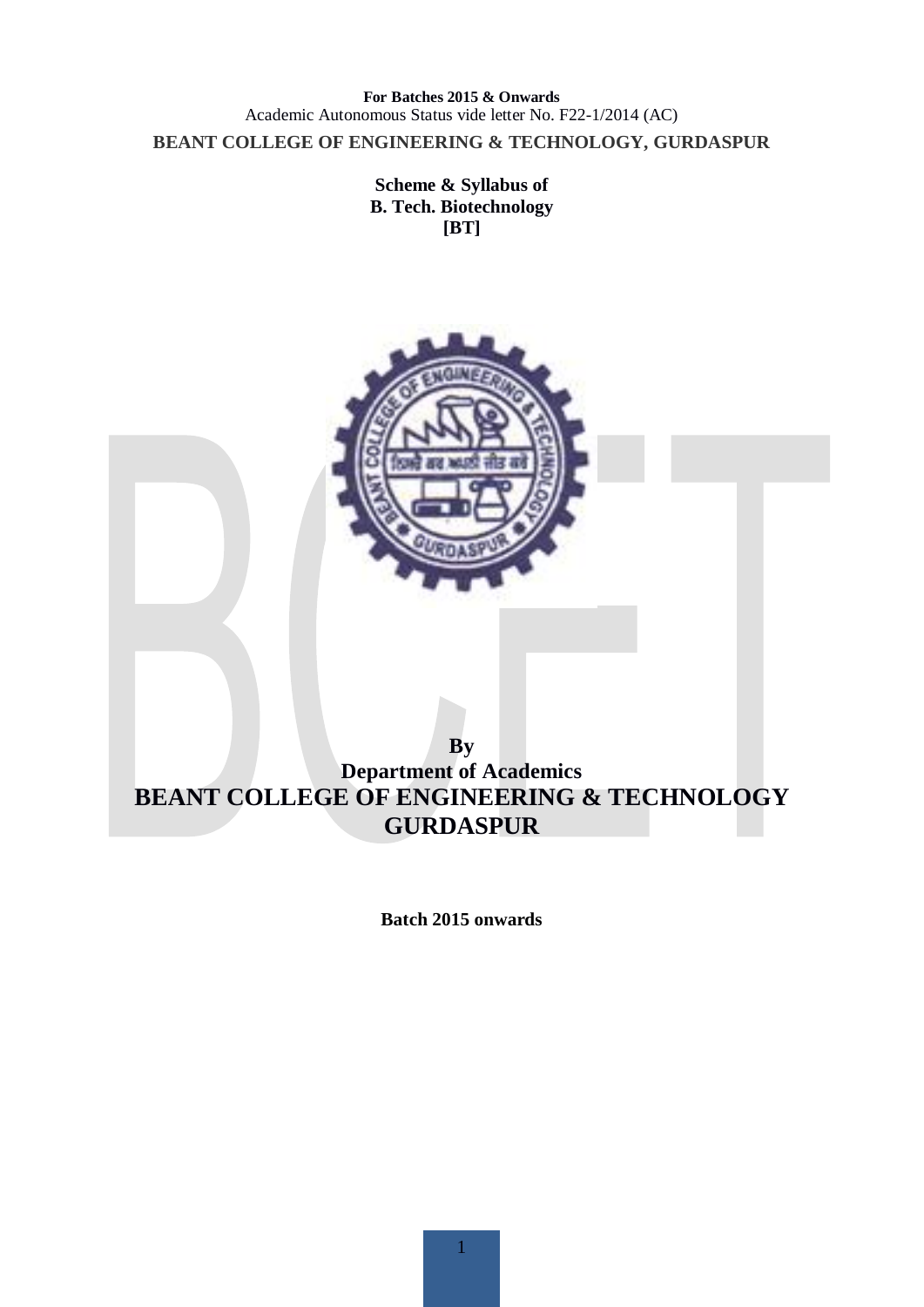# Beant College of Engineering & Technology, Gurdaspur Department of Bio Technology

| <b>Course code</b> | <b>Course name</b>                                             | <b>Load allocation</b> |                          |                              |                 | <b>Marks distribution</b> | <b>Total marks</b> | <b>Credits</b> |
|--------------------|----------------------------------------------------------------|------------------------|--------------------------|------------------------------|-----------------|---------------------------|--------------------|----------------|
|                    |                                                                | L                      | T                        | ${\bf P}$                    | <b>Internal</b> | <b>External</b>           |                    |                |
| <b>BTBT 301*</b>   | Engineering<br>Mathematics-I                                   | $\overline{4}$         | $\mathbf{1}$             |                              | 40              | 60                        | 100                | 5              |
| <b>BTBT 302</b>    | Foundations of<br>Biotechnology                                | $\overline{4}$         |                          |                              | 40              | 60                        | 100                | 4              |
| <b>BTBT 303</b>    | Microbiology                                                   | $\overline{4}$         | $\overline{\phantom{a}}$ |                              | 40              | 60                        | 100                | 4              |
| <b>BTBT 304</b>    | Biochemistry                                                   | 3                      | 1                        | $\overline{\phantom{0}}$     | 40              | 60                        | 100                | 4              |
| <b>BTBT 305</b>    | Transport<br>Phenomena                                         | $\overline{4}$         | 1                        | $\qquad \qquad \blacksquare$ | 40              | 60                        | 100                | 5              |
| <b>BTBT 306</b>    | Biotech Lab-I<br>(Microbiology<br>and<br>Biotechnology<br>Lab) |                        | $\overline{\phantom{a}}$ | $\overline{4}$               | 30              | 20                        | 50                 | $\overline{2}$ |
| <b>BTBT 307</b>    | Biotech Lab-II<br>(Biochemistry<br>Lab)                        |                        |                          | $\overline{4}$               | 30              | 20                        | 50                 | $\overline{2}$ |
| <b>BTBT 308</b>    | ** Institutional Practical Training                            |                        |                          |                              | 60              | 40                        | 100                | 1              |
|                    | Total                                                          | 19                     | 3                        | 8                            | 320             | 380                       | 700                | 27             |

#### **Scheme of Syllabi 3 rd semester**

#### **Contact Hours:30**

Minimum Subjects: 08 Maximum Subjects: 08

\* This subject shall be taught by faculty of Mathematics Department.

\*\* Institutional Practical Training (during summer vacations for 4 weeks) after second semester.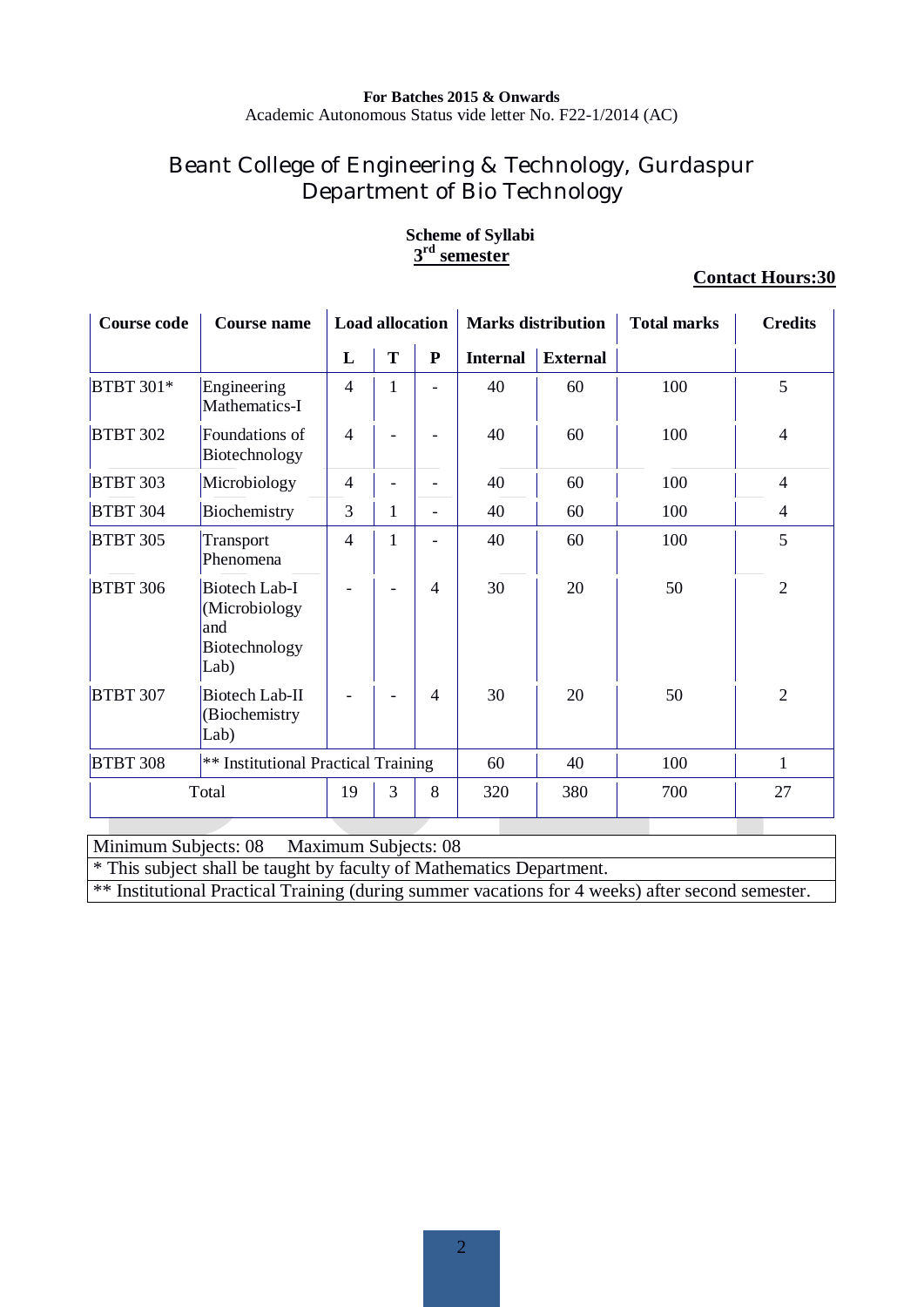# Beant College of Engineering & Technology, Gurdaspur Department of Bio Technology

| <b>Course code</b> | <b>Course name</b>                                                        |                | <b>Load allocation</b> |                          |                 | <b>Marks distribution</b> | <b>Total</b><br>marks | <b>Credits</b> |
|--------------------|---------------------------------------------------------------------------|----------------|------------------------|--------------------------|-----------------|---------------------------|-----------------------|----------------|
|                    |                                                                           | L              | T                      | ${\bf P}$                | <b>Internal</b> | <b>External</b>           |                       |                |
| <b>BTBT 401</b>    | Biostatistics*                                                            | 4              | 1                      | $\overline{\phantom{0}}$ | 40              | 60                        | 100                   | 5              |
| <b>BTBT 402</b>    | Industrial<br>Microbiology                                                | 3              |                        |                          | 40              | 60                        | 100                   | 3              |
| <b>BTBT 403</b>    | Immunology &<br>Immunotechnology                                          | $\overline{4}$ |                        |                          | 40              | 60                        | 100                   | $\overline{4}$ |
| <b>BTBT 404</b>    | Cell and Molecular<br><b>Biology</b>                                      | 3              |                        |                          | 40              | 60                        | 100                   | $\overline{3}$ |
| <b>BTBT 405</b>    | <b>Intellectual Property</b><br>rights: Bioethics and<br><b>Biosafety</b> | $\overline{3}$ |                        |                          | 40              | 60                        | 100                   | $\overline{3}$ |
| <b>BTBT 406</b>    | <b>Biotech Lab-III</b><br>(Industrial<br>Microbiology Lab)                |                |                        | 4                        | 30              | 20                        | 50                    | $\overline{2}$ |
| <b>BTBT 407</b>    | <b>Biotech Lab-IV</b><br>(Immunology Lab)                                 |                |                        | 4                        | 30              | 20                        | 50                    | $\overline{2}$ |
| <b>BTBT 408</b>    | Biotech Lab-V (Cell<br>and Molecular Biology<br>Lab)                      |                |                        | $\overline{4}$           | 30              | 20                        | 50                    | $\overline{2}$ |
| <b>BTGF 400</b>    | <b>General Fitness</b>                                                    |                |                        |                          | 100             |                           | 100                   | $\mathbf{1}$   |
|                    | Total                                                                     | 17             | $\mathbf{1}$           | 12                       | 390             | 360                       | 750                   | 25             |

#### **Scheme of Syllabi 4 th semester**

#### **Contact Hours: 30**

Minimum Subjects: 08 Maximum Subjects: 08

\* This subject shall be taught by faculty of Mathematics Department.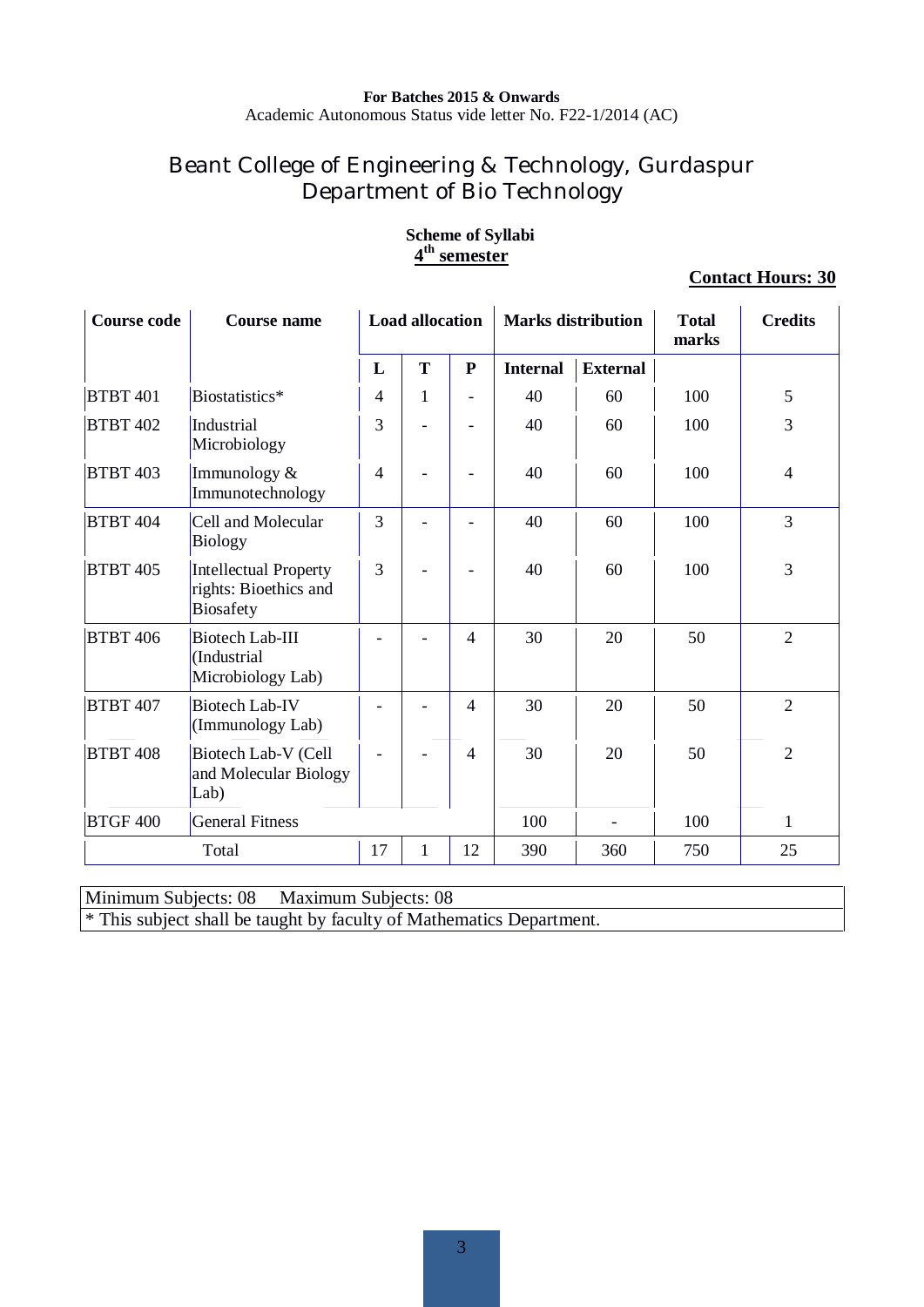# Beant College of Engineering & Technology, Gurdaspur Department of Bio Technology **Scheme of Syllabi 5 th semester**

#### **Contact Hours: 30**

| <b>Course code</b> | Course name                                            | Load<br>allocation |                          |                          | <b>Marks distribution</b> | <b>Total</b><br>marks | <b>Credits</b> |                |
|--------------------|--------------------------------------------------------|--------------------|--------------------------|--------------------------|---------------------------|-----------------------|----------------|----------------|
|                    |                                                        | L                  | T                        | P                        | <b>Internal</b>           | <b>External</b>       |                |                |
| <b>BTBT 501</b>    | Chemical Engineering<br>Principles                     | 3                  | $\mathbf{1}$             | $\overline{a}$           | 40                        | 60                    | 100            | $\overline{4}$ |
| <b>BTBT 502</b>    | <b>Bioinformatics</b>                                  | 3                  | $\blacksquare$           | ۳                        | 40                        | 60                    | 100            | 3              |
| <b>BTBT 503</b>    | Genetic Engineering                                    | 3                  | $\frac{1}{2}$            | $\overline{\phantom{0}}$ | 40                        | 60                    | 100            | 3              |
| <b>BTBT 504</b>    | <b>Animal Cell Culture</b><br>and Biotechnology        | 3                  | $\blacksquare$           |                          | 40                        | 60                    | 100            | 3              |
| BTBT XXX*          | DE-I                                                   | 3                  | $\frac{1}{2}$            | $\overline{a}$           | 40                        | 60                    | 100            | 3              |
| <b>BTBT XXX*</b>   | $OE-I$                                                 | 3                  | $\overline{\phantom{0}}$ | $\overline{\phantom{0}}$ | 40                        | 60                    | 100            | 3              |
| <b>BTBT 505</b>    | Biotech Lab-VI<br>(Genetic Engineering<br>lab)         |                    | $\overline{\phantom{0}}$ | $\overline{\mathcal{A}}$ | 30                        | 20                    | 50             | $\overline{2}$ |
| <b>BTBT 506</b>    | <b>Biotech Lab-VII</b><br>(Animal Cell Culture<br>Lab) |                    | $\overline{\phantom{a}}$ | 3                        | 30                        | 20                    | 50             | $\overline{2}$ |
| <b>BTBT 507</b>    | <b>Biotech Lab-VIII</b><br>(Bioinformatics Lab)        |                    | $\blacksquare$           | $\overline{4}$           | 30                        | 20                    | 50             | $\overline{2}$ |
| <b>BTBT 508</b>    | *** Industrial\Institutional Training                  |                    |                          |                          | 60                        | 40                    | 100            | 1              |
| Total              |                                                        | 18                 | 1                        | 11                       | 390                       | 460                   | 850            | 26             |

Minimum Subjects : 10 Maximum Subjects : 10

\*\*\* There should be Industrial\ Institutional training of six weeks duration in summer vacation after fourth semester.

\* These are Departmental and Open electives to be chosen by the student, whose codes are provided.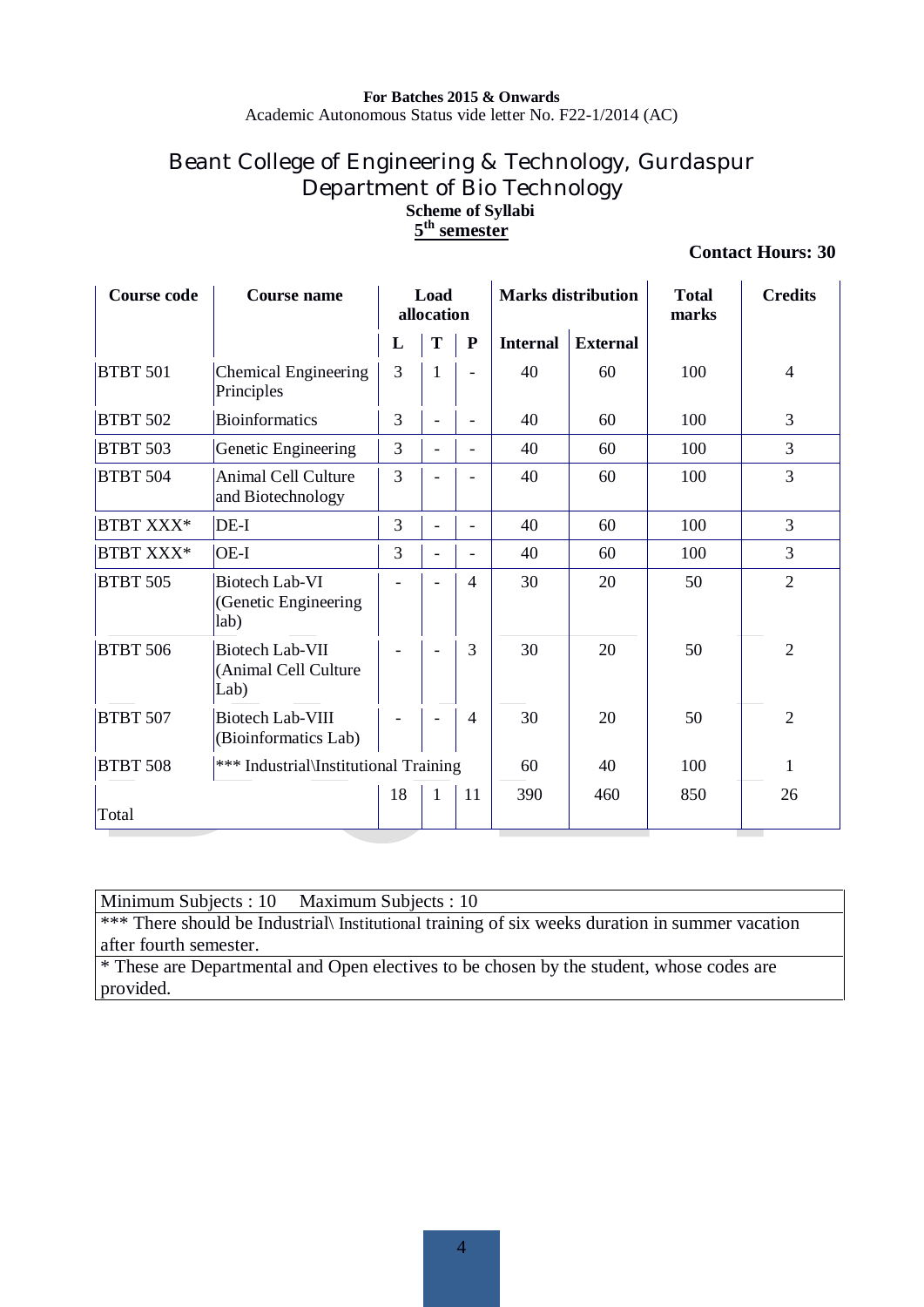Academic Autonomous Status vide letter No. F22-1/2014 (AC)

# Beant College of Engineering & Technology, Gurdaspur Department of Bio Technology

#### **Scheme of Syllabi 6th Semester**

#### **Contact Hours: 30**

| <b>Course code</b> | <b>Course name</b>                                       |                | <b>Load allocation</b> |                          | <b>Marks distribution</b> |                 | <b>Total</b><br>marks | <b>Credits</b> |
|--------------------|----------------------------------------------------------|----------------|------------------------|--------------------------|---------------------------|-----------------|-----------------------|----------------|
|                    |                                                          | L              | T                      | ${\bf P}$                | <b>Internal</b>           | <b>External</b> |                       |                |
| <b>BTBT 601</b>    | Fundamentals of<br>Biochemical<br>Engineering            | 3              | $\mathbf{1}$           |                          | 40                        | 60              | 100                   | $\overline{4}$ |
| <b>BTBT 602</b>    | <b>Plant Biotechnology</b>                               | $\overline{4}$ | ۳                      | $\overline{\phantom{0}}$ | 40                        | 60              | 100                   | $\overline{4}$ |
| <b>BTBT 603</b>    | Bioanalytical<br>Techniques                              | 3              |                        | $\overline{\phantom{a}}$ | 40                        | 60              | 100                   | 3              |
| <b>BTBT 604</b>    | <b>Food Process</b><br>Technology                        | 3              |                        |                          | 40                        | 60              | 100                   | $\overline{3}$ |
| <b>BTBT XXX*</b>   | $OE-II$                                                  | 3              |                        | $\overline{\phantom{a}}$ | 40                        | 60              | 100                   | $\overline{3}$ |
| <b>BTBT 605</b>    | Biotech Lab-IX (Plant<br>Biotechnology Lab)              |                | --                     | 3                        | 30                        | 20              | 50                    | $\overline{2}$ |
| <b>BTBT 606</b>    | Biotech Lab-X<br>(Bioanalytical<br>Techniques Lab)       |                |                        | 4                        | 30                        | 20              | 50                    | $\overline{2}$ |
| <b>BTBT 607</b>    | <b>Biotech Lab-XI</b><br>(Bioprocess<br>Engineering Lab) |                |                        | 4                        | 30                        | 20              | 50                    | $\overline{2}$ |
| <b>BTBT 608</b>    | Minor Project                                            |                |                        | $\mathfrak{2}$           | 30                        | 20              | 50                    | 1              |
| <b>BTGF 600</b>    | <b>General Fitness</b>                                   |                |                        |                          | 100                       |                 | 100                   | 1              |
| Total              |                                                          | 16             | $\mathbf{1}$           | 13                       | 420                       | 380             | 800                   | 25             |

Minimum Subjects: 10 Maximum Subjects: 10

\* These are Open electives to be chosen by the student, whose codes are provided.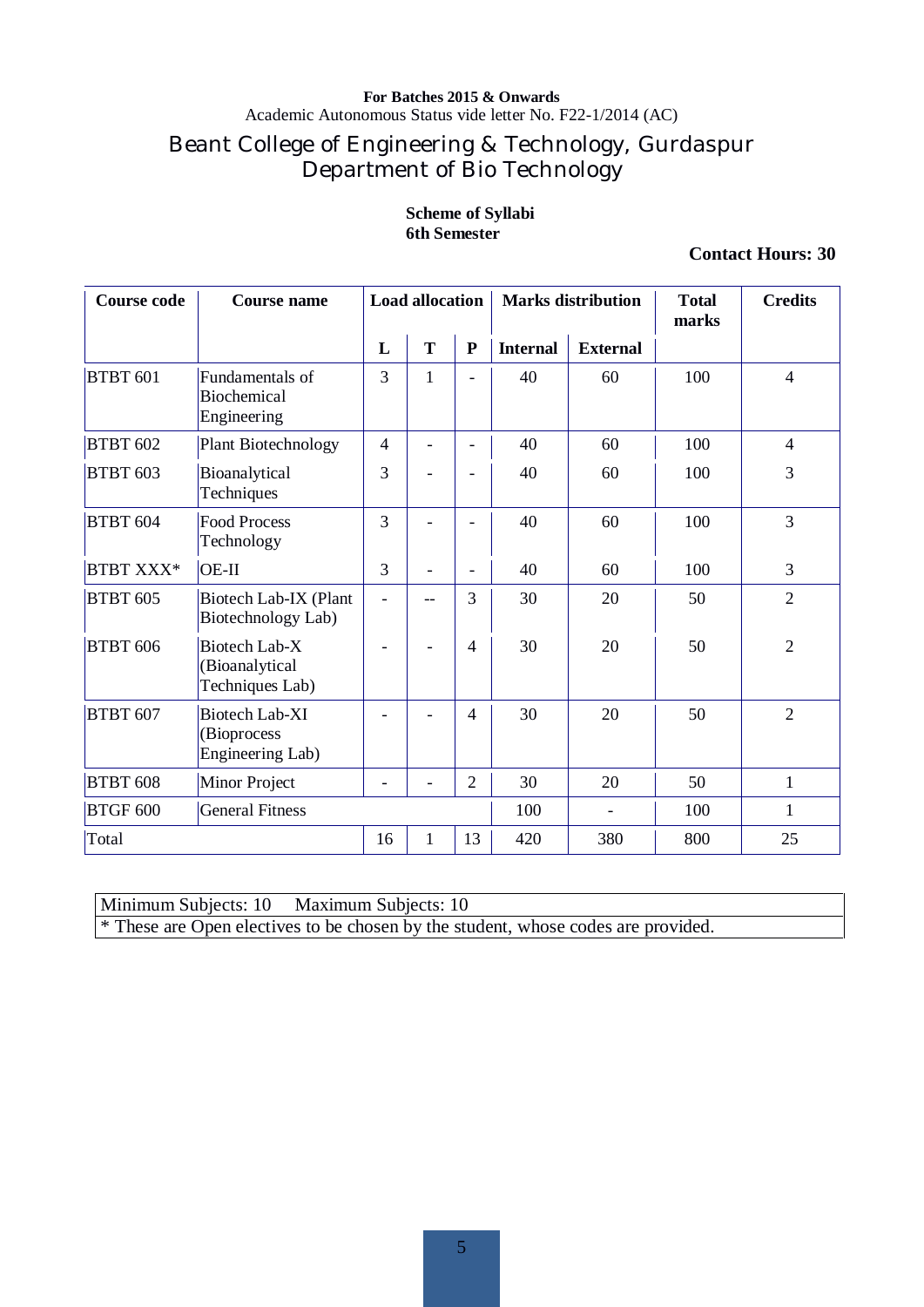Academic Autonomous Status vide letter No. F22-1/2014 (AC)

# Beant College of Engineering & Technology, Gurdaspur Department of Bio Technology

#### **Scheme of Syllabi 7th / 8th Semester**

#### **Contact Hours: 30**

| <b>Course code</b> | <b>Course name</b>                                                     |    | Load<br>allocation |                |                 | <b>Marks distribution</b> | <b>Total</b><br>marks | <b>Credits</b> |
|--------------------|------------------------------------------------------------------------|----|--------------------|----------------|-----------------|---------------------------|-----------------------|----------------|
|                    |                                                                        | L  | T                  | ${\bf P}$      | <b>Internal</b> | <b>External</b>           |                       |                |
| <b>BTBT 701</b>    | Enzymology and<br><b>Enzyme Technology</b>                             | 3  | 1                  |                | 40              | 60                        | 100                   | $\overline{4}$ |
| <b>BTBT 702</b>    | Downstream<br>Processing                                               | 3  |                    |                | 40              | 60                        | 100                   | $\overline{3}$ |
| <b>BTBT 703</b>    | Genomics and<br>Proteomics                                             | 3  |                    | ۰              | 40              | 60                        | 100                   | 3              |
| <b>BTBT XXX</b>    | $DE-II*$                                                               | 3  |                    |                | 40              | 60                        | 100                   | $\overline{3}$ |
| <b>BTBT XXX</b>    | DE-III*                                                                | 3  | $\overline{a}$     | ۰              | 40              | 60                        | 100                   | 3              |
| <b>BTBT 704</b>    | <b>Biotech Lab-XII</b><br>(Enzymology and<br>enzyme Technology<br>Lab) |    | L,                 | $\overline{4}$ | 30              | 20                        | 50                    | $\overline{2}$ |
| <b>BTBT 705</b>    | <b>Biotech Lab-XIII</b><br>(Genomics and<br>Proteomics)                |    |                    | 3              | 30              | 20                        | 50                    | $\overline{2}$ |
| <b>BTBT 706</b>    | <b>Biotech Lab-XIV</b><br>(Downstream<br>Processing Lab)               |    |                    | $\overline{4}$ | 30              | 20                        | 50                    | $\overline{2}$ |
| <b>BTBT 707</b>    | Major Project                                                          |    |                    | 3              | 30              | 20                        | 50                    | $\overline{2}$ |
| <b>BTGF 800</b>    | <b>General Fitness</b>                                                 |    |                    |                | 100             | $\overline{\phantom{a}}$  | 100                   | 1              |
| Total              |                                                                        | 15 | 1                  | 14             | 420             | 380                       | 800                   | 25             |

Minimum Subjects: 10 Maximum Subjects: 10

\* These are Departmental electives to be chosen by the student, whose codes are provided.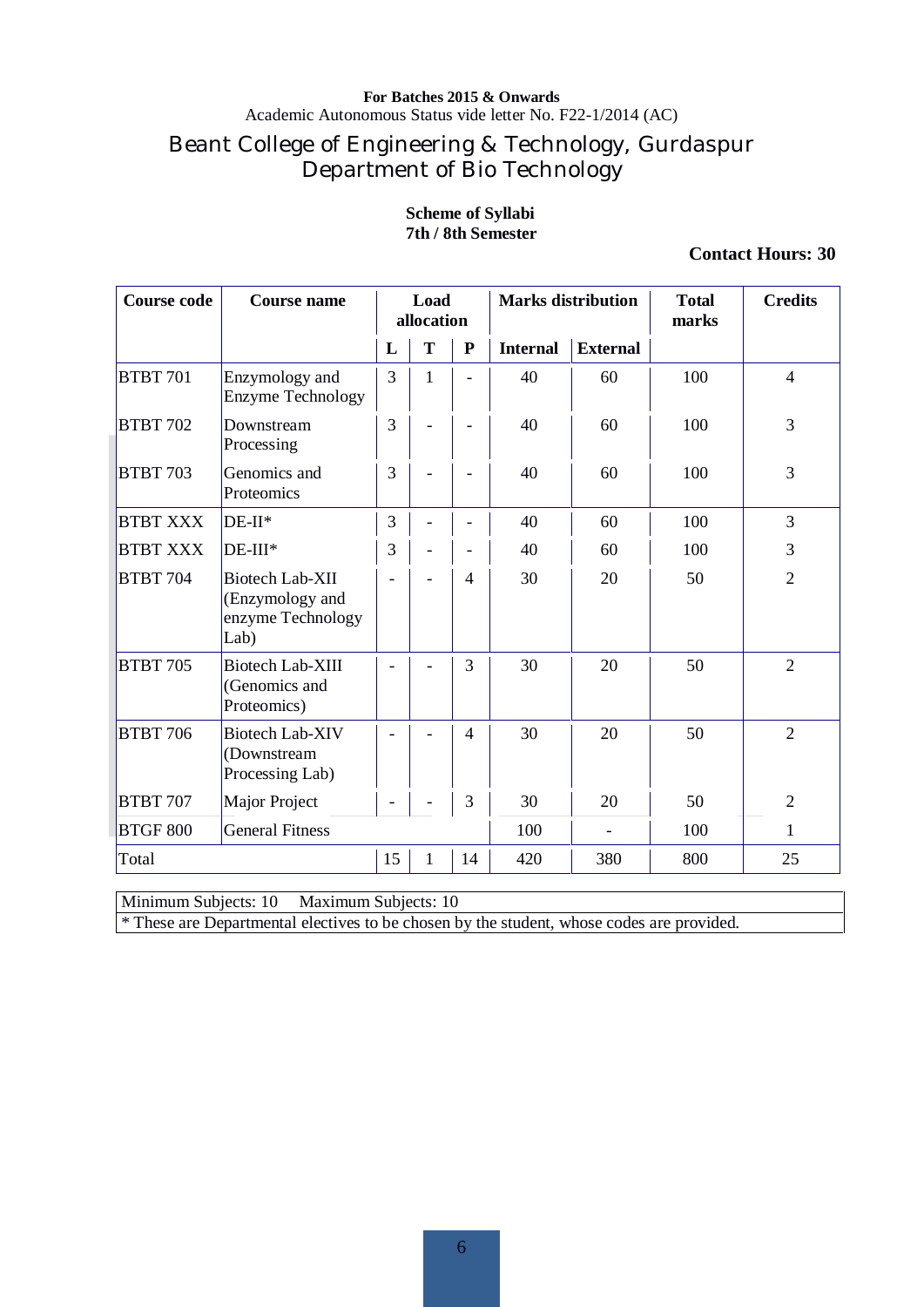# Beant College of Engineering & Technology, Gurdaspur Department of Bio Technology

#### **Course code Course name Load allocation Marks distribution Total marks Credits Internal External** BTBT 801 Industrial 30hrs  $\begin{array}{|c|c|c|c|c|c|c|c|} \hline \end{array}$  400  $\begin{array}{|c|c|c|c|c|c|} \hline \end{array}$  400  $\begin{array}{|c|c|c|c|c|} \hline \end{array}$  24 Training (one semester)  $30$ hrs week

#### **Scheme of Syllabi 7th /8th Semester**

*Minimum Subjects: 01 Maximum Subjects: 01* 

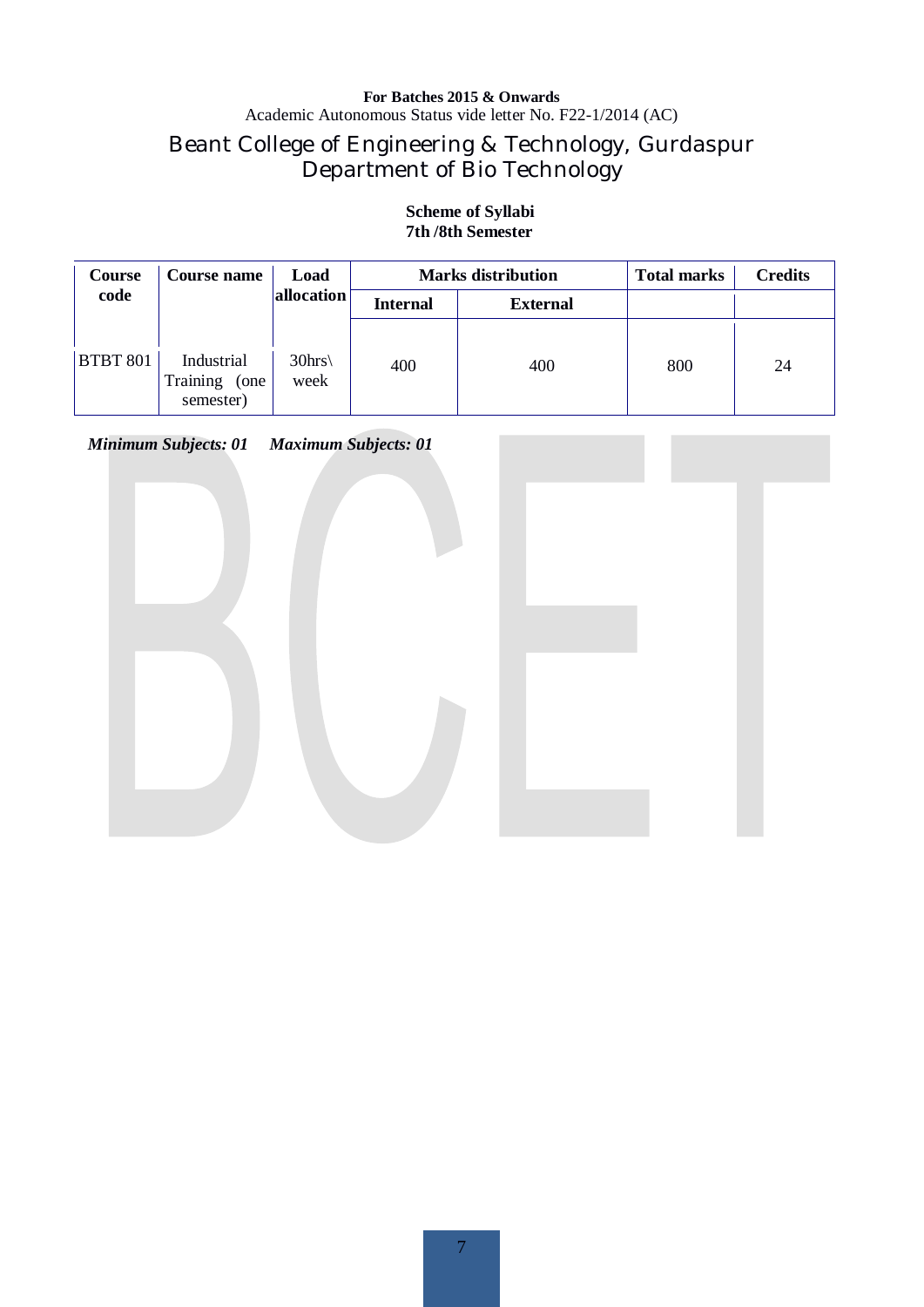# Beant College of Engineering & Technology, Gurdaspur Department of Bio Technology

| <b>Course Code</b> | <b>Course Name</b>                              | <b>Load Distribution</b> |  |   | <b>Credits</b> |
|--------------------|-------------------------------------------------|--------------------------|--|---|----------------|
|                    |                                                 | L                        |  | D |                |
| <b>BTBT 901</b>    | Stem cell Technology                            |                          |  |   |                |
| <b>BTBT 902</b>    | Advances in Drug Design and<br>Pharmacogenomics |                          |  |   |                |
| <b>BTBT 903</b>    | <b>Biological Waste Treatment</b>               |                          |  |   |                |

#### **Scheme of Syllabi Departmental Elective I (5th Semester)**

# **Departmental Elective-II (7th/8th semester)**

| <b>Course Code</b> | <b>Course Name</b>                 | <b>Load Distribution</b> |   | <b>Credits</b>           |  |
|--------------------|------------------------------------|--------------------------|---|--------------------------|--|
|                    |                                    |                          | т | P                        |  |
| <b>BTBT 931</b>    | Protein Engineering                |                          | ۰ | $\overline{\phantom{a}}$ |  |
| <b>BTBT 932</b>    | Molecular Farming                  |                          |   | ۰                        |  |
| <b>BTBT 933</b>    | <b>Environmental Biotechnology</b> |                          |   |                          |  |

# **Departmental Elective III (7th/8th semester)**

| <b>Course Code</b> | <b>Course Name</b>           | <b>Load Distribution</b> |   | <b>Credits</b> |  |
|--------------------|------------------------------|--------------------------|---|----------------|--|
|                    |                              |                          |   |                |  |
| <b>BTBT 934</b>    | Pharmaceutical Biotechnology |                          | - |                |  |
| <b>BTBT 935</b>    | Agricultural Biotechnology   |                          | - | -              |  |
| <b>BTBT 936</b>    | Computational Biology        |                          |   |                |  |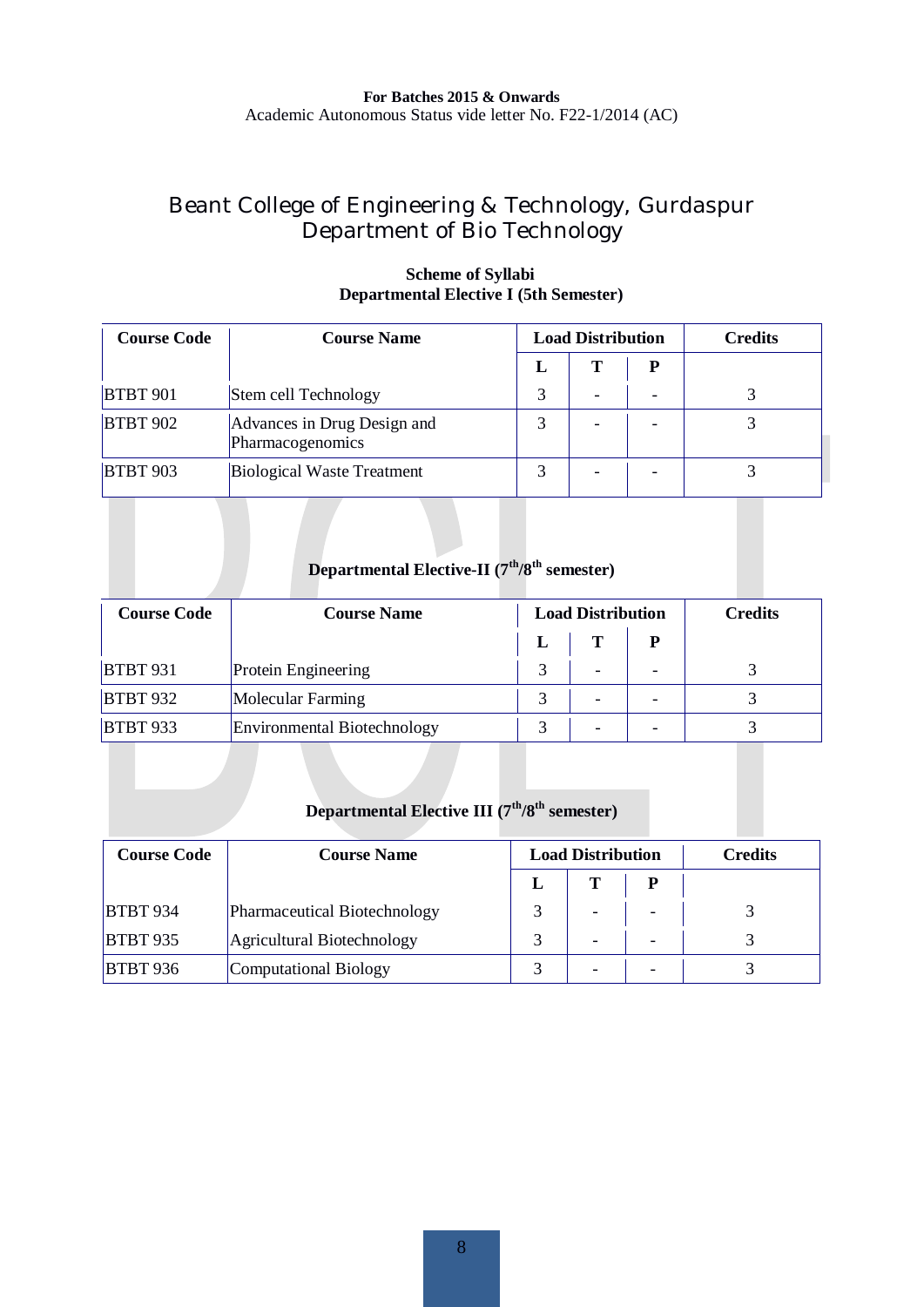# Beant College of Engineering & Technology, Gurdaspur Department of Bio Technology

#### **Scheme of Syllabi**

# List of Open Electives ( $5<sup>th</sup>$  semester)

| <b>Course Code</b> | <b>Course Name</b>          | <b>Load Distribution</b> |   | <b>Credits</b> |  |
|--------------------|-----------------------------|--------------------------|---|----------------|--|
|                    |                             |                          | m | p              |  |
| <b>BTBT 951</b>    | Industrial Waste Management |                          | - | ۰              |  |
| <b>BTBT 952</b>    | <b>Bioinformatics</b>       |                          |   |                |  |

# List of Open Electives (6<sup>th</sup> semester)

| <b>Course Code</b> | <b>Course Name</b>         | <b>Load Distribution</b> |                          | Credits                  |  |
|--------------------|----------------------------|--------------------------|--------------------------|--------------------------|--|
|                    |                            |                          | m                        |                          |  |
| <b>BTBT 961</b>    | Biomedical Instrumentation |                          | $\overline{\phantom{a}}$ | $\overline{\phantom{a}}$ |  |
| <b>BTBT 962</b>    | Human Disease and Control  |                          | $\overline{\phantom{0}}$ | -                        |  |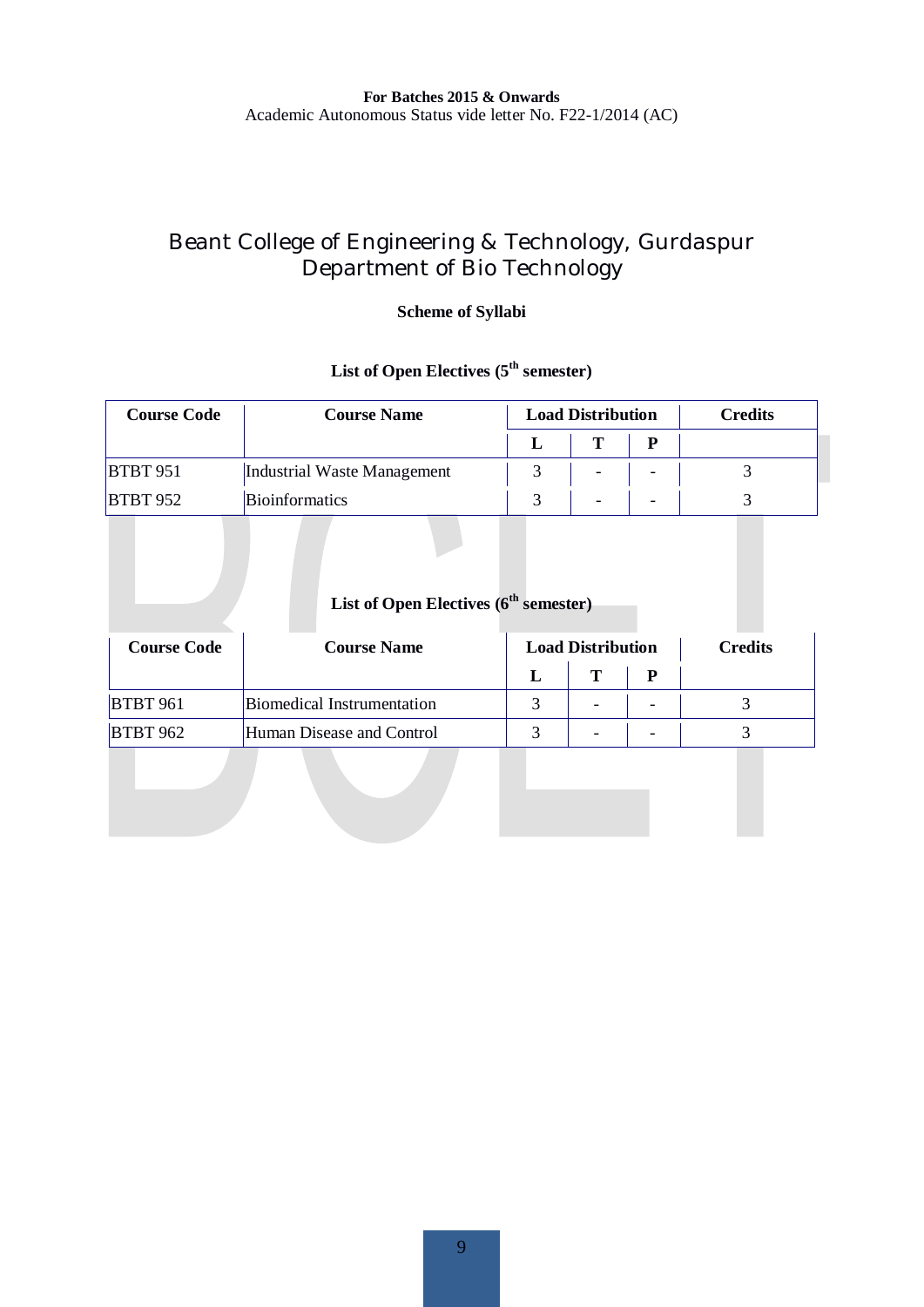Beant College of Engineering & Technology, Gurdaspur Department of Bio Technology

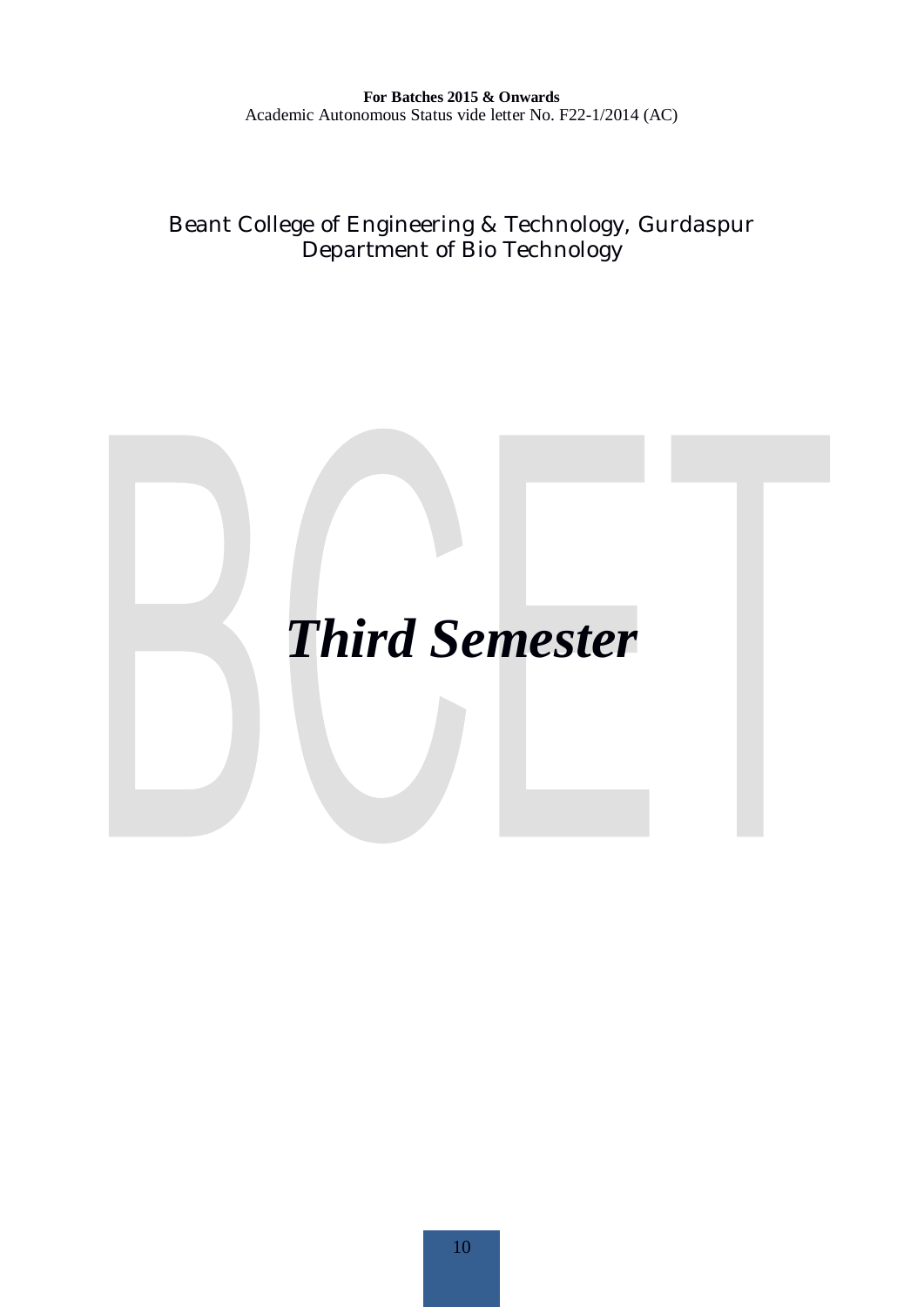#### **BTBT 301 Mathematics-I**

| <b>Internal Marks: 40</b> | L T P               |  |
|---------------------------|---------------------|--|
| <b>External Marks: 60</b> | $4 \quad 1 \quad 0$ |  |
| <b>Total Marks: 100</b>   |                     |  |

#### **Objective/s and Expected outcome**

"Math and basic science are certainly the foundations of any engineering program. This fact will not change in the foreseeable future" said by Ellis et al. Engineering Mathematics is an essential tool for describing and analyzing engineering processes and systems. Mathematics also enables precise representation and communication of knowledge. Core mathematics courses have broader objectives than just supporting engineering programs. The learning objectives of core mathematics courses can be put into three categories: (1) Content Objectives: Students should learn fundamental mathematical concepts and how to apply them. (2) Skill Objectives: Students should learn critical thinking, modeling/problem solving and effective uses of technology. (3) Communication Objectives: Students should learn how to read mathematics and use it to communicate knowledge. The students are expected to understand the fundamentals of the mathematics to apply while designing technology and creating innovations.

#### 1. **Differential Calculus:**

 Curve tracing: Tracing of Standard Cartesian; Parametric and Polar curves (Astroids, Cycloids, Folium Tubes Cardiods, Lemniscate, Helix); Curvature of Cartesian, Parametric and Polar curves. (6)

#### **2. Integral Calculus:**

 Rectification of standard curves; Areas bounded by standard curves, Applications of integral calculus to find centre of gravity and moment of inertia. (6)

#### **3. Partial Derivatives:**

Function of two or more variables; Partial differentiation; Homogeneous functions and Euler's theorem; Composite functions; Total derivative; Derivative of an implicit function; Change of variable; Jacobians

#### **4. Applications of Partial Differentiation:**

Tangent and normal to a surface; Taylor's and Maclaurin's series for a function of two variables; Errors and approximations; Maxima and minima of function of several variables; Lagrange's method of undetermined multipliers (6)

 $\overline{\hspace{1cm}}$  (6)

#### **5. Multiple Integrals:**

 Double and triple integral and their evaluation, change of order of integration, change of variable, Application of double and triple integration to find areas and volumes. (6)

#### **6. Vector Calculus:**

Scalar and vector fields, differentiation of vectors, velocity and acceleration. Vector differential operators: Del, Gradient, Divergence and Curl, their physical interpretations. Formulae involving Del applied to point functions and their products. Line, surface and volume integrals. (8)

#### **7. Application of Vector Calculus:**

Flux, Solenoidal and Irrotational vectors. Gauss Divergence theorem. Green"s theorem in plane, Stoke"s theorem (without proofs) and their applications. (4)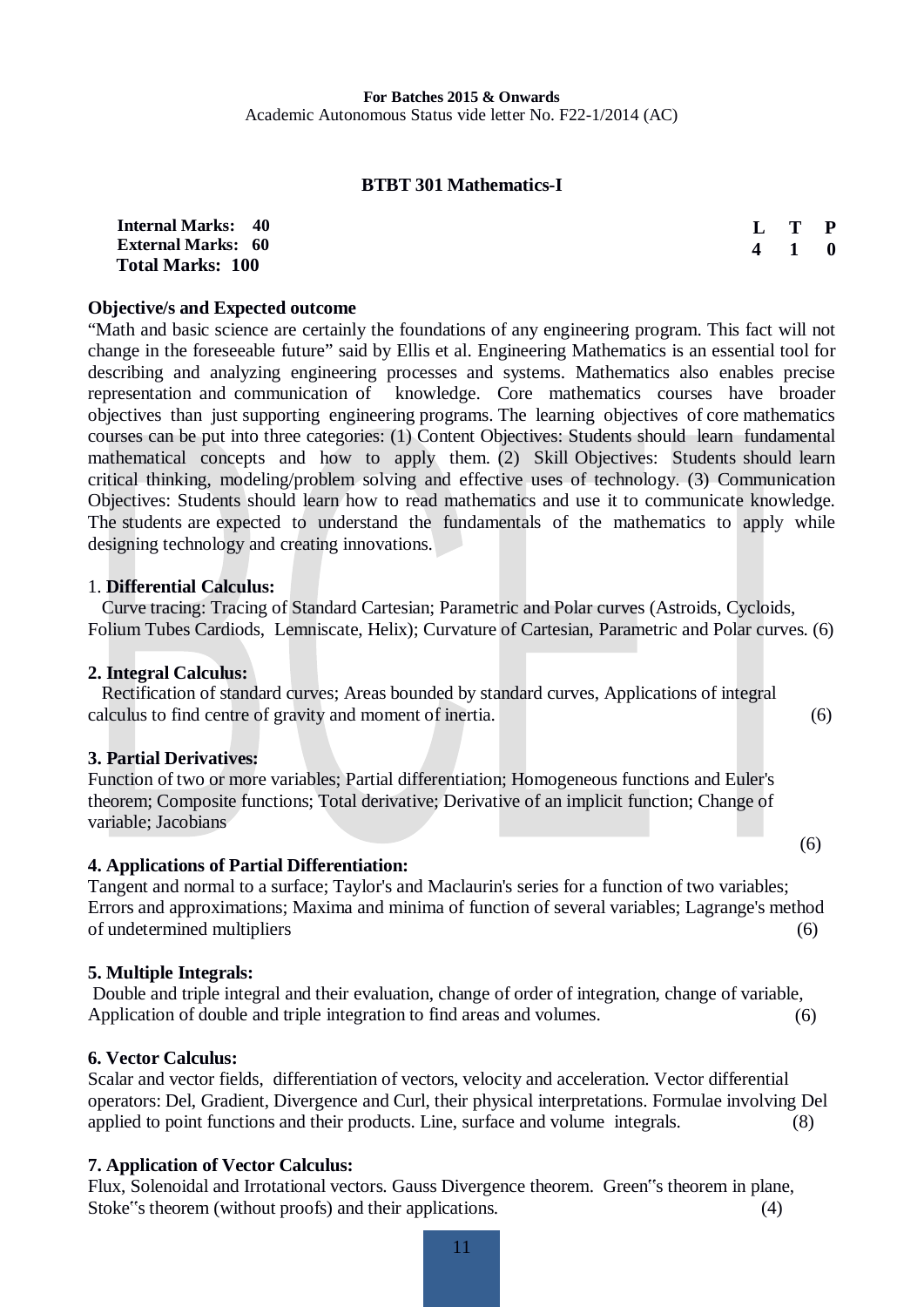Academic Autonomous Status vide letter No. F22-1/2014 (AC)

#### **Suggested Readings / Books**

1.Thomes, G.B, Finney, R.L. Calculus and Analytic Gemetry, Ninth Edition,Peason Education.

2.Kreyszig, E., Advanced Engineering Mathematics, Eighth edition, John wiley.

3.Jain, R.K and Lyengar, S.R.K., Advanced Engineering Mathematics, Narosa Publishing Company.

4.Grewal, B.S., Higher Engineering Mathematics, Khanna Publishers,New Delhi.

5. B. V. Ramana, Higher Engineering mathematics,Tata Mcgraw Hills, New Delhi.

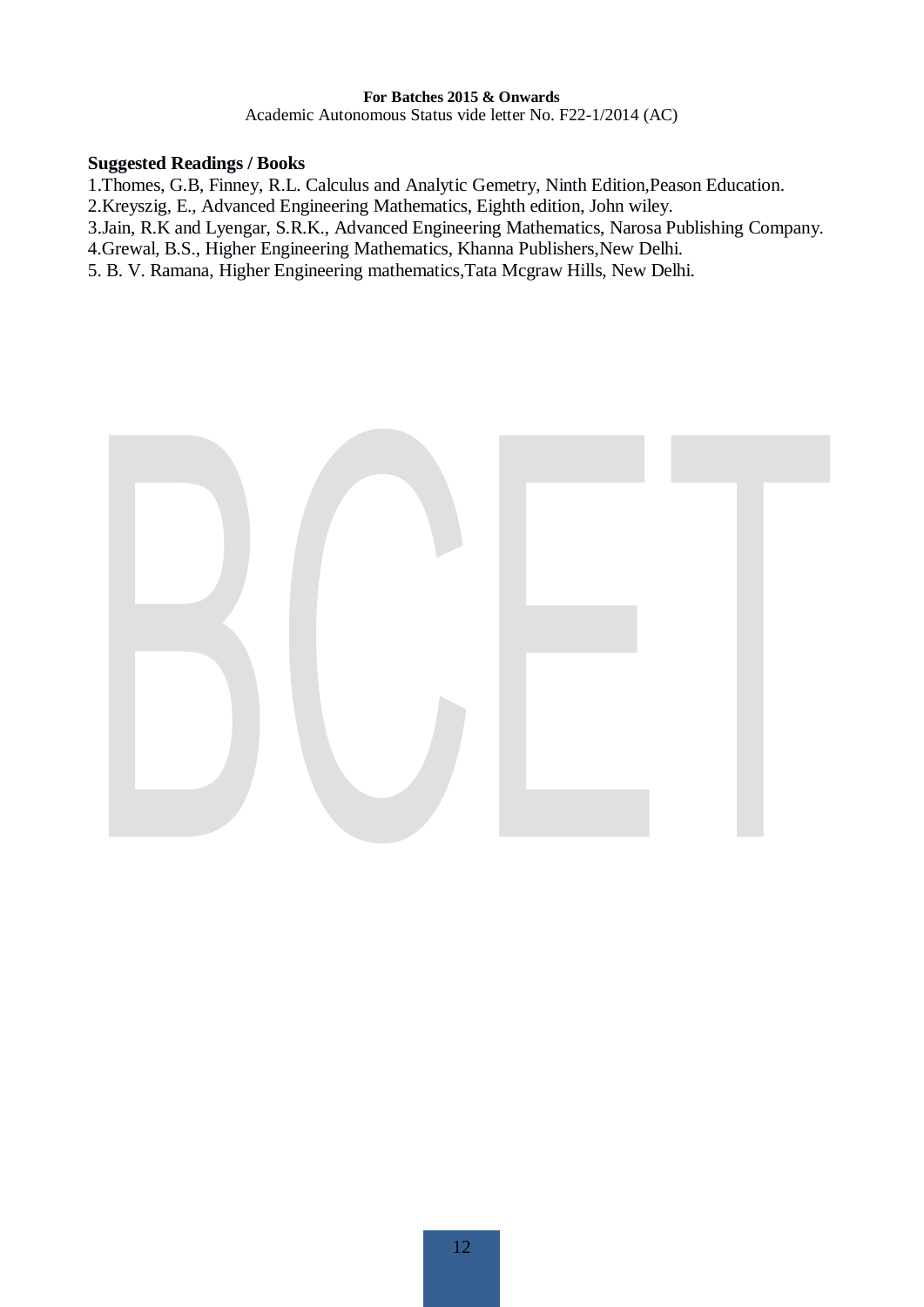#### **BTBT 302 Foundations of Biotechnology**

| <b>Internal Marks: 40</b> | $L$ T P           |  |
|---------------------------|-------------------|--|
| <b>External Marks: 60</b> | $4\quad 0\quad 0$ |  |
| <b>Total Marks: 100</b>   |                   |  |

**Objective:** This course is focused on the basics of Biotechnology and its applications. This provides a brief preview of the scope of the field of Biotechnology.

**Unit I**: Introduction to Biotechnology, Historical Perspectives Modern and Old Biotechnology, Biotechnology an interdisciplinary Pursuit, Scope & Future of Biotechnology. (5)

**Unit II**: Introduction to basic unit of life i.e. cell structure of prokaryotic and eukaryotic cell in detail, cell division; Structure of chromosome and DNA; Basic Techniques used in biotechnology Principles and applications of centrifugation, electrophoresis, chromatography, sterilization (7)

Unit III: Application of biotechnology in medicine antibiotics, vaccines, monoclonal antibodies, gene therapy, bio pharmaceuticals. (6)

**Unit IV**: Application of Biotechnology in Environment- waste water and sewage treatment, bio fuels, Bioremediation with special reference to metals, oil spills, pesticides. (5)

**Unit V**: Application of Biotechnology in Food and beverage fermentations, plant and animal biotechnology, Biological control, Bio fertilizers. (6)

**Unit V**I: Enzyme technology - nature of enzymes, application of enzymes, genetic Engineering and Protein engineering of enzymes, Technology of enzymes production. (6)

**Unit VII**: Safety in Biotechnology- Problem of Organism Pathogenicity, Problem of Biologically Active Biotechnology Products, and Release of GMO's in the Environment (6)

#### **Suggested Reading and Books:**

- 1. Biotechnology by J.E Smith 3 rd Ed (1996), Published by Cambridge University Press.
- 2. Biotechnology by H.K. Das, 4 th edition 2010 Tata Mc Graw Hill
- 3. Biophysical Chemistry Upadhayay, Upadhayay and Nath 4 th edition 2007 Himalaya Publishing House
- 4. Molecular-Biotechnology by Glick & Pasternak 2 nd Edition ASM Press Washington DC
- 5. Text book of Biotechnology H.D. Kumar, 2 nd Edition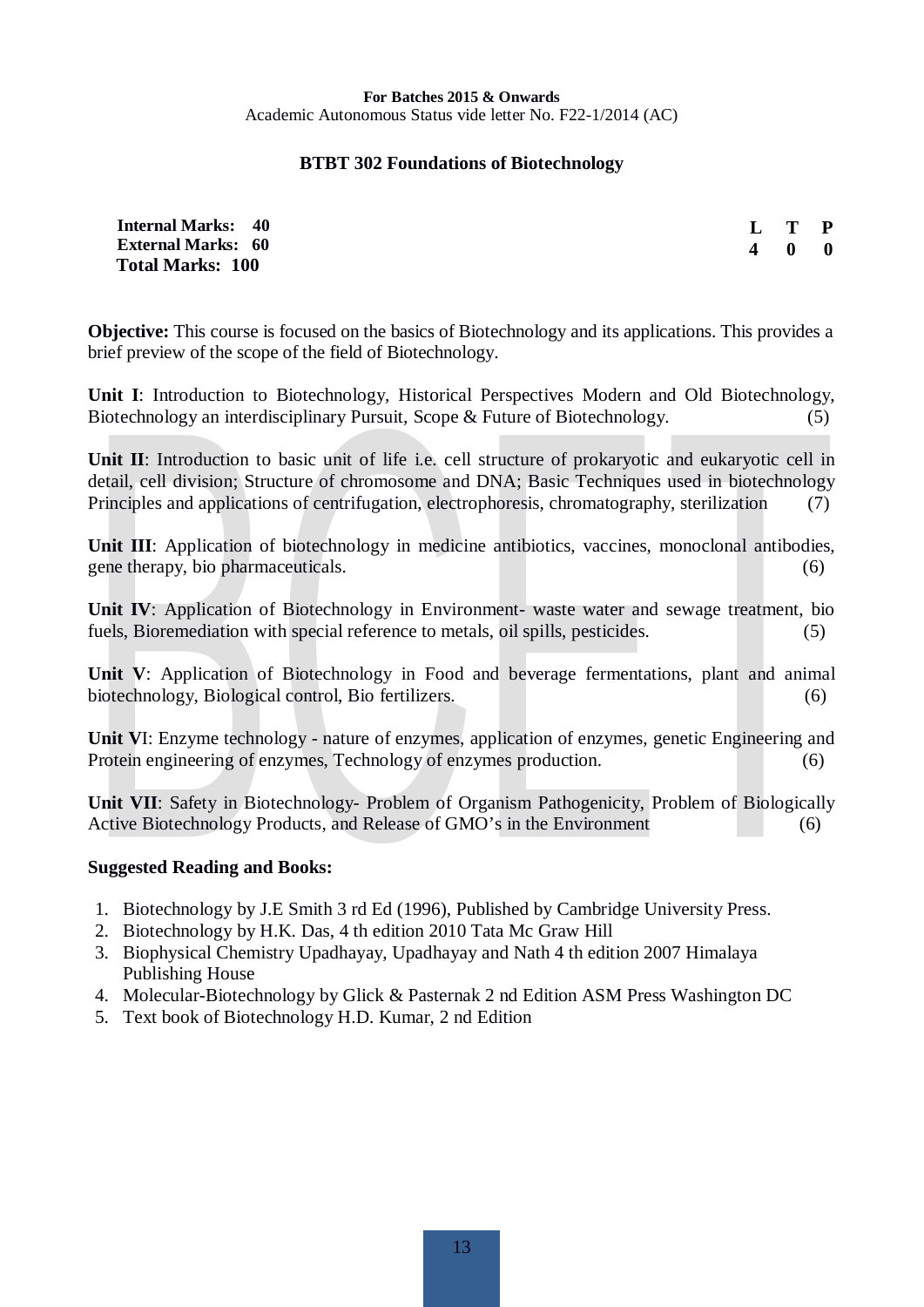#### **BTBT 303 Microbiology**

| <b>Internal Marks: 40</b> |  |
|---------------------------|--|
| <b>External Marks: 60</b> |  |
| <b>Total Marks: 100</b>   |  |

**L T P 4 0 0**

**Objective:** The course imparts the knowledge of different types of microorganisms that are invisible to our naked eyes. Discovery origin and evaluation of different forms of bacteria, fungi, protozoa and viruses constitute the basics of biotechnology.

#### **Unit –I**

**Prokaryotic Cell Organization:** General account of cell size, arrangement, shape, capsule, slime, pili, spores, structure and function of gram negative & gram-positive cell wall and membrane, periplasmic space. Brief account of viruses, mycoplasma and fungi. (5) **Unit –II** 

**Bacteriological Techniques:** Pure culture techniques, isolation, cultivation, maintenance and preservation of pure cultures and sterilization techniques. (5)

#### **Unit –III**

**Bacterial Nutrition & Growth:** Physical growth requirements viz. temperature, pH, oxygen concentration, water activity, light, pressure. Chemical growth requirements viz. nutrients, nutrient uptake in bacteria: Passive and facilitated diffusion, active transport. Growth curve, growth rate and generation time. Growth kinetics, mathematical nature and expression of growth, measurement of growth by quantitating cell mass, cell number and a cell constituent, concept of geometric & arithmetic nature of growth, asynchronous and synchronous cultures, diauxic growth. (7) **Unit –IV** 

**Bacterial Reproduction:** Asexual reproduction, DNA replication in bacterial cell, general principles of bacterial recombination - transformation, transduction and conjugation. (6) **Unit –V** 

**Medical Microbiology:** Characteristics of major [pathogens](https://en.wikipedia.org/wiki/Pathogens) (*[Mycobacterium tuberculosis,](https://en.wikipedia.org/wiki/Mycobacterium_tuberculosis)* Plasmodium sp., etc) their modes of transmission, mechanisms of infection and growth. (6) **Unit –VI** 

 Isolation of industrially important microbial strains, strain improvement, maintenance and preservation of industrial microbes. (5)

#### **Unit –VII**

**Agricultural & Environmental Microbial Biotechnology:** Basic understanding and large-scale production of microbial inoculants for agriculture, mycorrhiza, microbial insecticides; treatment of urban (sewage) and industrial effluents. (6)

#### **Suggested Reading and Books:**

1. Microbiology VI Edition, M.J. Pelczar, E.C.S. Chan and N.R. Kreig, Tata McGraw Hill Microbiology by Prescott.

2. Brock Biology of Microorganisms (12th Ed.) by Madigan MT, Martinko JM and Parker J, Pearson/Benjamin Cummings, 2009. Microbiology: An Introduction (9th Ed.) by Tortora GJ, Funke BR, and Case CL, Pearson Education, 2008. Prescott, Harley and Klein's Microbiology (7th Ed.) by Willey JM, Sherwood LM, and Woolverton CJ, McGraw Hill Higher Education, 2008. 3. Principles of Fermentation Technology (2nd Ed.) by Stanbury PF, Whitaker A and Hall SJ,

# Elsevier Science Ltd, 2006.

4. Modern Industrial Microbiology & Biotechnology by N. Okafer, Scientific Publishers, Enfield,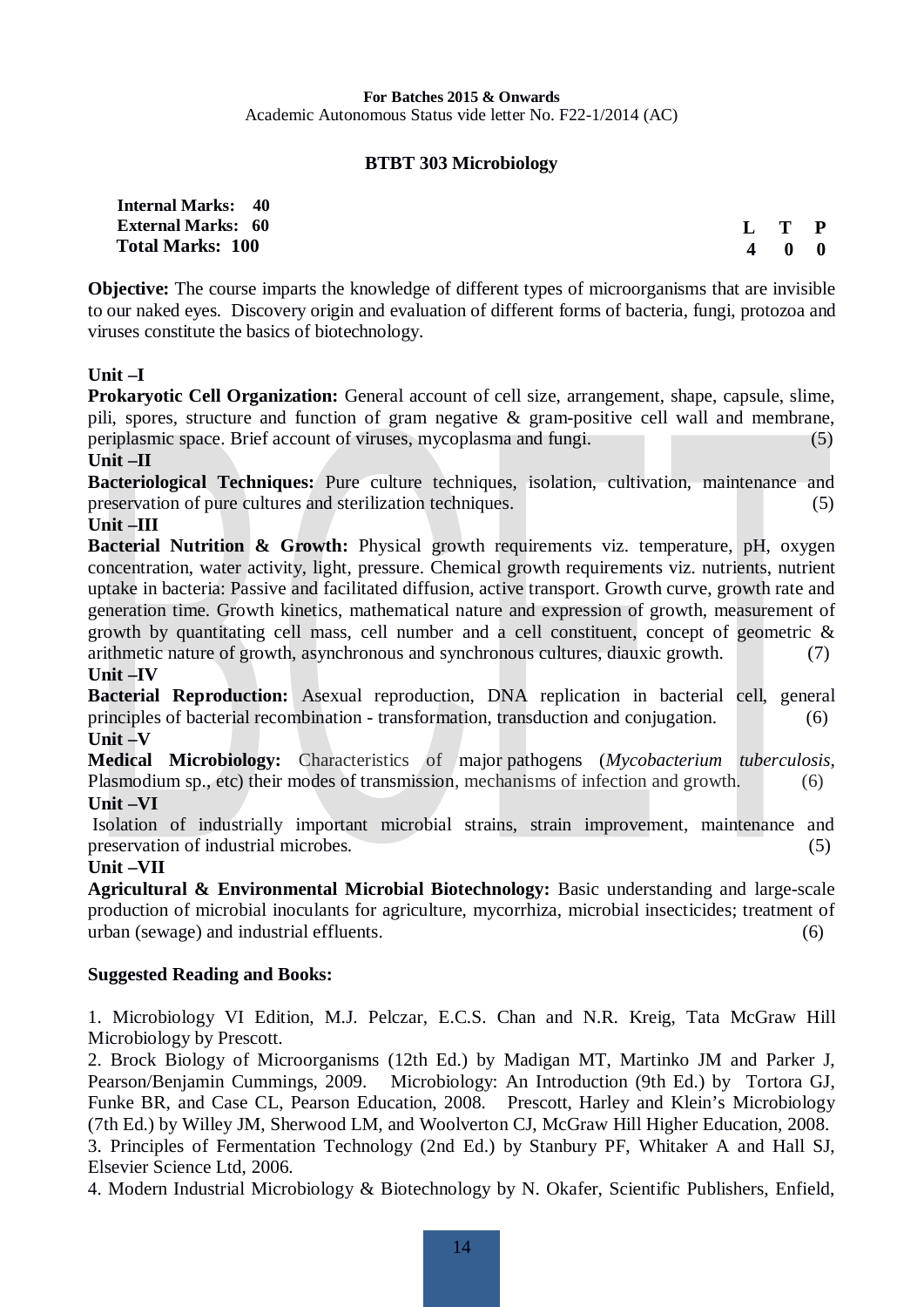Academic Autonomous Status vide letter No. F22-1/2014 (AC)

USA, 2007.

5. Environmental Microbiology (2nd Ed.) by R. Mitchel, Wiley-Blackwell, 2009.

6. Microbial Physiology (3rd Ed.) by Albert G. Moat and John W. Foster, John Wiley and Sons, 20 02.

7. Microbial Biotechnology: Fundamentals of Applied Microbiology by Glazer & Nikaido, W.H. Freeman and Co., New York, 1995.

8. Biotechnology - Applying the Genetic Revolution by Clark DP and Pazdernik NJ. Academic Press, USA, 2009.

9. Molecular Biotechnology (3rd Ed.) by Glick BR and Pasternak JJ, ASM Press, Washington D.C., 2003.

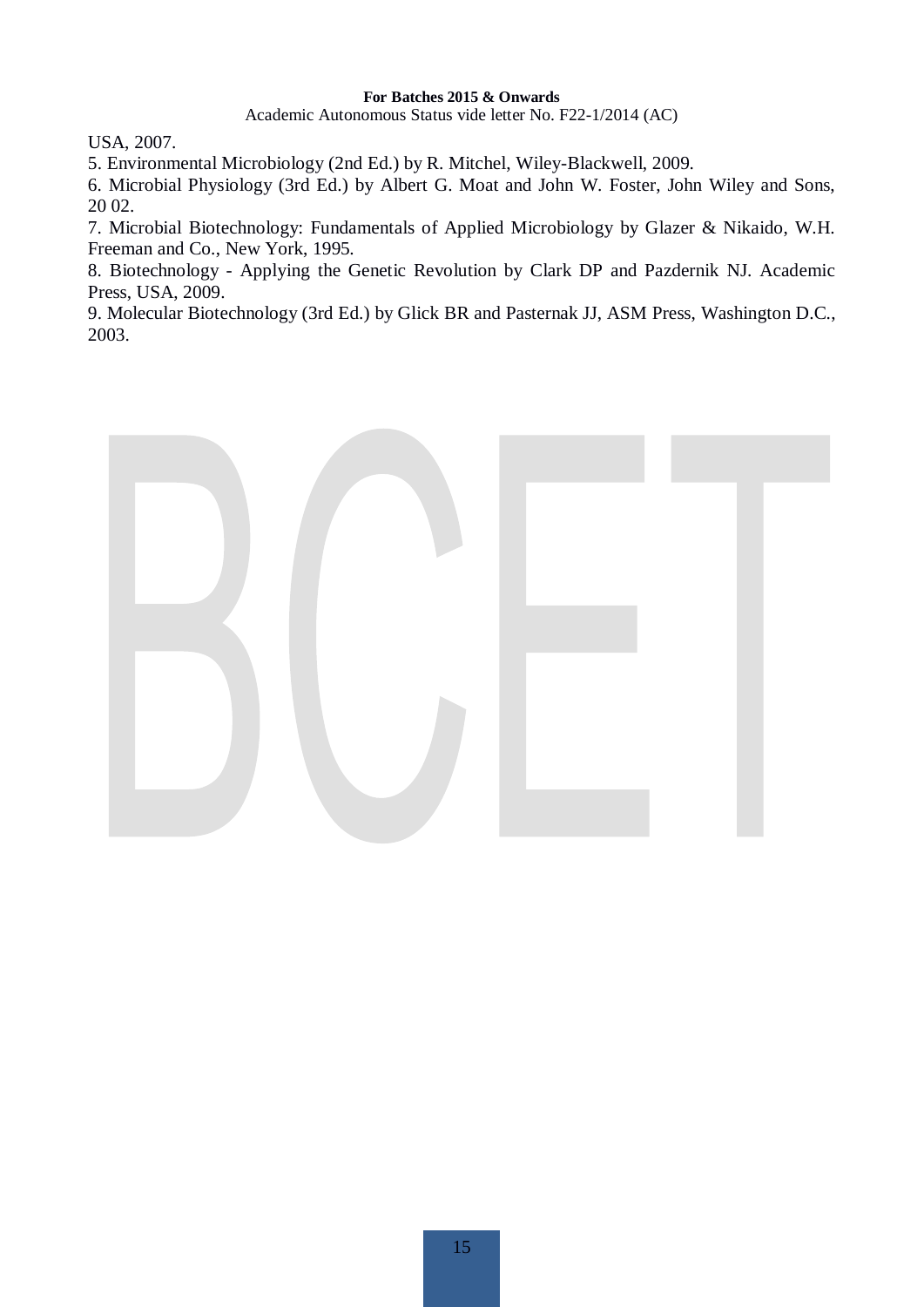#### **BTBT 304 Biochemistry**

| <b>Internal Marks: 40</b> | $L$ T P |  |
|---------------------------|---------|--|
| <b>External Marks: 60</b> | 3 1 0   |  |
| <b>Total Marks: 100</b>   |         |  |

**Objective:** The course aims on understanding of the relationships between structure and function in the major classes of biopolymers. It augurs understanding on central metabolic process and the role of enzymes in modulating pathways. The theoretical background of biochemical systems helps to interpret the results of laboratory experiments.

#### **Unit I**

**Biomolecules:** Chemistry and Properties of Amino Acids, Proteins, Carbohydrates, Lipids, Purines, Pyrimidines and Vitamins. Chemical Bonds: Covalent Bonds, Ionic Bonds, Co- Ordinate Bonds, Hydrogen Bonds, Vander Waal Forces, Hydrophobic Interactions, Diode Interactions. (5)

#### **Unit II**

**Proteins**: Primary, Secondary, Tertiary and Quaternary Structure, Proteins Analysis, Methods for Isolation and Purification of Proteins. (6)

#### **Unit III**

**Fat Metabolism**: Oxidation of fatty acids, synthesis of fatty acids (fatty acid synthesis complex system), ketone bodies. Carbohydrates Metabolism: Glycolysis, glycogenolysis, glycogenesis and their regulations, citric acid cycle. (7)

#### **Unit IV**

**Amino acid Metabolism:** Oxidative degradation and synthesis of amino acids, estimation of amino acids. Nucleic Acid Metabolism: Biosynthesis of purines and pyrimidines, their regulation and  $\alpha$ tabolism  $(6)$ 

#### **Unit V**

**Mitochondria:** Structure of mitochondria, organization of respiratory chain, oxidative phosphorylation and its inhibitors (6) (6)

#### **Unit VI**

**Plant & Microbial Biochemistry:** Photosynthesis, differences in respiratory mechanisms and anaerobes. (4)

**Unit VII**

**N2- Fixation**: Role of Various Enzymes in Nitrogen Cycle. (3)

#### **Suggested Reading and Books:**

- 1. A.L. Lehninger: Principles of Biochemistry, Worth Publishers, New York (2007)
- 2. L. Stryer: Biochemistry, W.H. Freeman and Company, New York (2006)
- 3. B.D. Hames et al: Instant Notes in Biochemistry, BIOS Sci. Pub. Ltd. U.K. (2001)

4. G. Zubay: Biochemistry, W.C. Brown Publishers, Oxford, England (2002).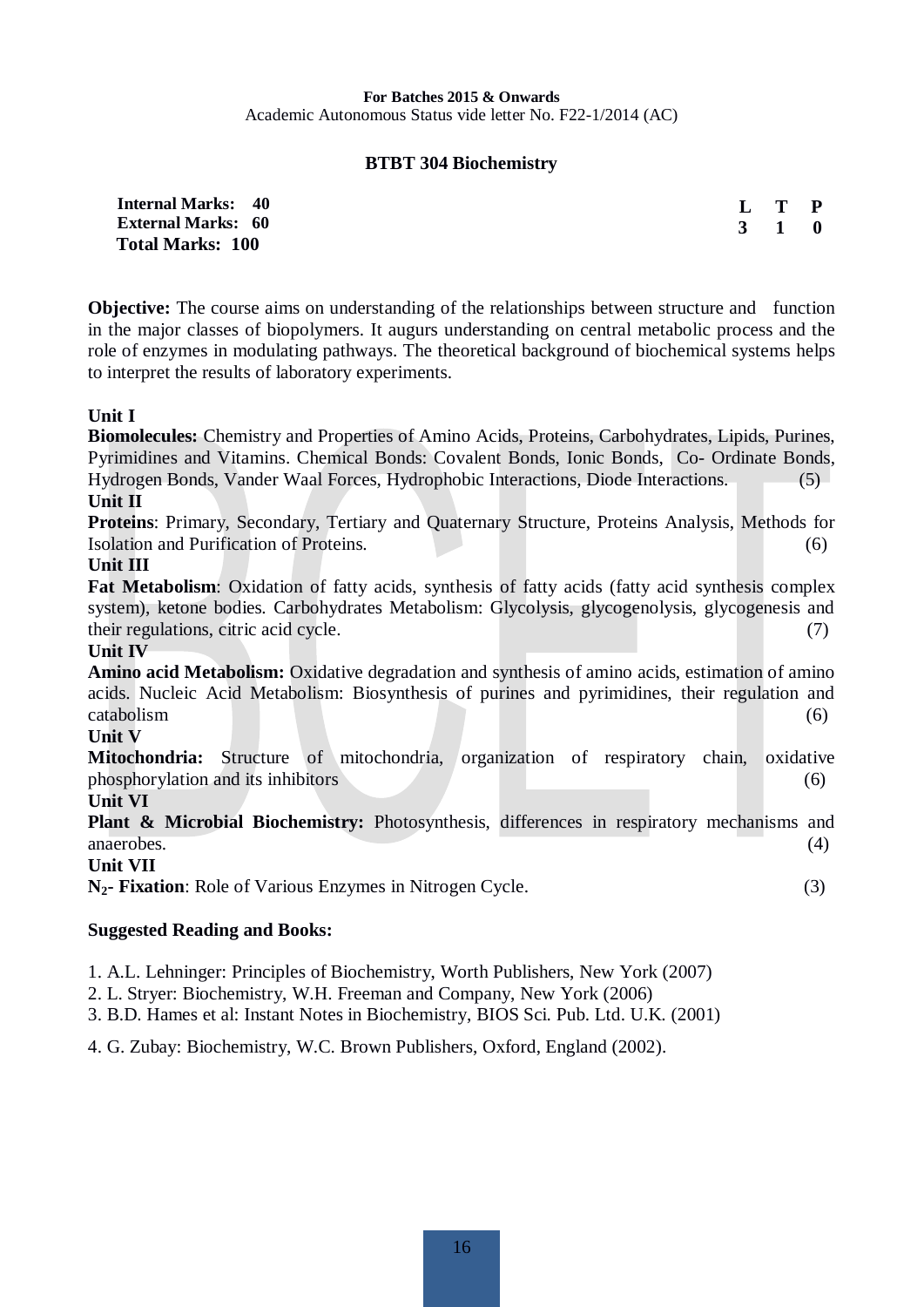#### **BTBT 305 Transport Phenomena**

| <b>Internal Marks: 40</b> |  |
|---------------------------|--|
| <b>External Marks: 60</b> |  |
| <b>Total Marks: 100</b>   |  |

| L | T | P |
|---|---|---|
| 4 |   | 0 |

**Objective**: To impart knowledge of momentum, heat and mass transfer in chemical engineering system and their analogous behavior.

#### **Unit–I**

**Molecular Transport Phenomena:** Molecular transport of momentum, heat and mass, laws of molecular transport: Newton's law of viscosity, Fourier's law of conduction and Fick's law of diffusion. Transport coefficients – viscosity, thermal conductivity and mass diffusivity and their analogous behaviour. Estimation of transport coefficients and temperature/pressure dependence. (8) **Unit –II** 

**Non-Newtonian Fluids**: Time Dependent, Time Dependent and Visco-elastic fluids, Consecutive Equations and Rheological Characteristics. (5)

#### **Unit –III**

**Equations of Change under Laminar Flow Conditions**: Equation of Continuity, Motion, Mechanical Energy, Energy and Mass Transport. Simple Shell Balance Method for Momentum, Heat and Mass Transport, Velocity Distribution in Circular Conduits and Parallel Plates. Generalized form of Equations and Simplifications. (8)

#### **Unit –IV**

**Turbulence Phenomena:** Basic Theory of Turbulence, Time Averaging, Intensity and Correlation Coefficients, Isotropic Turbulence. Equation of continuity, motion and energy for turbulent condition. Reynolds stresses. Phenomenological theories of turbulence, velocity profile in circular conduits. (9)

#### **Unit –V**

**Diffusion Phenomena:** Diffusion of gases and liquids in porous solids, Knudsen diffusion, multicomponent diffusion and effective diffusivity. (6)

#### **Unit –VI**

**Methods of Analysis of Transport Problems**: General integral balance using macroscopic concepts, integral balance for mass, momentum and energy. (7)

#### **Unit –VII**

**Convective Transport:** Free and forced convective heat and mass transfer, interphase mass transport, mass transfer coefficients – individual and overall, mass transfer theories-film, penetration and surface renewal. (7)

#### **Suggested Reading and Books:**

1."Transport Phenomena", 2 nd Edition by Bird R.B., Stewart W.E. and Lightfoot E.N., John Wiley and Sons (2002).

2. "Transport Processes and Separation Process Principles", 4 th Edition, by Geankoplis C.J., Prentice-Hallof India. (2004).

3. Basic Concepts In Transport Phenomena, A Unified Approach". Vol.-I by Brodkey, R.S., Hershey H.C.,Brodkey Publishing (2003).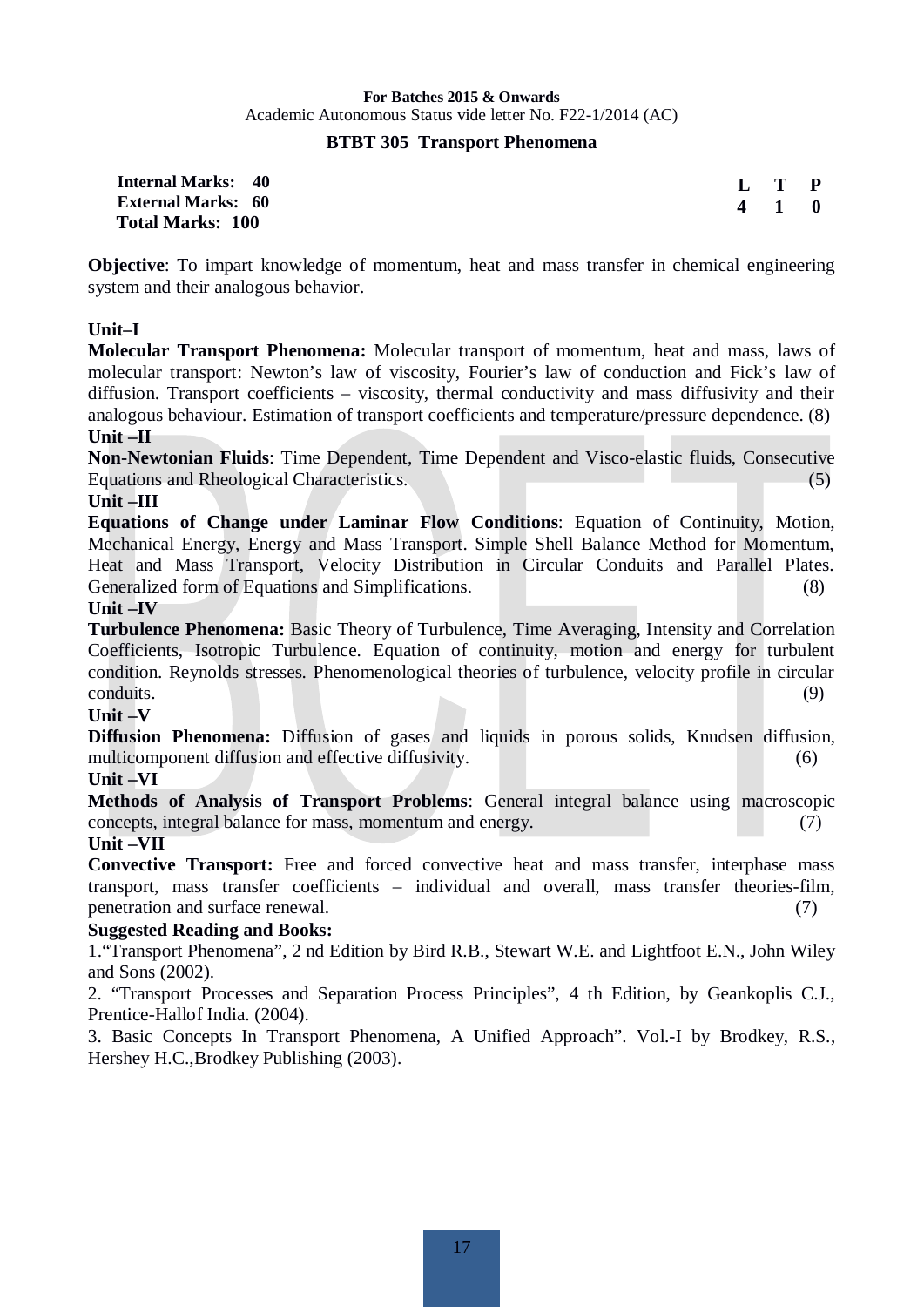#### **BTBT 306 Biotech Lab –I (Microbiology and Biotechnology Lab)**

**Internal Marks: 30 External Marks: 20 Total Marks: 50** 

**L T P 0 0 4**

- 1. Microscopic Examination of Microorganisms :- Staining methods:
	- $\bullet$  Simple staining of bacteria
	- $\bullet$  Gram staining of bacteria
	- $\bullet$  Endospore Staining
	- $\bullet$  Capsule staining
- 2. Measurement of cell concentration of bacteria by counting chamber/Haemocytometer.
- 3. Preparation and Sterilization of Culture Media :
	- Preparation of basic liquid media (broth) for the routine cultivation of bacteria
	- Preparation of basic solid media, agar slants and agar deeps for the routine cultivation of bacteria
	- $\bullet$  Preparation of selective and differential media
- 4. Isolation and Maintenance of Microorganisms :
	- Pour plate method
	- Spread plate method
	- Streak plate method
	- $\bullet$  Sub culturing techniques
	- $\bullet$  Preparation of glycerol stock

#### **Suggested Reading and Books:**

Experiments in Microbiology Plant Pathology and Biotechnolgy by K.R. Aneja Laboratory Manual In Microbiology By P. Gunasekaran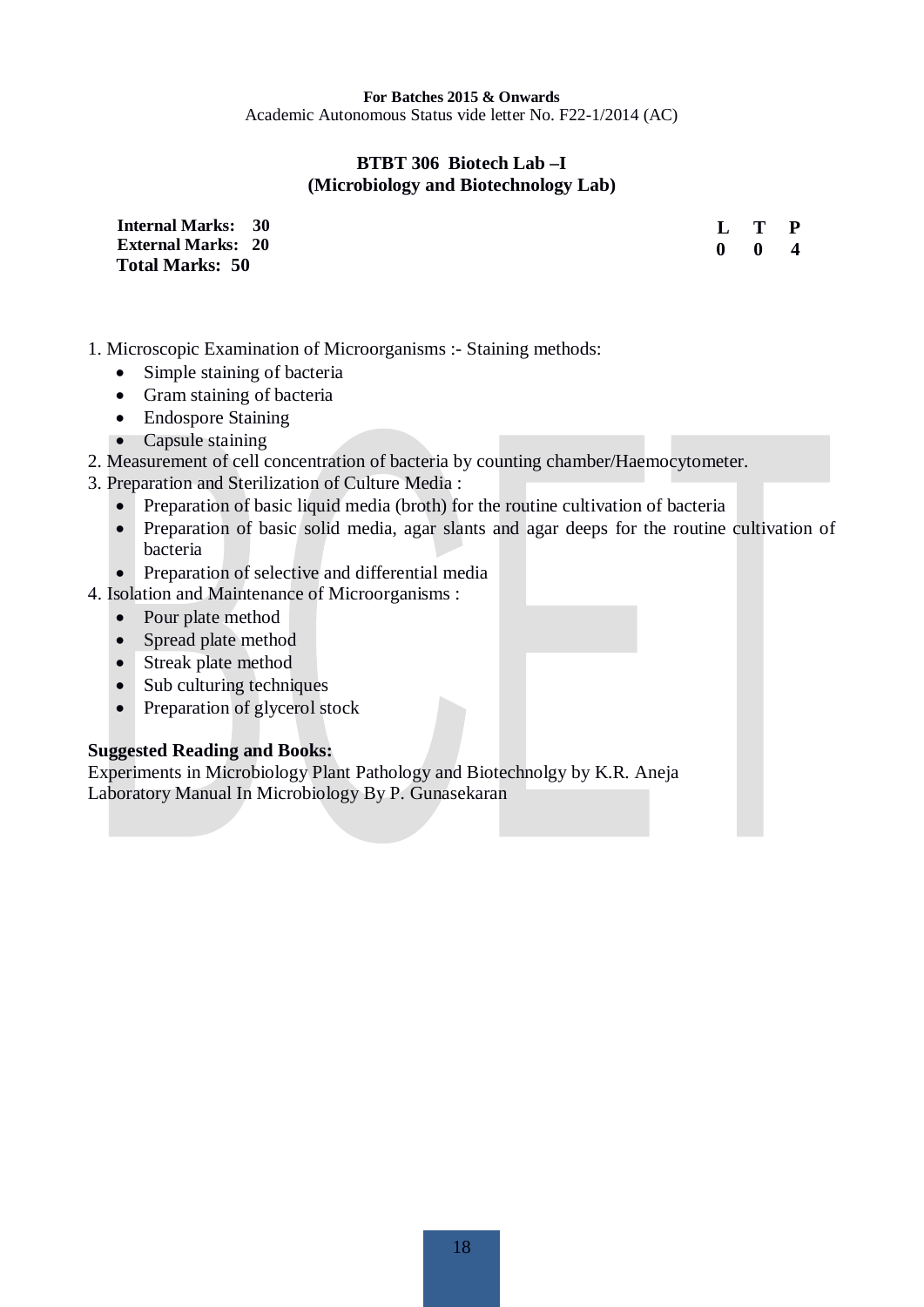#### **BTBT 307 Biotech Lab –II (Biochemistry Lab)**

#### **Internal Marks: 30 External Marks: 20 Total Marks: 50**

**L T P 0 0 4**

- **1.** Qualitative test for carbohydrates, proteins, amino acids and lipids
- **2.** To test salivary amylase activity.
- **3.** Quantitative estimation of proteins by lowery method or Bradford method.
- **4.** Estimation of carbohydrates by anthrone method.
- **5.** Estimation of amino acid by ninhydrin method.
- **6.** Determination of saponification value and Iodine number of fats.
- **7.** Titration curve for amino acids and determination of pK value.
- **8.** Preparation of standard buffers & determination of pH.
- **9.** Separation of amino acids & sugars using paper & thin layer chromatography

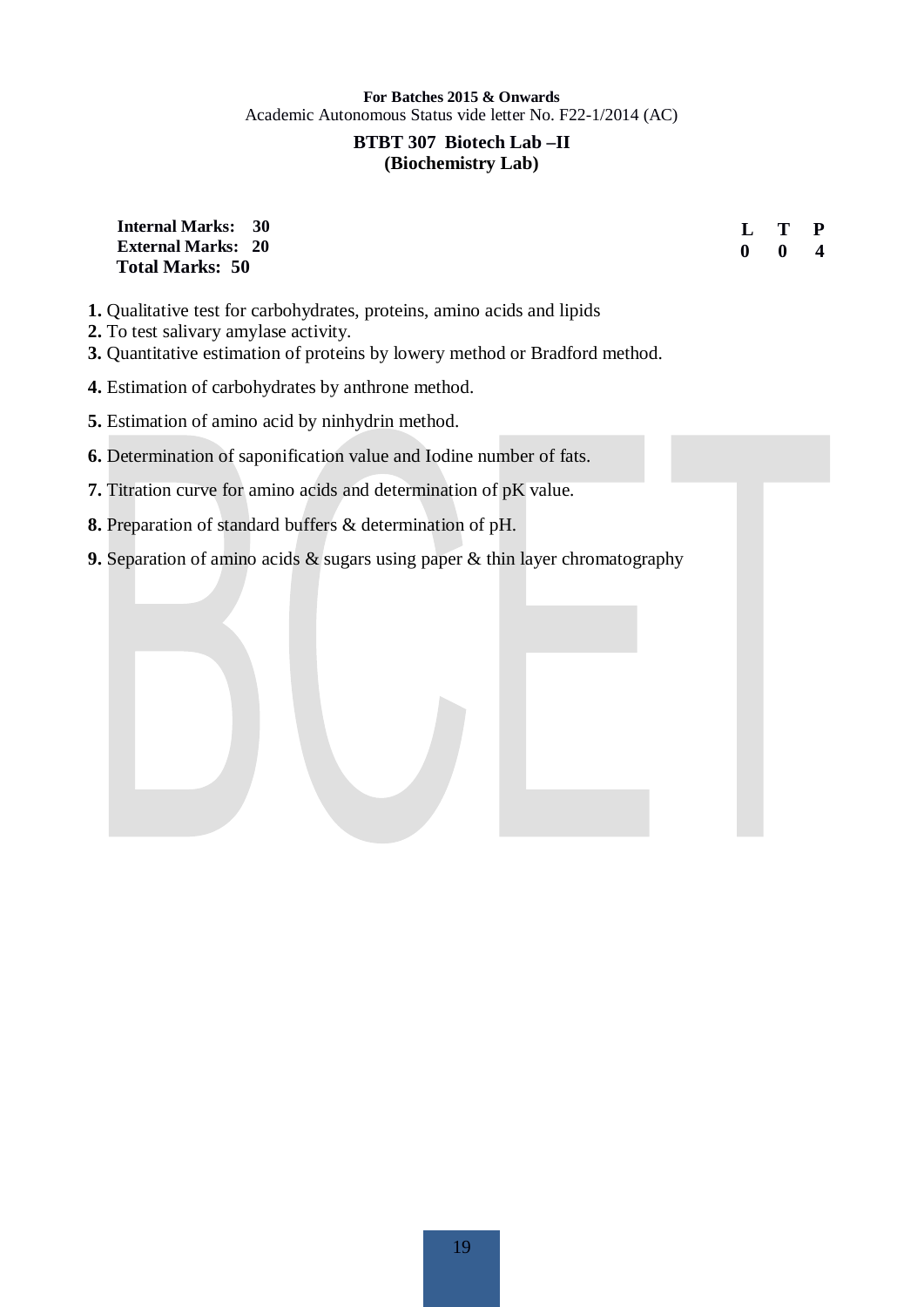Beant College of Engineering & Technology, Gurdaspur Department of Bio Technology

# *Fourth Semester*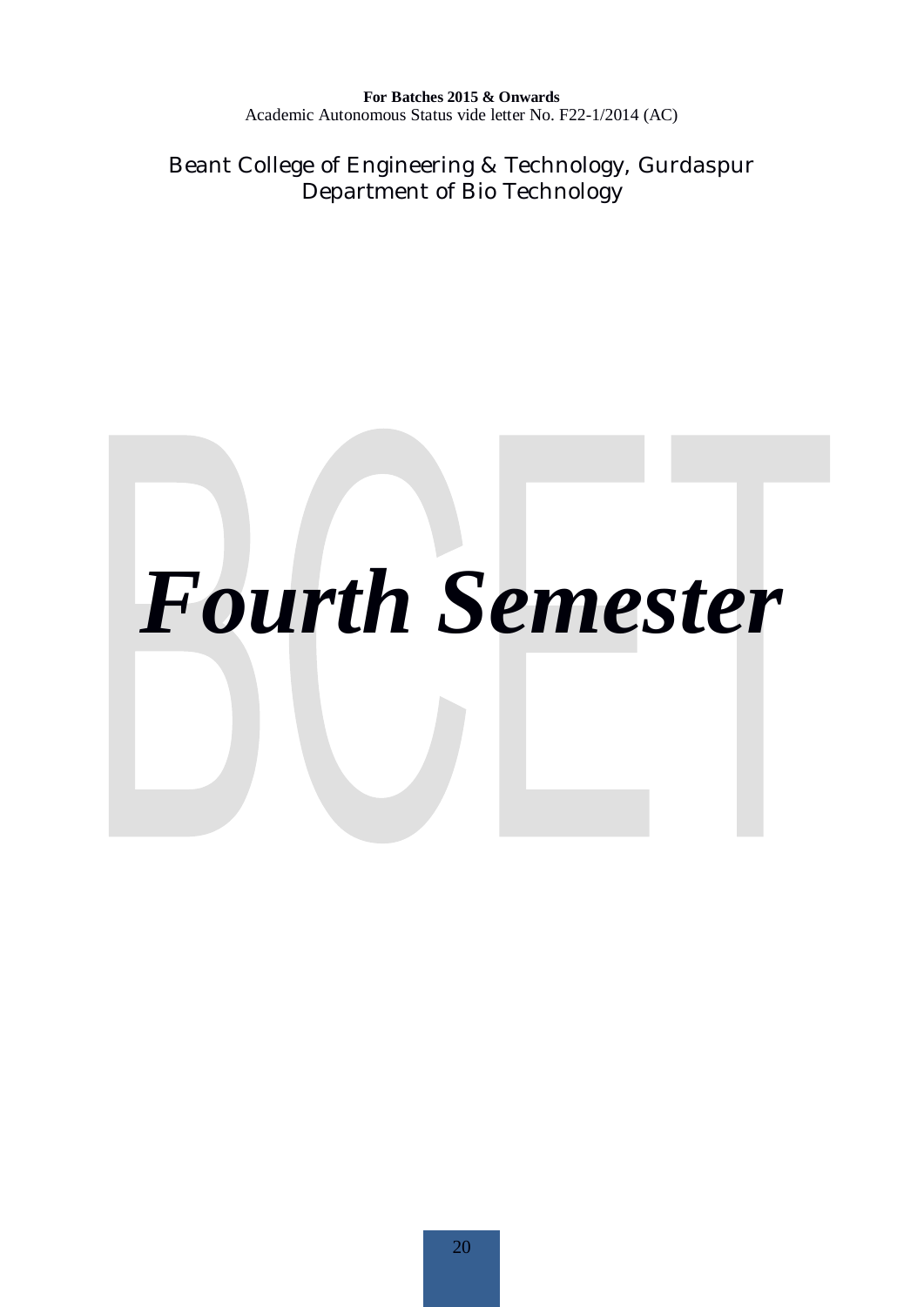#### **BTBT 401 Biostatistics**

**Internal Marks: 40 External Marks: 60 Total Marks: 100** 

 **L T P** *A* 

**Objective/s and Expected Outcome:** The course provides students a firm foundation in statistical methods

#### **Unit – I**

**Introduction:** types of biological data (data on ratio scale, interval scale, ordinal scale, nominal scale, continuous and discrete data), frequency distribution and graphical representations (bar graph, histogram and frequency polygon), cumulative frequency distribution, populations, samples, random sampling, parameters and statistics (8)

#### **Unit – II**

**Measures of central tendency and dispersion:** Arithmetic mean, geometric mean, harmonic mean, median, quantiles, mode, range, variance, standard deviation, moments, coefficient of variation. Shannon-Weaver index (8)

#### **Unit – III**

**Probability:** Permutations and Combinations, Probability of an event, addition and multiplication of probabilities. (7)

#### **Unit – IV**

**Distributions:** Normal distribution, skewness and kurtosis, binomial distribution, Poisson distribution. (7)

**Unit – V** 

**Statistical hypothesis testing:** Statistical testing, errors, one-tailed and two-tailed testing, t-test, Fisher exact test, chi square test, two sample hypothesis (testing difference between two means), Non parametric tests (Mann-Whitney test) (7)

#### **Unit – VI**

 Paired sample hypothesis (testing mean difference), Wilcoxon paired sample test, single factor ANOVA, Kruskal-Wallis test, Tukey test, Newman-Keuls test, two factor ANOVA. (7) **Unit – VII** 

**Correlation and Regression:** Linear regression, correlation and Pearson coefficient of correlation, rank correlation and Spearman rank correlation coefficient. (6)

#### **BOOKS RECOMMENDED:**

- 1. Zar, JH, Biostatistical Analysis, Pearson-Prentice Hall (2007).
- 2. Rao K Visweswara, Biostatistics: A Manual of Statistical Methods for Use in Health, Nutrition & Anthropology, Jaypee Brothers Publishers (2007)
- 3. Pagano, M. and Gauvreau, K., Principles of Biostatistics, Thomson Learning (2005)
- 4. Mahajan BK, Methods in Biostatistics, Jaypee Brothers Publishers (2002)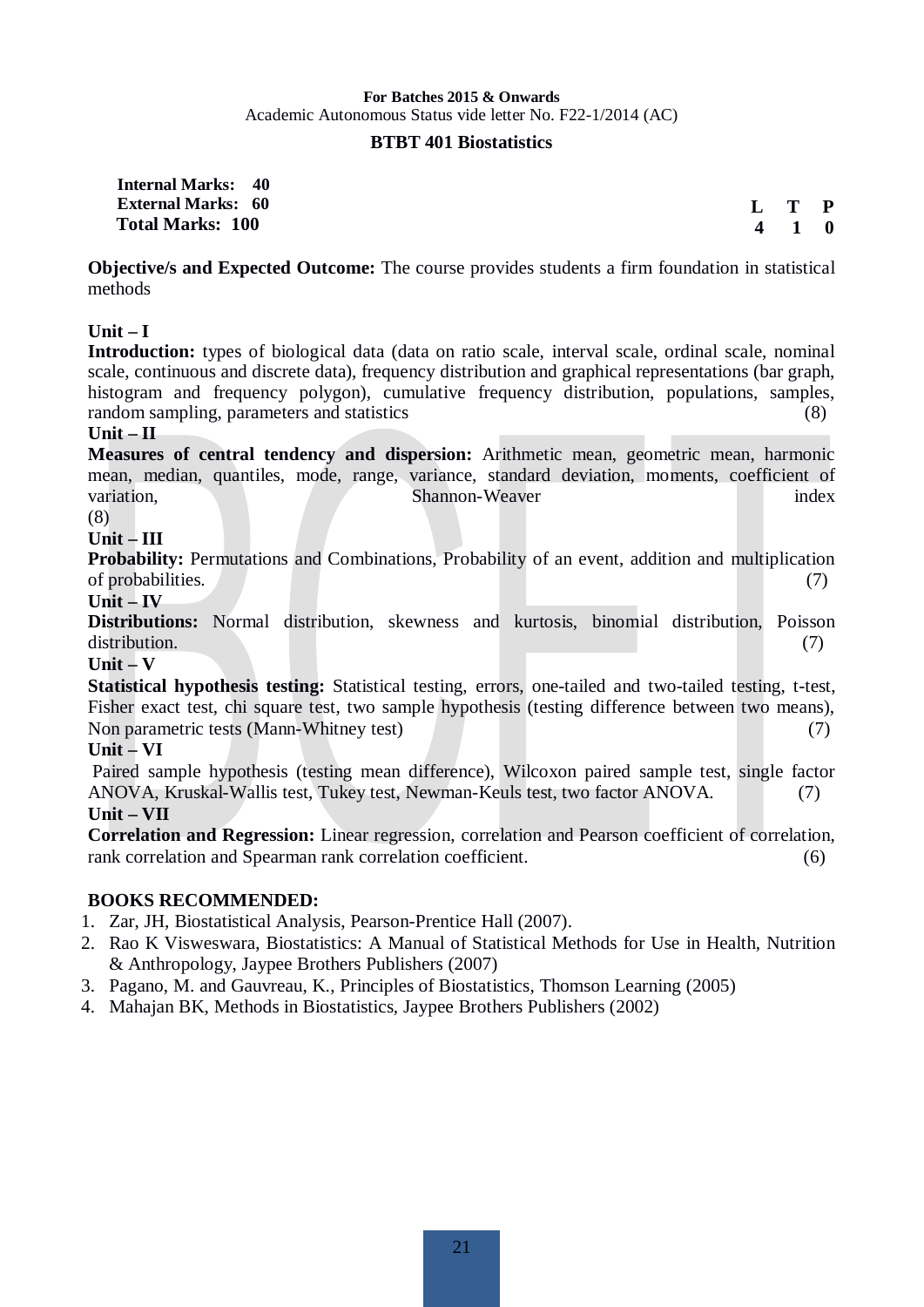#### **BTBT 402 Industrial Microbiology**

**Internal Marks: 40 External Marks: 60 Total Marks: 100** 

**L T P 3 0 0**

**Objective/s and Expected Outcome:** The course is designed to develop the student's ability to apply the techniques used in the different phases of industrial microbiology: discovery, production (including fermentation and scale-up), bioprocessing and cell banking. It includes the principles and practices in the main applications of micro-organisms to the industrial production of foods, pure chemicals, proteins and other useful products, including the use of genetically modified organisms. This course aims to enable graduates to enter industry with an appropriate level of understanding of the need for both the science and business aspects to be achievable to make a viable product.

#### **Unit-I**

**Introduction:** aim and scope. Industrially important microbes, Strategies involved in the isolation of desired microbes from the environment. (3)

#### **Unit-II**

**Fermentation Processes:** Batch, fed-batch and continuous fermentations; solid state and submerged fermentations. Feed-stocks for industrial fermentation: Molasses, corn steep liquor, whey, malt, yeast extract and antifoams. (5)  $(5)$ 

#### **Unit-III**

**Microbial Enzymes:** desirable attributes of industrial grade enzymes like lipase, protease, cellulase, amylase; Immobilization of enzymes. (5)

#### **Unit-IV**

**Biofuels:** Criterion for selection of raw material: ethanol, biogas, biohydrogen and biodiesel. (4) **Unit-V** 

**Health Care Products:** Natural sources and underlying principles for the production of Antibiotics, vaccines, vitamins, amino acids, alkaloids, steroids. (4)

#### **Unit-VI**

**Food and Beverages:** Alcoholic Production: fermentative production of beer, whisky, wine, Bread; Dairy products: cheese, probiotics, yoghurt. SCP production, mass culture of Spirulina, Technology of mushroom production, uses , economic parameters and constraints. (5)

#### **Unit-VII**

Use of microbes in biodegradation of pollutants, Introduction, production and biochemical attributes of Bioplastics. Biosensors: role of various biomolecules their sources and applications. Production and applications of biofertilizers and bioinsecticides. (4)

#### **Suggested Reading and Books:**

1. Industrial Microbiology by Casida LE,1st Ed. Wiley Eastern Ltd., 2005

2.Industrial Microbiology: Michael J Waites, Neil L Morgan, Rockey & Higton.

3.Alcamo's Microbiology: J C Pommerville. 2010. Jones and Bartlett, USA

4.Microbiology: Prescott, Harley and Kleins. 2008. McGraw Hill, USA.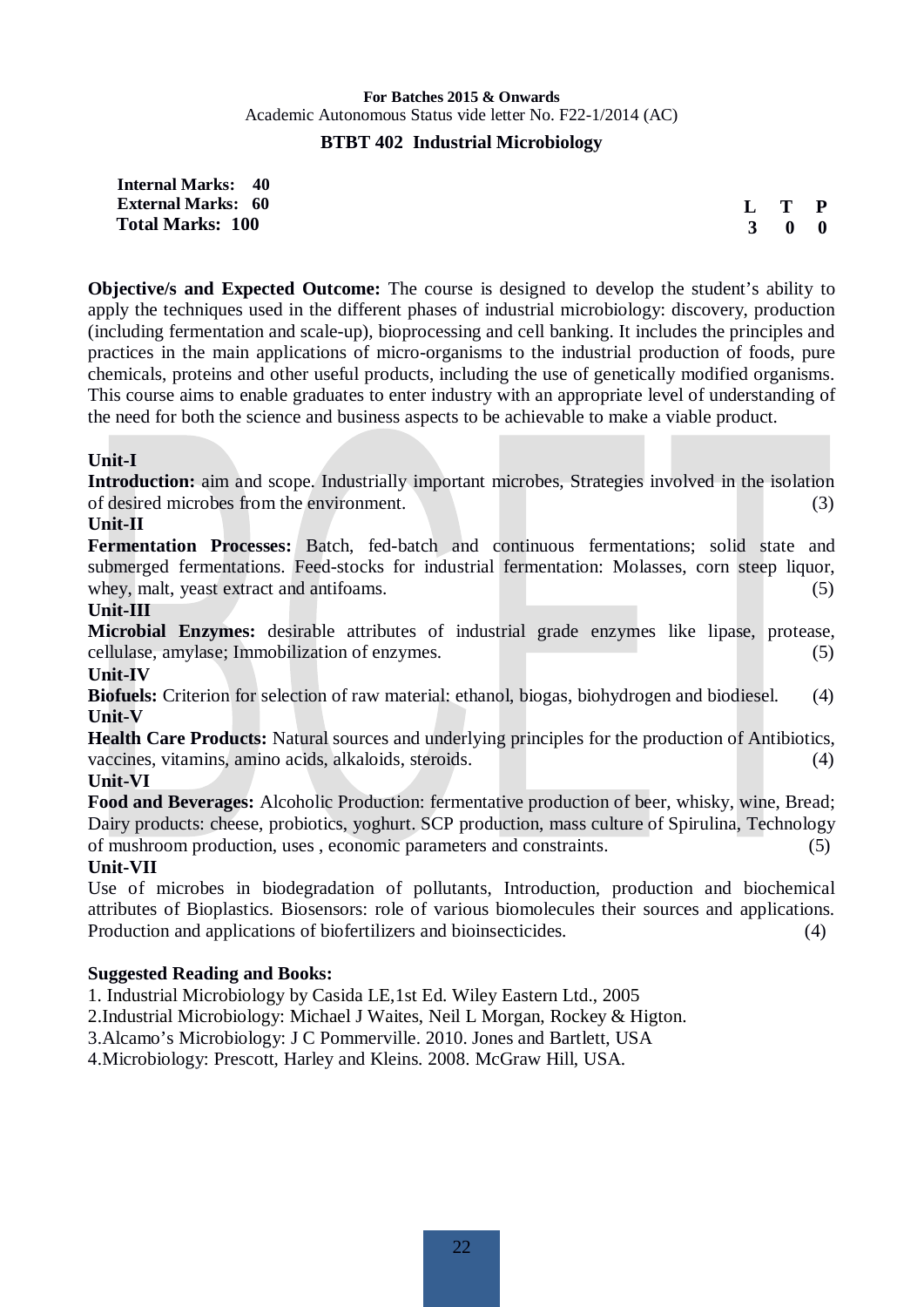#### **BTBT 403 Immunology and Immunotechnology**

**Internal Marks: 40 External Marks: 60 Total Marks: 100** 

**L T P 4 0 0**

**Objective:** The objective of this course is to provide students with a comprehensive overview of the immune system and its function as well as to introduce students to clinical situations in which the immune system plays an essential role. At the end of this course, students should be able to synthesize key concepts in immunology, understand the way in which different components of the immune system interact in a coordinated manner to fight infection and discuss the way the immune system reacts to various kinds of infectious agents.

#### **Unit I**

**Introduction:** Introduction to Immunology, Aims and Scope; Organization of the immune system, Structure and Functions of important immune cells & Immune organs, GALT, innate and acquired immunity, active and passive immunity. (6)  $(6)$ 

#### **Unit II**:

**Antigens and Antibodies:** Characteristics of an antigen, haptens, epitopes, adjuvants. Structure, types, properties and functions of antibodies; VDJ rearrangements. (5) **Unit III**:

**Immune Effector Mechanisms :** Organization of MHC locus (mice & human); Structure and functions of MHC I and II molecules, Cytokines; Complement system; Leukocyte migration and inflammation. (5)

#### **Unit IV**:

**Generation of Immune response :** T-cell receptor, B-cell receptor, Antigen processing and presentation. Primary and Secondary Immune response; Generation of Humoral Immune Response; Generation of cell mediated Immune response; Killing mechanisms by CTL and NK cells. (8) **Unit V**:

**Immunotechnology:** Antigen-antibody reactions, Immunodiffusion, Immunoelectrophoresis, ELISA, ELISPOT, , Immunofluorescence, Vaccines (conventional and recombinant: subunit vaccines, conjugate vaccines, Synthetic vaccines). (5)

#### **Unit VI**:

**Applied Immunology:** Immune system in health and disease, autoimmunity, hypersensitivity, tumor immunity, tissue and organ transplant, Immuno-toxins. (7) **Unit VII**:

**Hybridoma technology:** Fusion of myeloma cells with lymphocytes, production of monoclonal antibodies and their application, chimeric antibodies. (4)

#### **Suggested Reading and Books:**

1.Immunology (6 th Ed.) by Thomas J. Kindt, Richard A. Goldsby, Barbara Anne Osborne, W.H. Freeman and Company,New York (2007)

2.Roitt's Essential Immunology (11 th Ed.) by Delves P, Martin S, Burton D, Roitt IM. Wiley- Blackwell Scientific Publication, Oxford (2006)

3.Immunology (6 th Ed) by Richard C, Geiffrey S. Wiley- Blackwell Scientific Publication, Oxford (2009)

4. Cellular and Molecular Immunology (6 th Ed.) by Abul K. Abbas, Andrew H. Lichtman, Shiv

Pillai. Saunders Publication, Philadelphia, (2007)

5. Janeway's Immunobiology (7 Ed.) by Murphy K, Travers P, Walport M. Garland Science Publishers, New York, (2008).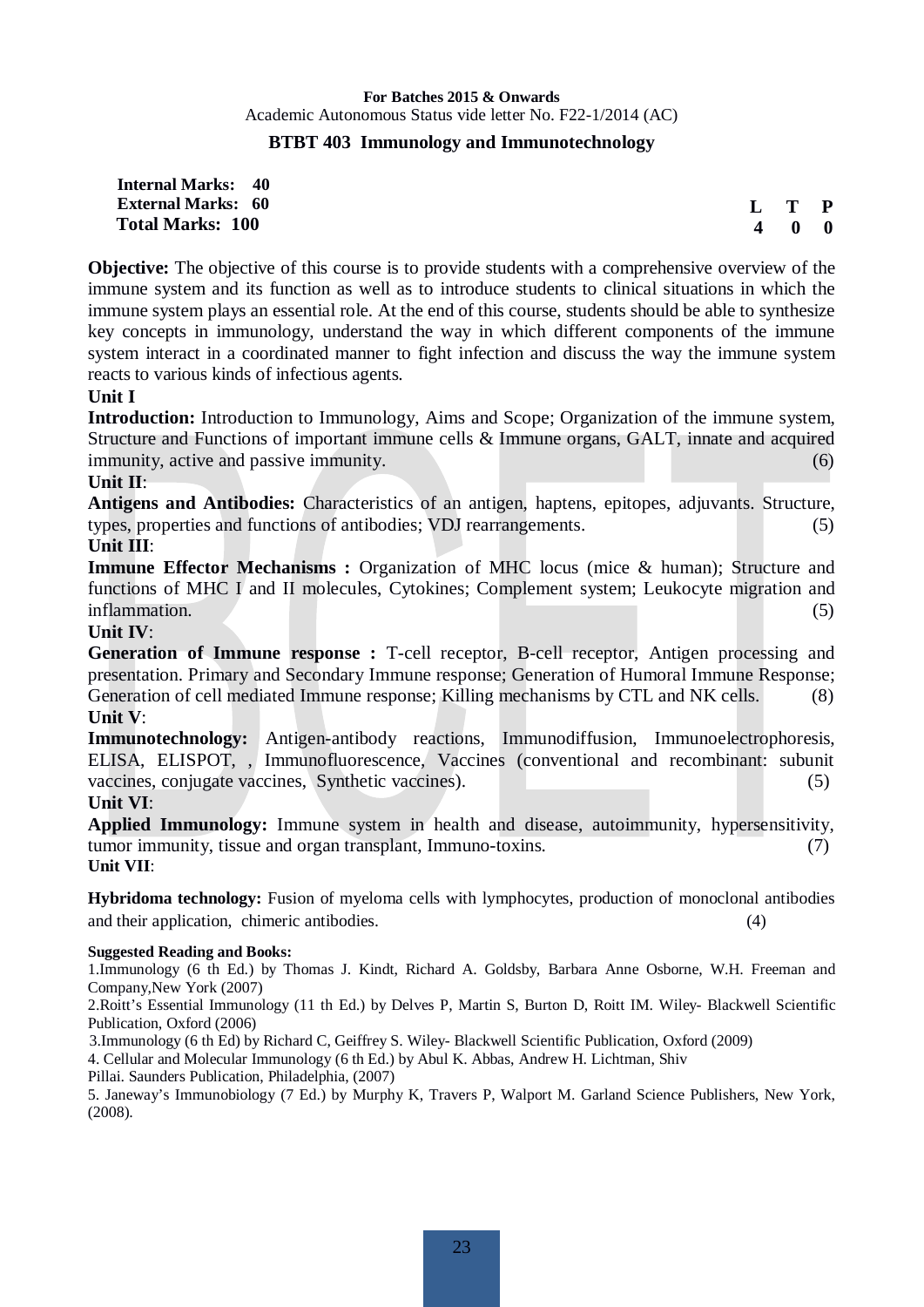#### **BTBT 404 Cell and Molecular Biology**

#### **Internal Marks: 40 External Marks: 60 Total Marks: 100**

| L        | T | P |
|----------|---|---|
| <b>3</b> | 0 | 0 |

**Objective:** Students will understand the structures and purposes of basic components of prokaryotic and eukaryotic cells, especially macromolecules, membranes, and organelles. Students will understand how these cellular components are used to generate and utilize energy in cells. Students will understand the cellular components underlying mitotic cell division. Students will apply their knowledge of cell biology to selected examples of changes orlosses in cell function. These can include responses to environmental or physiological changes, or alterations of cell function brought about by mutation.

#### **Unit–I**

 **Cell**: Structural & functional unit of life, prokaryotic & eukaryotic. Cell organelles – structure & functions, Cytoskeleton & ECM. (5)

#### **Unit–II**

**Cell Division:** Binary fission, Mitosis & Meiosis, cell cycle & its regulation. (4)

#### **Unit–III**

**Genetic Material**: Architecture of Prokaryotic & Eukaryotic chromosome, Structure and functional properties (Chargaff's rules, sequence complementarity and other properties). (3) **Unit–IV** 

**DNA replication–Phages, bacteria and eukaryotic systems: initiation, elongation & termination,** replication errors & proof reading; DNA damage & repair systems, various models of recombination. (5)

#### **Unit–V**

**Transcription**: RNA polymerases & other proteins involved in initiation elongation & termination. Differences between prokaryotic & eukaryotic promoters, cis-regulatory sequence, enhancers/silencers. Cognate transcription factors; RNA processing : capping, tailing, splicing, RNA editing; Operon models  $\&$  their regulation: the lac operon, The Trp – operon. (6) **Unit–VI** 

**Translation**: Genetic Code & Its important attributes, structure and functions of ribosomes, tRNA & mRNAs.; Prokaryotc & eukaryotic inititation, elongation & termination of transtation ; Post translational modifications: enzymatic cleavage, acetylation, phosphorytation, methylation, ubiquitization, function of signal peptide and transport. (4)

#### **Unit–VII**

Introduction to stem cells & cellular differentiation; RNA interference, epigenetic regulation of genes (DNA methylation & histone modifications), tumour suppressor genes & apoptosis,  $\omega$  oncogenes & cancer. (3)

#### **Suggested Reading and Books:**

1.Cell and Molecular Biology, Sixth Edition, Gerald Karp.

2.Molecular cell biology, Fifth Edition, Lodish.

3.Molecular Biology of the Cell, Fifth Edition, Bruce Alberts, Alexander Johnson, Julian Lewis, 4.Martin Raff, Keith Roberts, Peter Walter, December 2007

5.James Watson, Molecular Biology of the Gene, Pearson, 6th Edition, 2008.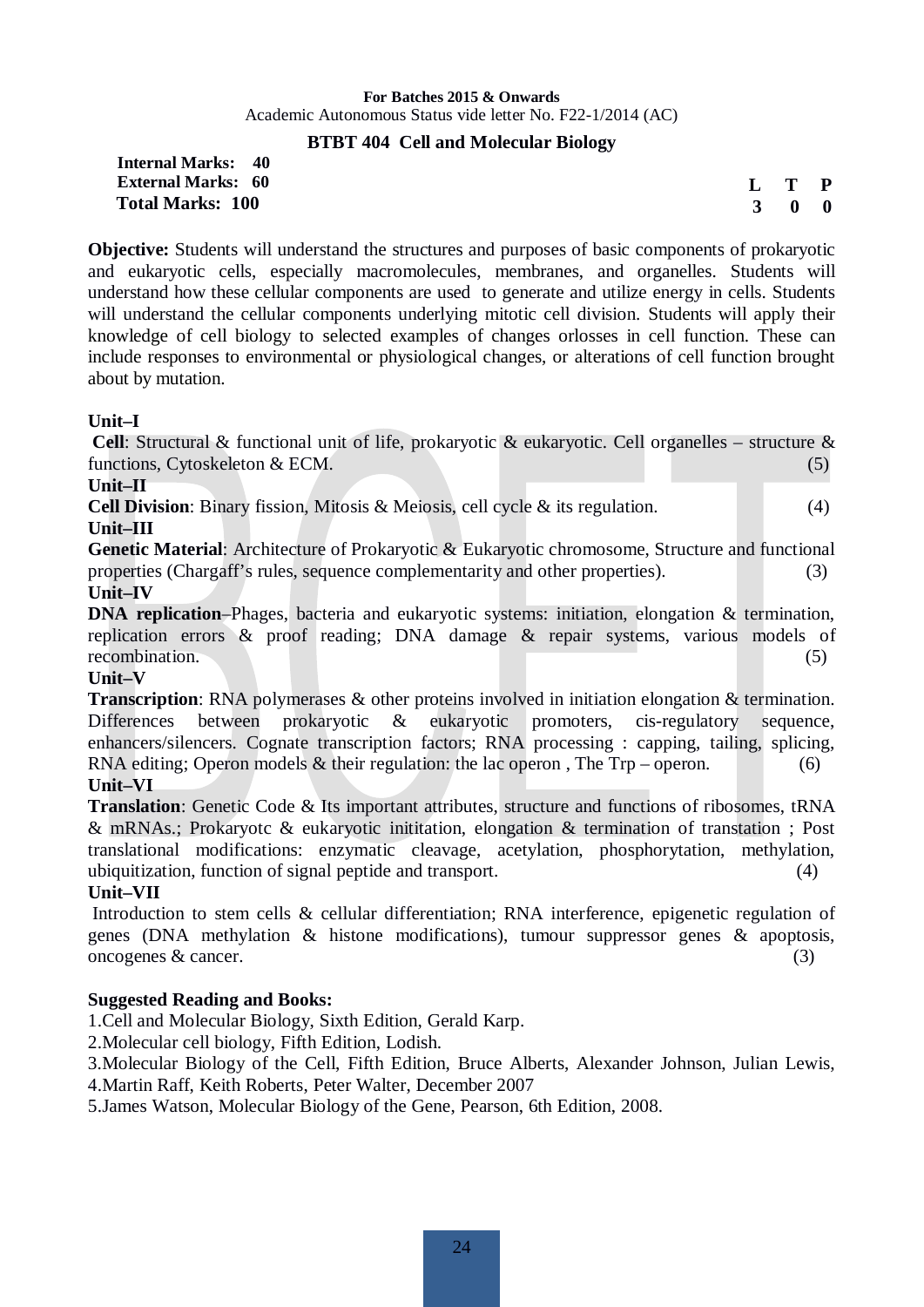#### **BTBT 405 Intellectual Property Rights, Bioethics & Bio safety**

| <b>Internal Marks: 40</b> | L T P               |  |
|---------------------------|---------------------|--|
| <b>External Marks: 60</b> | $3 \quad 0 \quad 0$ |  |
| <b>Total Marks: 100</b>   |                     |  |

**Objective:** Understand IP laws that directly affect the creation, transfer, and licensing of IP with specific reference to patenting issues in biotechnology and pharmaceuticals fields and International Agreements pertaining to IP protection and relate them to the current issues.

#### **Unit–I**

Introduction: General introduction, Patent claims, the legal decision-making process. Ownership of tangible and intellectual property (3)

#### **Unit–II**

Basic Requirement of Patentability: Patentable subject matter, novelty and public domain, non obviousness (3)

#### **Unit–III**

Special issue in Biotechnological Patents: Disclosure requirements, collaborative research, competitive research, plant biotechnology, foreign patents. (3)

#### **Unit–IV**

Patent Litigation: Substantive aspects of patent litigation, procedural aspects of patent litigation, recent developments in patent system and patentability of biotechnology invention. IPR issues in the Indian context current patent laws. (5)

**Unit–V** Public acceptance issue for Biotech, case studies/ experience from developing and developed countries. Biotechnology and hunger. Challenges for the Indian, biotechnological research and industries. (4) (4)

#### **Unit–VI**

The Cartagena protocol on biosafety. (2)

#### **Unit–VII**

Biosafety Management: Key to the environmentally responsible use of biotechnology, ethical implications of biotechnological products and techniques (4)

#### **Suggested Reading and Books:**

1.Sign KC : Intellectual Property Rights on Biotechnology , BCIL, New Delhi

2.BAREACT, Indian Patent ACT 1970 Acts & Rules, Universal Law Publishing Co.Pvt Ltd., 2007. 3.Biotechnology and IPR by Dr. T. Ramakrishna, NLSIU, Bangalore.

4.Intellectual Property by Bently, Lionel, Oxford University Press, 2001.

5.T. M Murray and M.J. Mehlman,Encyclopedia of Ethical, Legal and Policy issues in 6.Biotechnology, John Wiley & Sons 2000.

7.Intellectual Property Rights in the WTO and developing country by Watal Jayashree, Oxford University Press, 2001.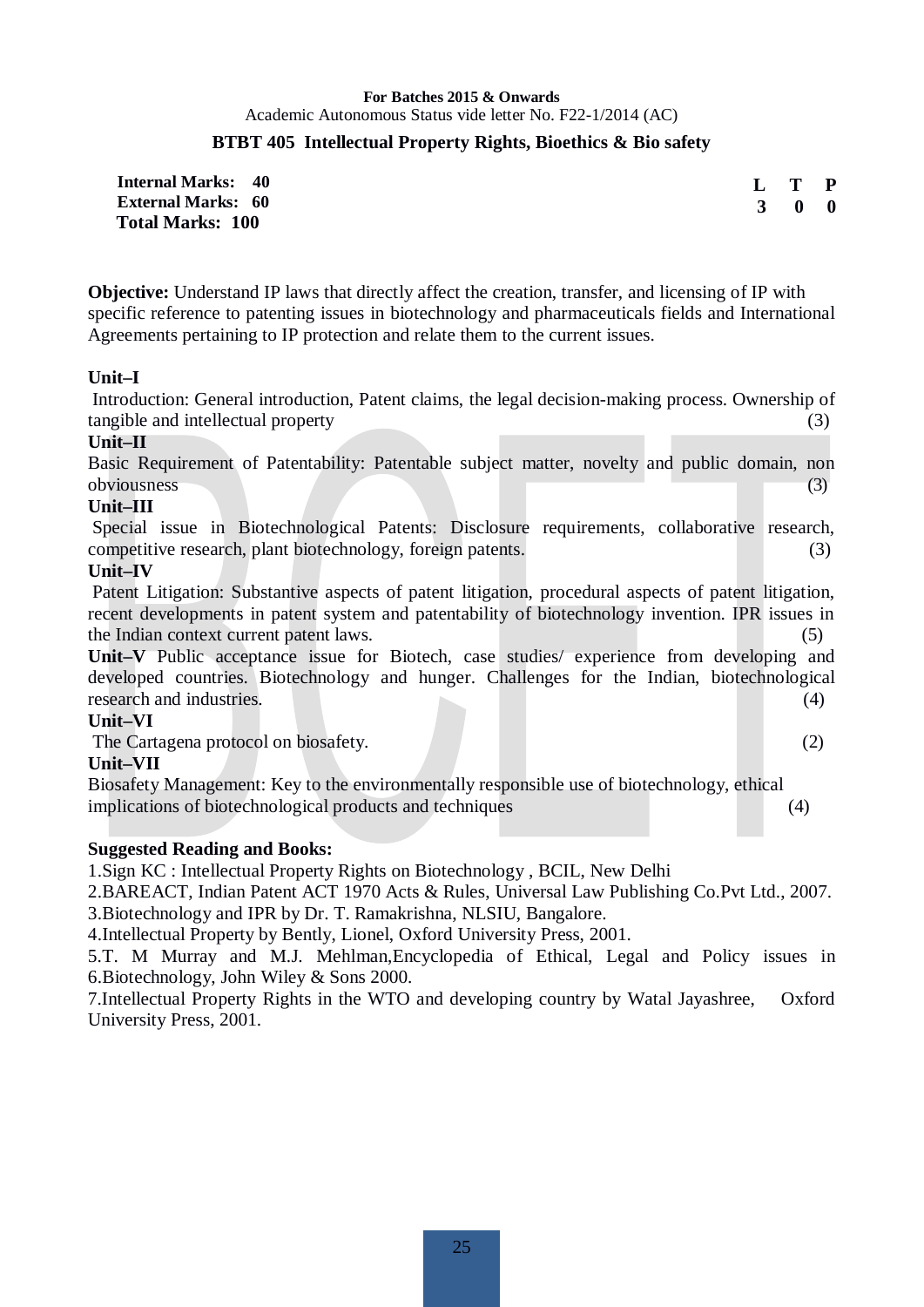#### **BTBT 406 Biotech Lab –III (Industrial Microbiology Lab)**

**Internal Marks: 30 External Marks: 20 Total Marks: 50** 

**L T P 0 0 4**

- 1. Isolation of cellulose/protease/lipase producing bacteria and fungi from soil
- 2. Purification and partial characterization of the desired microbes.
- 3. Quantification of the enzyme activity.
- 4. Preservation of the microbial culture.
- 5. Cell lysis techniques.
- 6. Batch culture fermentation-shake flask.
- 7. Solid state fermentation
- 8. Techniques used in Enzyme immobilization.

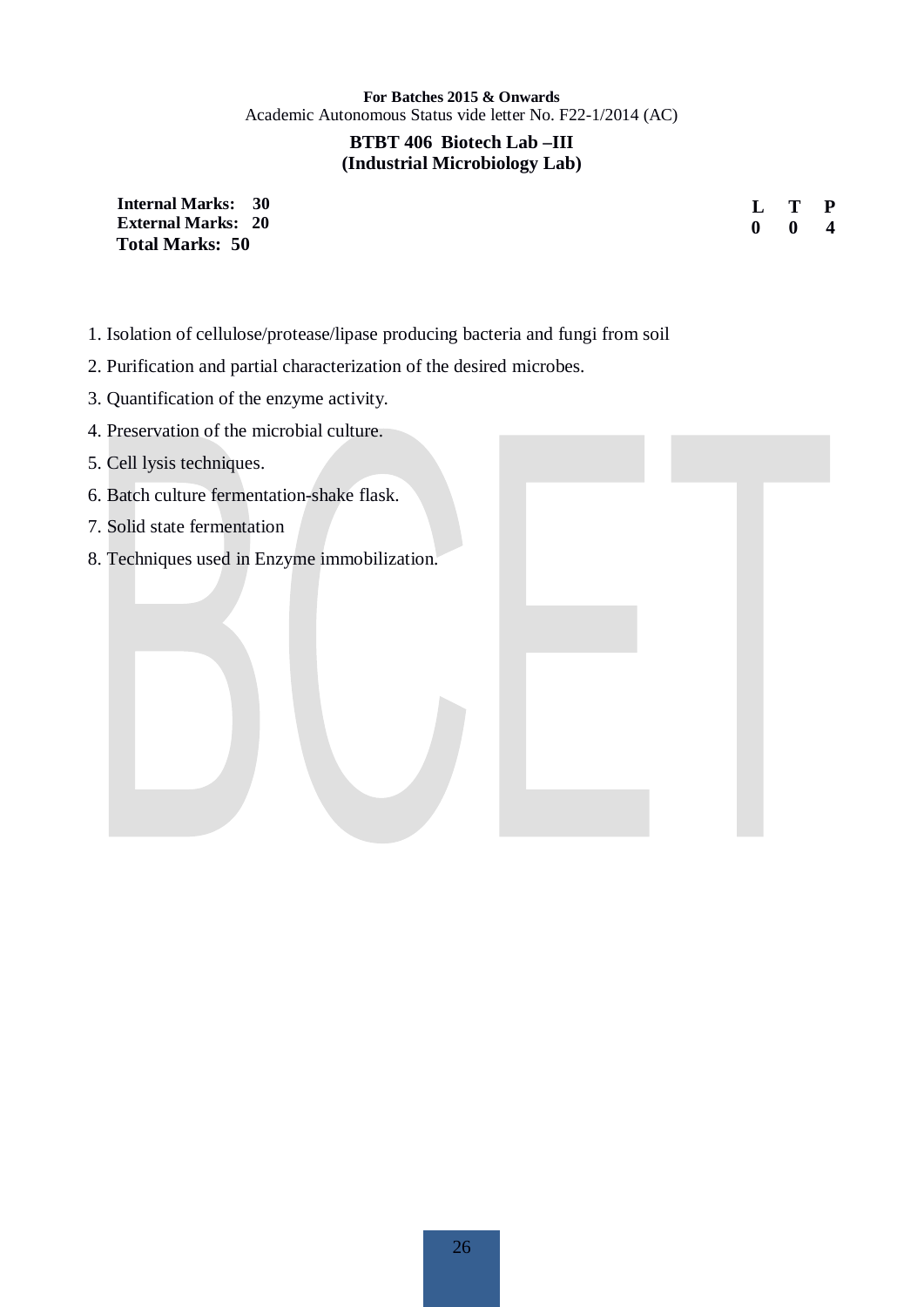#### **BTBT 407 Biotech Lab –IV (Immunology Lab)**

| <b>Internal Marks:</b><br>30<br><b>External Marks:</b><br>20<br><b>Total Marks: 50</b> | L<br>$\bf{0}$ | 0 | ${\bf P}$<br>$\overline{\mathbf{4}}$ |
|----------------------------------------------------------------------------------------|---------------|---|--------------------------------------|
| 1. Immunodiffusion (Ouchterlony)                                                       |               |   |                                      |
| 2. Immunoelectrophoresis                                                               |               |   |                                      |
| 3. Quantitative precipitation assay                                                    |               |   |                                      |
| 4. Latex Agglutination test                                                            |               |   |                                      |
| 5. Dot-ELISA                                                                           |               |   |                                      |
| 6. Hapten conjugation and quantization                                                 |               |   |                                      |
| 7. To perform Plate ELISA                                                              |               |   |                                      |
| 8. Western Blotting                                                                    |               |   |                                      |
| 9. RBCs, WBCs count, Hb estimation, Blood group determination.                         |               |   |                                      |
|                                                                                        |               |   |                                      |
|                                                                                        |               |   |                                      |
|                                                                                        |               |   |                                      |
|                                                                                        |               |   |                                      |
|                                                                                        |               |   |                                      |
|                                                                                        |               |   |                                      |
|                                                                                        |               |   |                                      |
|                                                                                        |               |   |                                      |
|                                                                                        |               |   |                                      |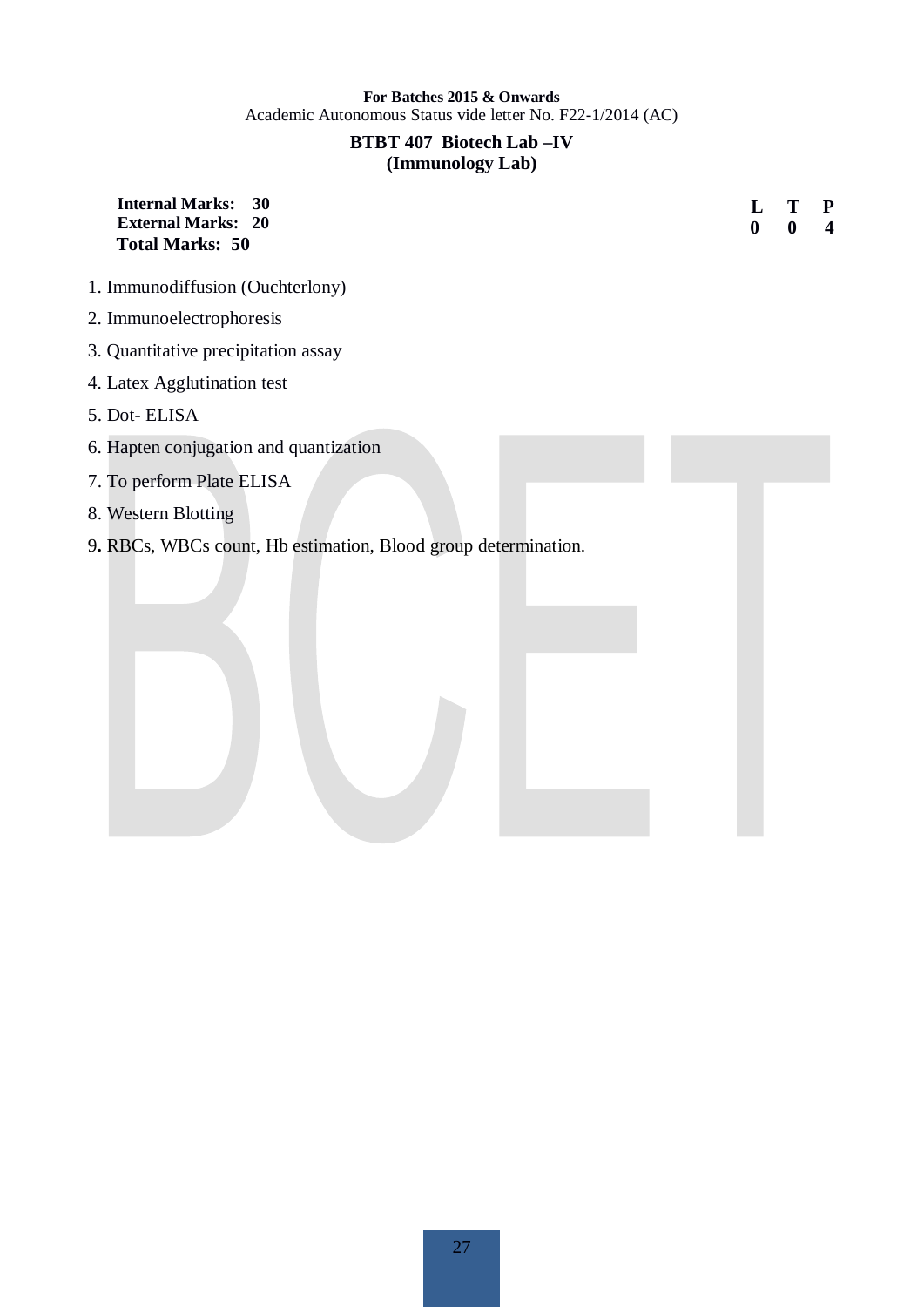#### **BTBT 408 Biotech Lab –V (Cell & Molecular Biology Lab)**

| <b>Internal Marks: 30</b> |  |
|---------------------------|--|
| <b>External Marks: 20</b> |  |
| <b>Total Marks: 50</b>    |  |

- **L T P 0 0 4**
- 1. Microscopic study of shape and size of bacterial, fungal and plant cells.
- 2. Microscopic study of dividing cells in different phases of mitosis.
- 3. To study the cell membrane properties.
- 4. Genomic DNA isolation of E coli.
- 5. Qualitative and quantitative analysis of DNA by spectrophotometry.
- 6. Isolation and quantification of RNA from bacterial cells.
- 7. Isolation and quantification of total proteins of the cells.
- 8. Isolation and quantification of carbohydrates and lipids from different biological sources.
- 9. Demonstration of inducible expression of genes in bacteria.

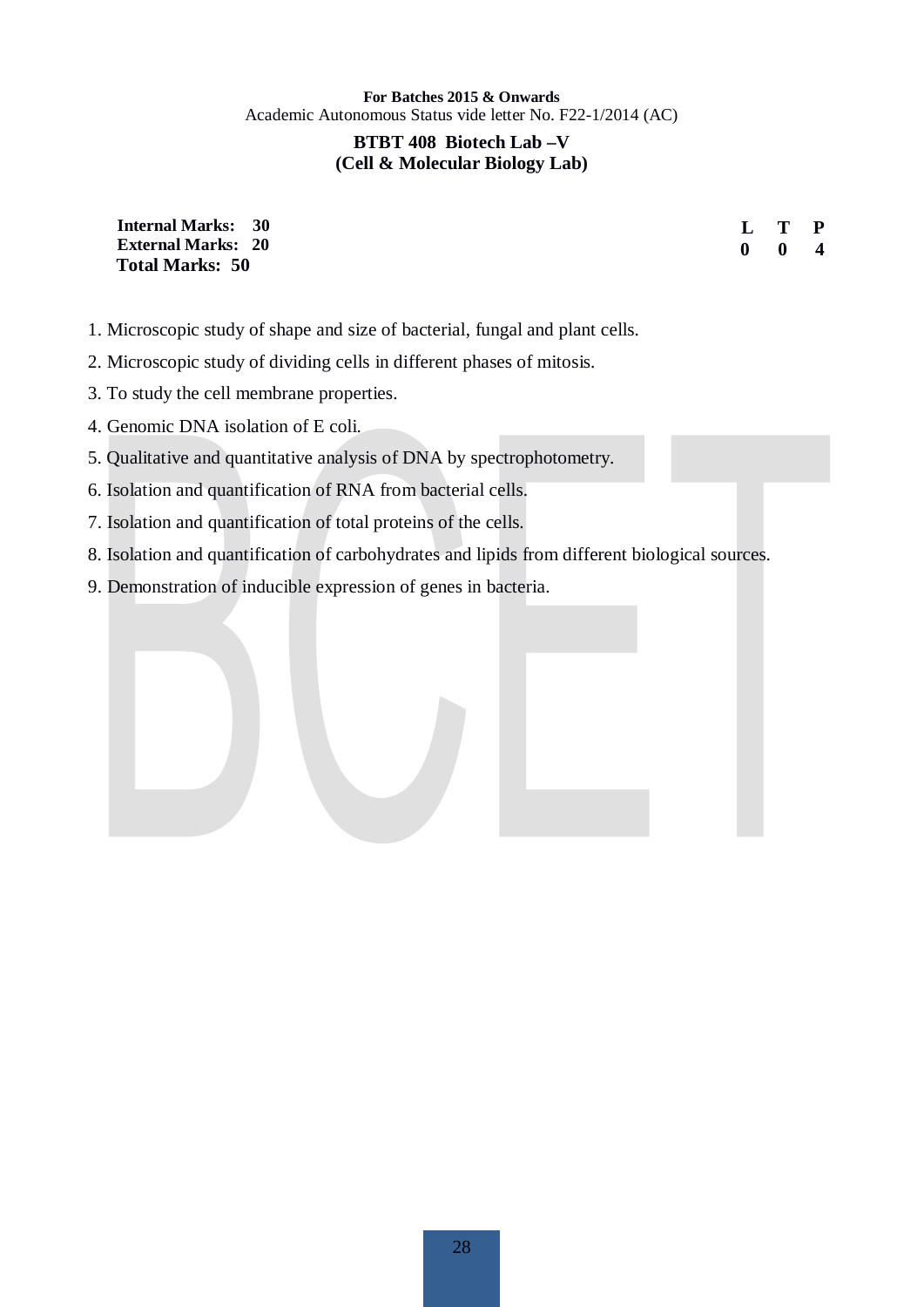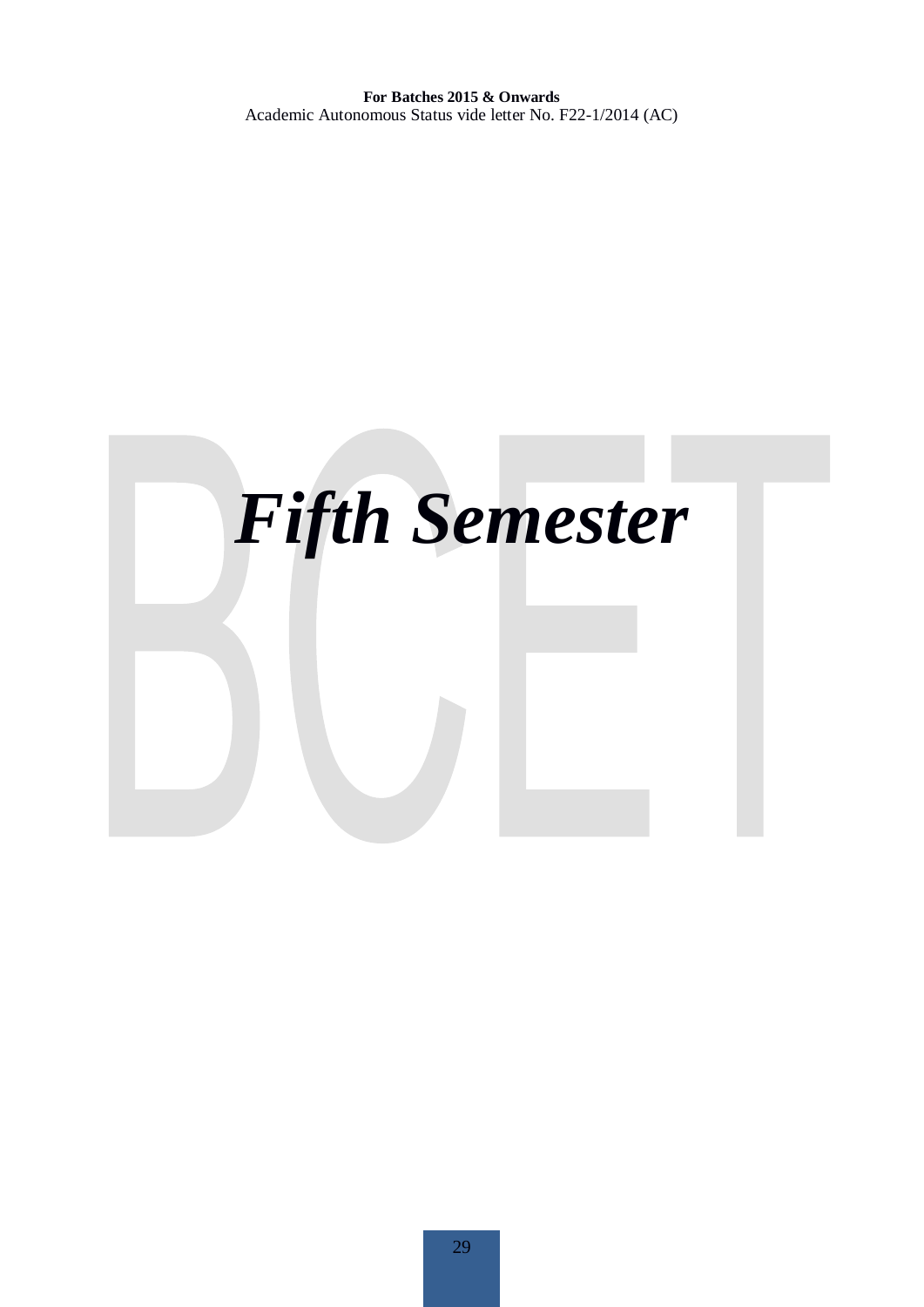#### **BTBT-501 Chemical Engineering Principles**

| Internal Marks: 40        | $L$ T P             |  |
|---------------------------|---------------------|--|
| <b>External Marks: 60</b> | $3 \quad 1 \quad 0$ |  |
| <b>Total Marks: 100</b>   |                     |  |

**Objectives:** To impart basic knowledge of mass balance, kinetics, reactor design and process control in chemical engineering system and their analogous behavior.

**1. Mass and Energy Balance:** Units and dimensions, Dimensional analysis, simple problems on material balance, calculations involving unit process and reactive systems, available electron balances. **(5)** 

**2. Chemical reaction engineering:** Kinetics of homogenous reaction, concepts of reaction rate, order of reaction and Molecularity, Factors affecting reaction kinetics, Searching for a mechanism, Prediction of Reaction Rate from Theory. **(5)** 

**3. Interpretation of Batch Reactor Data:** Analysis of batch reactors for kinetic interpretation of the data, Constant-volume Batch Reactor, Varying-volume Batch Reactor, Search for a Rate Equation (5)

**4. Reactor Design for Single and Multiple Reactions:** Introduction to Reactor Design, Ideal Batch Reactors, Steady State Mixed Flow Reactors, Steady-State Plug Flow Reactors for a single reaction, Design equation of Mixed Flow Reactors (CSTR) and Plug Flow Reactor, Design for Multiple Reactions.

**(7)**

**5. Heterogeneous system:** Introduction to design of heterogeneous reacting system, concept of non-ideality, age distribution function and inter relationship. **(5) (5)** 

**6. Instrumentation:** Principles of measurement: error, accuracy and sensitivity, measurement of flow, pressure, temperature level, pH, viscosity and chemical composition. **(4)** 

**7. Process Control:** Basic concepts of feedback control, control loop and its element, Dynamic behavior of first, second, higher order physical systems, controller hardware, choice of controllers and settings, Introduction to advanced control system: feedback, forward, cascade and ratio control.

 **(5)**

#### **Suggested Books:**

1.Basic principles and calculation of Chemical Engineering by D.M. Himmelblau Publisher: Prentice Hall, 8th edition (2012)

2.Chemical Process Control, an introduction to theory and practice by G. Stephanopoulos. Publisher: Prentice Hall Inc. (1984)

3.Chemical reaction engineering by O. Levenspiel. Publisher: John Wiley and Sons Inc. 3rd edition(2006)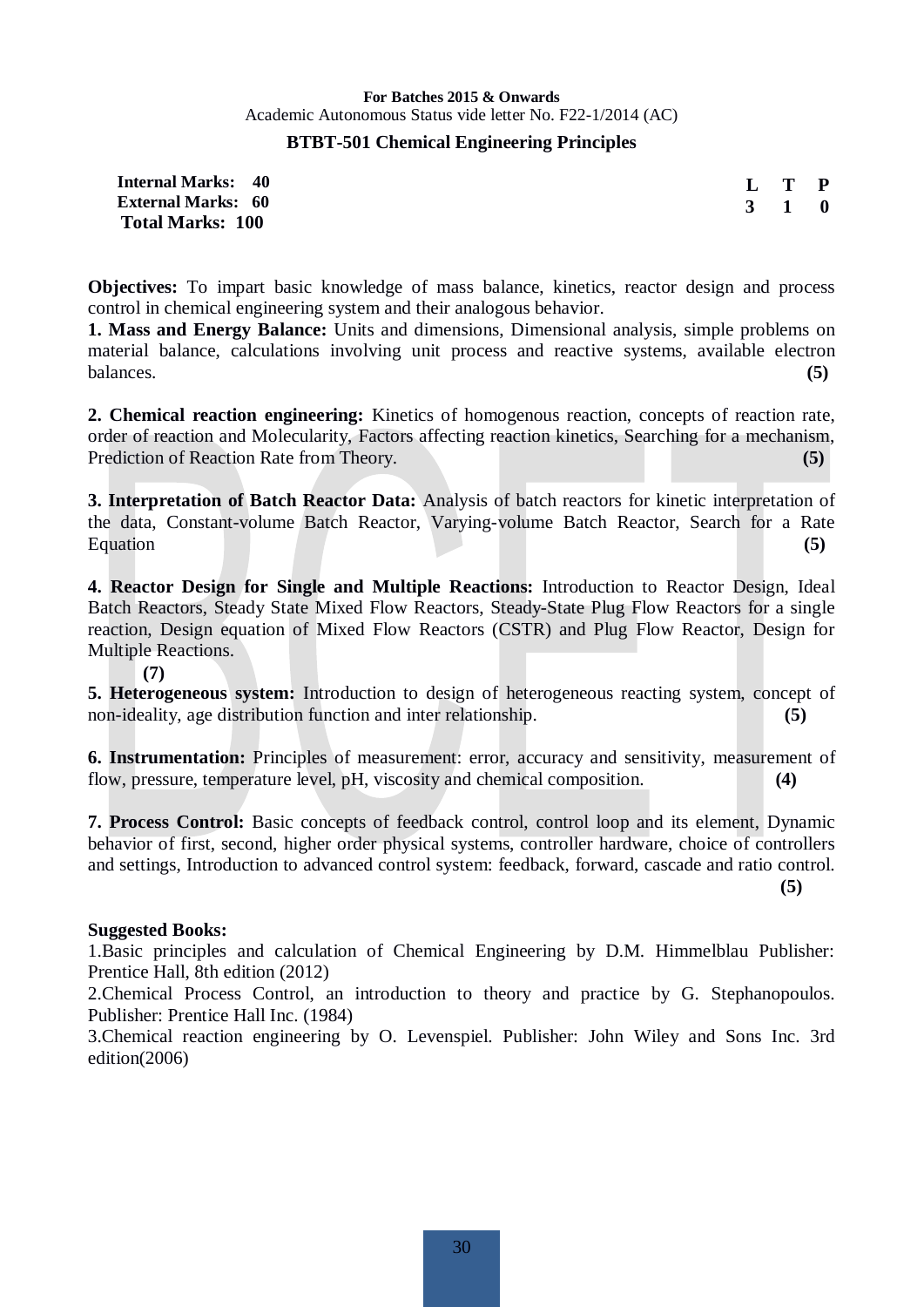#### **BTBT-502 Bioinformatics**

**Internal Marks: 40 External Marks: 60 Total Marks: 100** 

| L            | T. | P            |
|--------------|----|--------------|
| $\mathbf{R}$ | o  | $\mathbf{0}$ |

**Objective:** The objective is to help the students to reach rapidly the frontier of bioinformatics and be able to use the bioinformatics tools to solve the problems in their own research. Also the student should obtain the basic skill required to survive in the industry.

**1. Introduction to Biological Database:** Overview, Types of biological databases, Nucleic acid databases (NCBI, EMBL etc); Protein Databases: Database Searching, Description of the entries and Sequence Data File, Sample Sequence Data File, Representation of sequence. **(3)**

**2. Sequence Analysis & Alignment:** Statistical significance of alignment; Sequence assembly Analysis; Global & Local Alignment and their algorithms, Pair-wise and Multiple sequence alignment: Scoring matrices- PAM, BLOSUM, PSSM, HMM etc., Gaps & gap penalties. Programs and methods for sequence alignment. Dot plots, Dynamic programming algorithms, Heuristics-FASTA, BLAST. **(6)**

**3. Phylogenetic Analysis:** Elements of phylogenetic models, phylogenetic data analysis: alignment, substitution, parsimony, model building, building the data model (alignment), determining substitution model, phylogenetic prediction, evolutionary tree construction, tree building methods, searching for trees, rooting trees, evaluation tree & data phylogenetic software like PHYLIP, CLUSTAL W, Tcofee, Phylogenetics on the web, Synteny (comparison of grass genomes), COGS (Cluster of Orthologous genes. **(8)**

**4. Predictive methods using nucleotide sequence:** Annotation of DNA and protein sequences, Codon bias detection, Detecting functional site in DNA, ESTs, Polymorphism, finding RNA genes **(5)**

**5. Predictive methods using protein sequence:** protein identity based on composition, physical properties based on sequence, secondary structure, specialized structures or features, tertiary and quaternary structures. (5)

**6. Protein structure prediction:** Protein structure classification, 3D proteins structure file formats: PDB, CIF, MMDB; secondary & tertiary structure predictions: threading, Fold recognition, Homology modelling, Protein visualization tools: Rasmol, Swiss-PDB etc. **(6)**

**7. Applications Of Bioinformatics In Biotechnology:** gene prediction in prokaryotes, eukaryotes; other applications in the areas of health, food and medicine**. (3)**

#### **Suggested Books:**

1.Bioinformatics: A Practical Guide to the Analysis of Genes and Proteins, By Andreas D, Baxevanis, B.F, Francis O, Wiley –Interscience , 4th Edition, 2013.

2.Bioinformatics: Sequence and Genome Analysis by David W. Mount ,Cold Spring Harbor Laboratory Press,U.S.; 2nd Revised edition edition 2004.

3.Bioinformatics and the genome projects by Smith DW, Academic Press, 2006

4.Bioinformatics: A Biological Guide to computing and the Internet by Stuart M and Brown NYU, Mecical Centre, NY USA, 2000.Textbook of Biotechnology, H K Das, Wiley- India (P) Ltd., New Delhi (2005).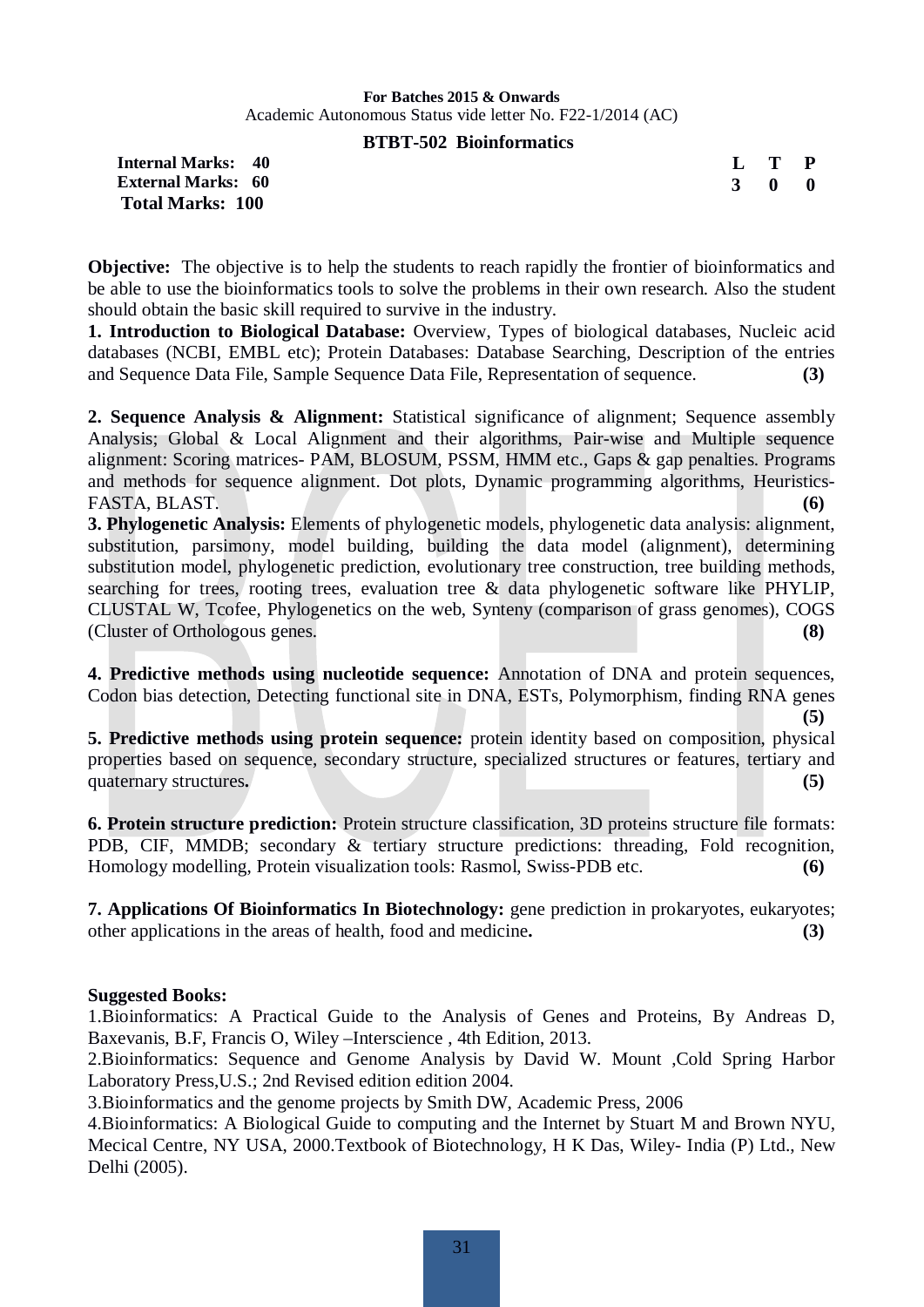#### **BTBT-503 Genetic Engineering**

| <b>Internal Marks: 40</b> |  | $L$ T P             |  |
|---------------------------|--|---------------------|--|
| <b>External Marks: 60</b> |  | $3 \quad 0 \quad 0$ |  |
| <b>Total Marks: 100</b>   |  |                     |  |

**Objective:** To develop an understanding about tools and techniques for gene manipulation and gene exploration. At the end of the course, the students will be able to utilize the knowledge for creation of genetically modified organisms.

**1.** Introduction, Milestones in Genetic Engineering (**2**)

**2. Molecular tools and their applications:** DNA & RNA modifying enzymes: Restriction enzymes and other endonucleases, Exonucleases, Polymerases, Kinases, Methylases and Ligases. **(5)**

**3. Molecular Techniques**: Restriction analysis of DNA, Restriction map, electrophoretic techniques for nucleic acid protein analyses, DNA sequencing(Next generation sequencing, shot gun sequencing), Chemical synthesis of oligonucleotides, Southern, Northern and Western blotting techniques. **(7)** 

**4. Different vectors for molecular cloning:** Plasmids, Bacteriophages, Phagemids, Cosmids; YAC and BAC, Transformation Techniques **(7) (7)** 

**5. Nucleic acid libraries:** Construction of genomic and cDNA libraries; Gene specific probes; Screening strategies for isolation of genes **(5) (5)** 

**6. Alternative strategies of gene cloning**: PCR techniques and their applications, introduction to two and three hybrid systems, nucleic acids microarrays. **(4)**

**7. Applications: Random and site-directed mutagenesis**, Expression strategies for heterologous genes: Expression of recombinant proteins in Bacteria, Yeast, Insect cells, Mammalian and Plant cells. Gene editing (CRISPR/Cas9). **(6)**

#### **Suggested Books:**

1.Gene Cloning and DNA Analysis: An Introduction (7th edition) 2015, by T A Brown, Wiley – Blackwell Publications.

2.Recombinant DNA by Watson.J.D. et al, 1993, Scientific American Books, New York.

3.Principles of Gene Manipulation and Genomics (7th edition), by S.B. Promorose and R.M. Twyman, Blackwell Publishing (2006)

4.Molecular Biotechnology by Bernard R.Glick, Jack J,(4th edition), 2010, ASM press.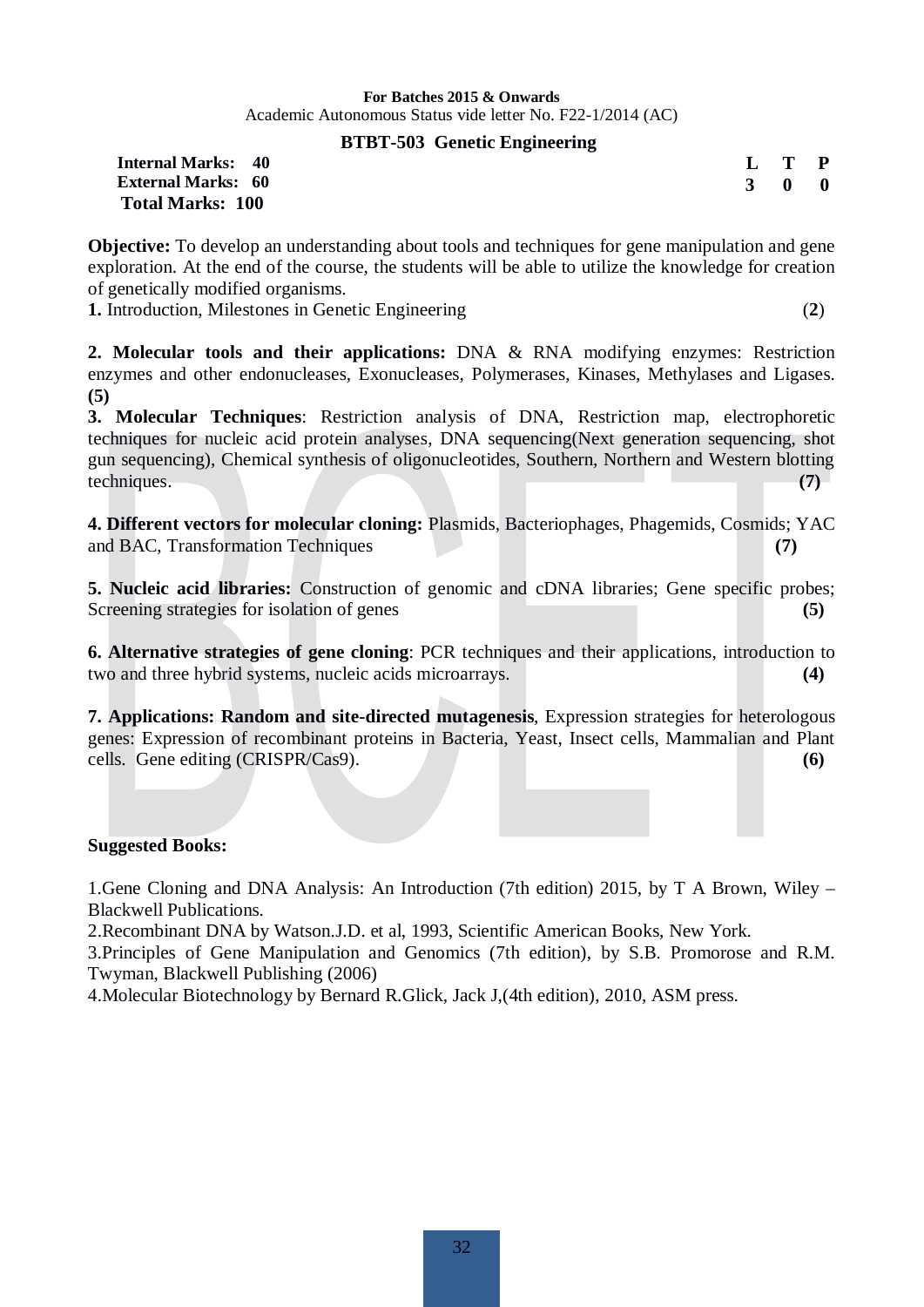#### **BTBT-504 Animal Cell Culture and Biotechnology**

**Internal Marks: 40 External Marks: 60 Total Marks: 100** 

**L T P 3 0 0**

**Objective:** To develop an understanding about tissue culture as a science and advantages and disadvantages of tissue culture. To provide an exposure for the needs of different conditions required for successful experimentation with tissue culture along with its implications.

**1. Introduction to Animal Tissue culture:** Background, Advantages, Limitations, Application, culture Environment, Cell Adhesion, Cell Proliferation, Differentiation. **(3)** 

**2. Design, Layout and Equipment:** Planning, Construction Layout, Essential Equipments, Aseptic Technique, Sterile Handling, Safety, Risk Assessment, biohazards **(4)** 

**3. Media:** Physicochemical Properties, Balanced salt Solutions, Complete Media, Serum, Serum-Free Media, Disadvantages of Serum, Advantages of Serum-Free media **(5)**

**4. Basic techniques of Mammalian Cell Culture**: Isolation of the Tissue, Primary culture Subculture and Propagation. Cell line finite and continuouous cell line, Cell line designation and Routine maintenance **(6) (6)** 

**5. Scale up of Cell Culture**: Principles and Procedure, Roller bottles, Reactors and Fermenters and various adaptations; Factors affecting scale up; Growth monitoring during scale up. **(6)**

**6. Contamination:** Sources of contamination, Cross contamination, Type of microbial contamination, Eradication and Cryopreservation **(5)** 

**7. Transgenic Animals:** Embryonic Stem Cell method, Microinjection method, Retroviral vector method, Transgenesis; Knock- out, Knock-in, Conditional Knock out mouse, Mouse as a Model; Gene Therapy for human genetic disorders, Animal as Bioreactors. **(7) (7)** 

#### **Suggested Books:**

1.Culture of animal cells: A Manual of Basic Technique and specialised applications, by Freshney R. Ian, Willey-Liss Publisher, 7th edition (2015).

2.Mammalian Cell Biotechnology- A Practical Approach, by Butler, M, IRL Oxford University Press (1991)

3.Animal Cell Biotechnology vol 6, 6th edition(2012). R. Spire, J. Griffths, Academic press. Textbook of Biotechnology by H.K. Das, Wiley India, 4 th edition, (2010).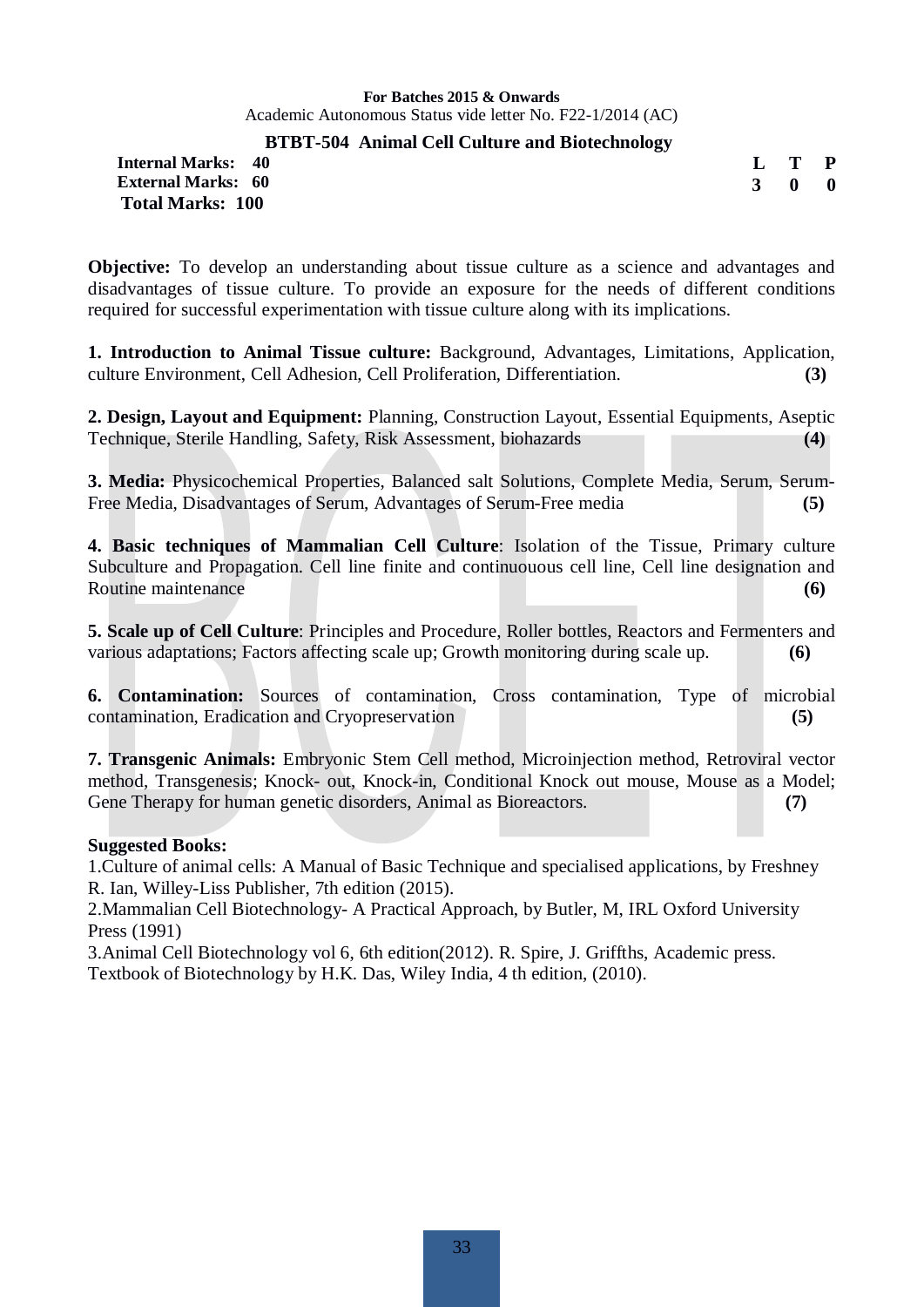#### **BTBT-505 Biotech Lab-VI (Genetic Engineering Lab)**

| <b>Internal Marks:</b><br>30<br><b>External Marks: 20</b><br><b>Total Marks: 50</b>                       | L<br>$\mathbf{0}$ | T<br>$\mathbf{0}$ | P<br>4       |
|-----------------------------------------------------------------------------------------------------------|-------------------|-------------------|--------------|
| 1. To extract genomic DNA from prokaryotes.                                                               |                   |                   |              |
| 2. To extract genomic DNA from eukaryotes.                                                                |                   |                   |              |
| 3. To analyse nucleic acids qualitatively (agarose gel electrophoresis) and quantitatively                |                   |                   |              |
| (photometry).                                                                                             |                   |                   |              |
| 4. To isolate Plasmid DNA from bacterial cultures.                                                        |                   |                   |              |
| 5. To isolate RNA from bacterial cultures.                                                                |                   |                   |              |
| 6. To perform Restriction digestion of isolated nucleic acids.                                            |                   |                   |              |
| 7. To perform basic molecular cloning of DNA.                                                             |                   |                   |              |
| 8. Screening of clones by blue-white selection (i.e. $\alpha$ -complementation)                           |                   |                   |              |
| 9. To amplify DNA using polymerase chain reaction.<br>10. To perform Western Blotting of protein samples. |                   |                   |              |
| BTBT-506 Biotech Lab-VII (Animal Cell Culture Lab)                                                        |                   |                   |              |
| <b>Internal Marks:</b><br>30                                                                              | L                 | T                 | $\mathbf{P}$ |
| <b>External Marks: 20</b>                                                                                 | $\bf{0}$          | $\boldsymbol{0}$  | 3            |
| <b>Total Marks: 50</b>                                                                                    |                   |                   |              |
|                                                                                                           |                   |                   |              |
| 1. To separate serum and plasma from blood.                                                               |                   |                   |              |
| 2. Preparation and sterilization of Media for animal cell culturing.                                      |                   |                   |              |
| 3. Testing of complete and incomplete media for animal cell culture.                                      |                   |                   |              |
| 4. Sterilization of media and instruments for animal cell culture                                         |                   |                   |              |
| 5. Culturing and subculturing of adherent and suspension cell.                                            |                   |                   |              |
| 6. To perform staining of animal cells.                                                                   |                   |                   |              |
| 7. To isolate Lymphocytes from blood sample.                                                              |                   |                   |              |

8. Cell counting and viability by Trypan Blue dye exclusion test.

9. Cryo-preservation of cells.

10. Thawing of cryo-preserved cells.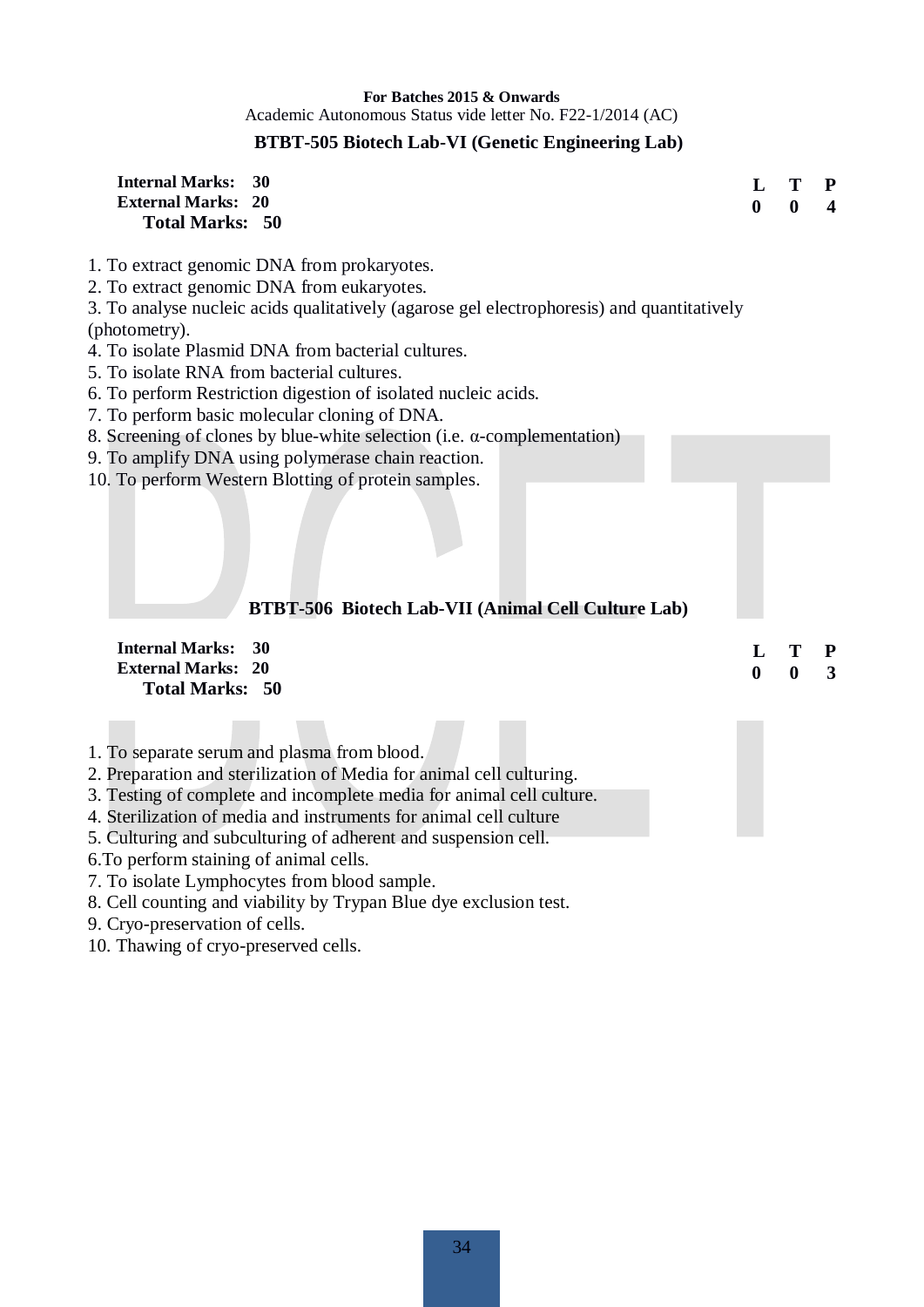#### **BTBT-507 Biotech Lab-VIII (Bioinformatics Lab)**

**Internal Marks: 30 External Marks: 20 Total Marks: 50** 

**L T P 0 0 4**

- 1. Search, retrieval of biological database (PUBMED)
- 2. Sequence retrieval of Nucleotide and protein databases
- 3. Interconversion of different file formats
- 4. Database homology with query sequences using BLAST and FASTA analysis
- 5. Pairwise comparison of sequences
- 6. Multiple sequence analysis and phylogenetic analysis using CLUSTAL W
- 7. HMM for sequence analysis (expand HMM)
- 8. Sequence analysis packages: EMBOSS, NCBI Tool Kit
- 9. Secondary Structure prediction of the protein sequences.
- 10. Tertiary Structure prediction of the protein sequences

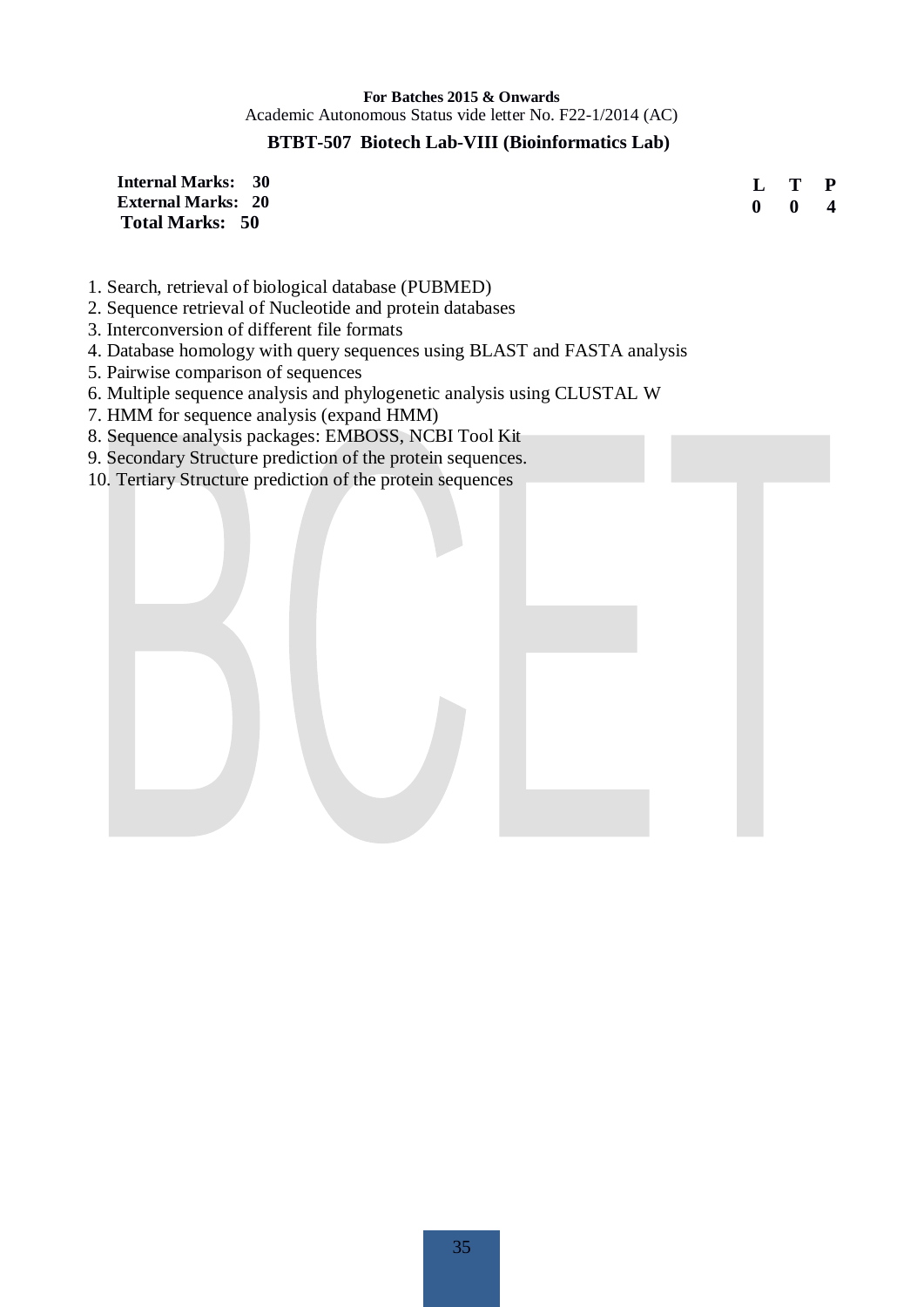Beant College of Engineering & Technology, Gurdaspur

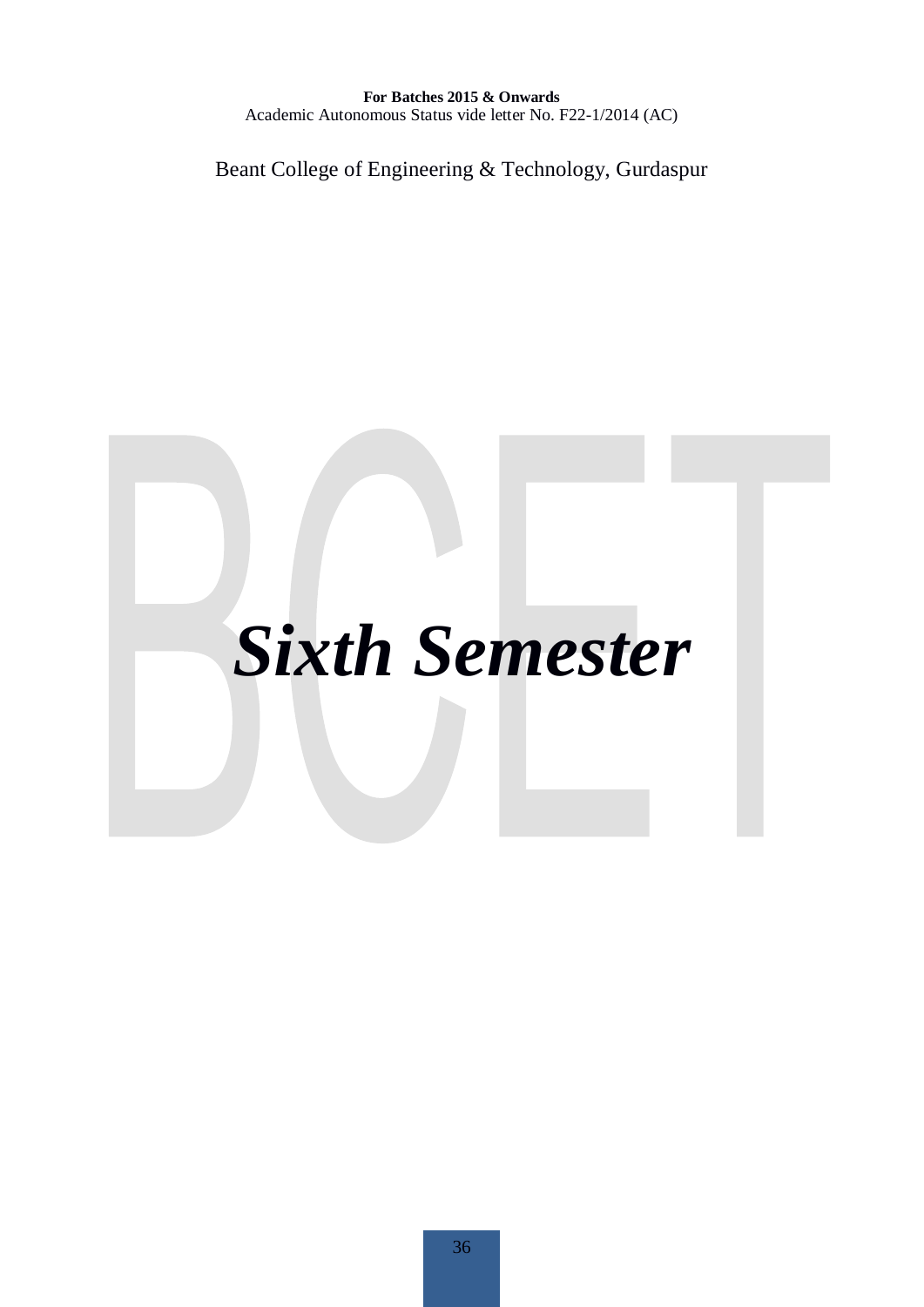#### **BTBT-601 Fundamentals of Biochemical Engineering**

#### **Internal Marks: 40 External Marks: 60 Total Marks: 100**

**Objective:** The objective of this course is to familiarize students about the bioprocesses as well as to impart knowledge of mass and energy balance in biological systems, growth kinetics of microorganism and scale up in bioreactor, bioreactor design, and process control in biochemical engineering system. After the study of this course, a student is expected to analyze as well as select different processes and process parameters.

**1. Introduction & Stoichiometry of Microbial Growth**: Biochemical processes vs Chemical processes, Advantages & Disadvantages, Stoichiometry of cell growth and product formation, elemental balances, degrees of reduction of substrate and biomass, available electron balances, yield coefficients of biomass and product formation, maintenance coefficients, energetic analysis of microbial growth and product formation, heat evolution in aerobic cultures, and thermodynamic efficiency of growth.

**2. Kinetics of Microbial Growth**: Monod growth kinetics, other forms of growth kinetics, unstructured batch growth models, kinetics for balanced growth cycle phases for batch, growth of filamentous organisms, structured kinetic models. **(5)** 

**3.Sterilization:**Introduction,sterilization of air, medium, bioreactor, kinetics of death, theory of depth filters, design of depth filters, design of batch sterilization & continuous sterilization process.

**(5) 4. Cell Cultivation & Inoculum Development**: Inoculum Development & Aseptic transfer, Criteria for inoculum transfer, aseptic inoculation, different types of pumps and valves used in biochemical.processes. **(5)** 

**5. Growth Kinetics in Bioreactor:** Ideal reactors for kinetics measurement: chemostat, turbidostat, batch, fed batch and continuous cultivation, chemostat with recycle. **(5)** 

**6. Scale-up in Bioreactors**: Overview of reactor, types of bioreactor, their parts and functions, aeration and agitation of bioreactor, mass transfer, molecular diffusion, diffusion theory, film theory, gas-liquid mass transfer, oxygen transfer from gas bubble to cell, oxygen uptake rate, Crabtree effect, experimental determination of KLa values, factors affecting KLa value, scale- up principles and its difficulties, scale down. **(5)** 

**7. Instrumentation and Control of Bioprocesses:** Methods of measuring process variables, online and offline analytical methods, control systems. **(5)**

#### **Suggested Books**:

1.Stanbury, Peter F., Allan Whitaker, and Stephen J. Hall. Principles of Fermentation Technology. Butterworth-Heinemann, 2016.

2.Aiba, Shuichi, Arthur E. Humphrey, and Nancy F. Millis. "Biochemical engineering." Biochemical Engineering. University of Tokyo, 1965.

3.Shuler, Michael L., and Fikret Kargi. "Bioprocess Engineering: Basic Concepts, 2001.

Doran, P. M. "Bioprocess engineering principles." 2013.

4.Nielsen, Jens, John Villadsen, and Gunnar Lidén. "Bioreaction Engineering Principles." 1994.

5.Coulson, John Metcalfe, John Francis Richardson, and D. G. Peacock. Chemical and Biochemical Reactors and Process Control. Vol. 3. Elsevier, 1994.

**(6)** 

**L T P 3 1 0**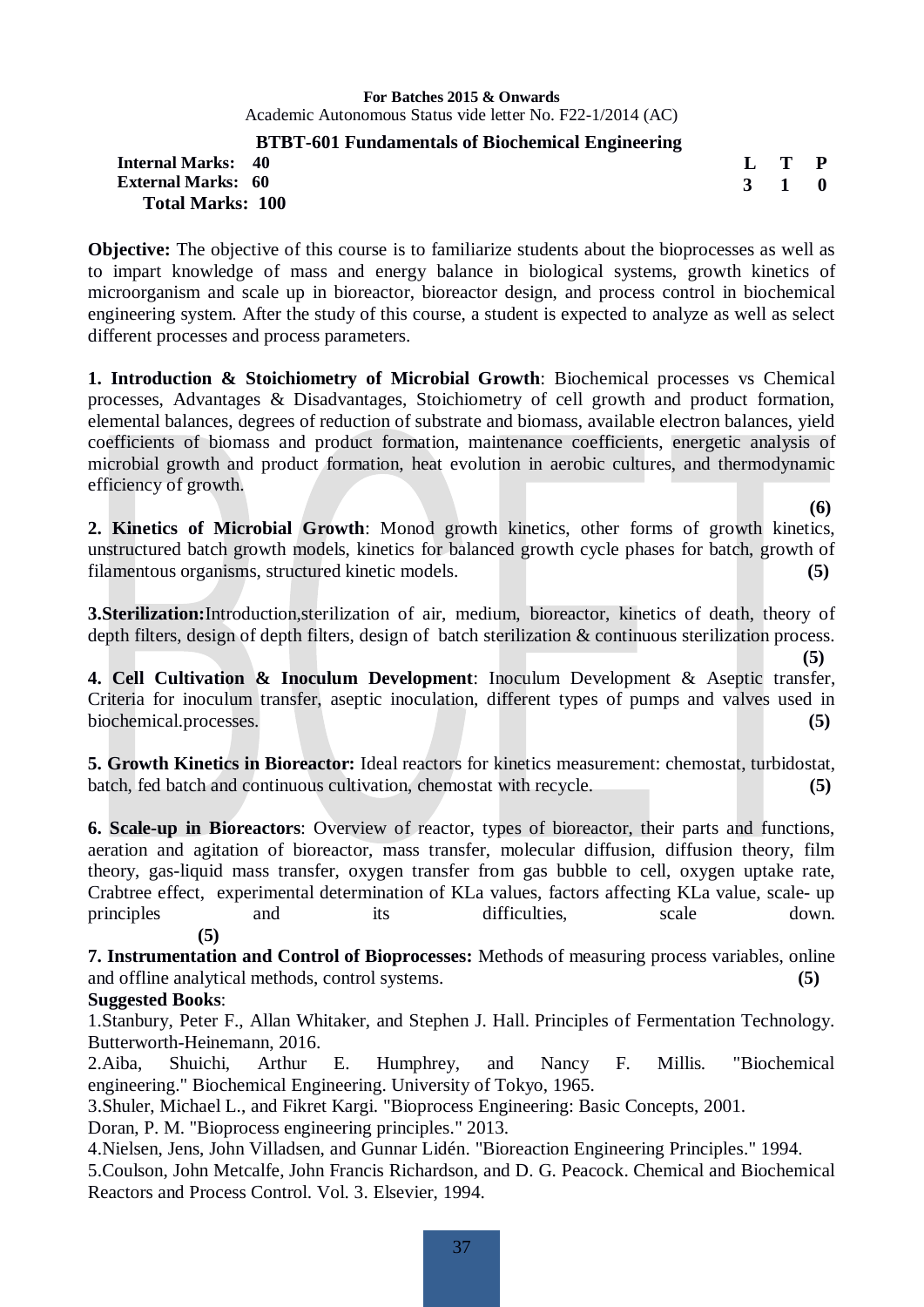#### **BTBT-602 Plant Biotechnology**

#### **Internal Marks: 40 External Marks: 60 Total Marks: 100**

**Objective:** At the end of this course, students would have learnt about the various aspects of modern plant biotechnology in a step-wise manner. The objective of the course to familiarize the students to understand the concepts of plant tissue culture, Genetic engineering in plant, Development of transgenic plants and its industrial application. Along with the technological aspects, this course also focuses on different ethical issues related to transgenic crops.

**1. Introduction:** Plant tissue culture and scope of plant biotechnology, plasticity and totipotency, various media formulations, plant growth regulators, callus and suspension cultures.

**2. Plant Propagation:** Micropropagation, organogenesis and somatic embryogenesis, haploid plants and homozygous lines, embryo culture and rescue.

 **(7) 3. Plant regeneration:** Protoplast isolation, culture and fusion, selection of hybrid cells, regeneration of hybrid plants, bioresource conservation.

 **(8) 4. Gene expression in plants:** Architecture of plant nuclear, chloroplast and mitochondrial genomes, structural aspects of plant genes, regulation of gene expression, transposons, cytoplasmic male sterility, molecular markers.

 **(7) 5. Transgenic plants:** Introduction to plant genetic engineering; strategies of molecular cloning and manipulation of plant genes, various methods of plant genetic transformation, Agrobacteriummediated genetic transformation of plants (Ti and Ri-plasmid vectors), direct transformation of plants, introducing resistance to herbicides, virus, pest and fungal pathogens, abiotic and biotic stress in plants, improvement of plant starch, storage proteins and oils, genetic engineering of chloroplast. **(9)** 

**6. Applications of transgenic plants:** Control mechanisms and manipulation of biosynthetic pathways of the aromatic amino acids tryptophan, tyrosine and phenylalanine in plants; introduction to secondary metabolites, plant cell culture techniques for production of secondary metabolites, commercially important enzymes, therapeutic proteins, edible vaccines, bioplastics, and other novel compounds

**7. Ethical issues:** Plant transgenics: issues and concerns, biosafety, societal and ethical aspects of genetically modified foods and crops. **(4)** 

#### **Suggested Books:**

- 1. Plant Biotechnology by Slater, A., Scott, N.W., and Fowler, M.R., Oxford Univ Press (2008)
- 2. Introduction to Plant Tissue Culture by Razdan, M.K., Oxford & IBH Publishing Co.(2003)
- 3. Principles of Gene Manipulation and Genomics by Primrose, S.B., Twyman, R.M., 7th Edition, Blackwell Publishing (2006)
- 4. Concepts in Biotechnology by Balasubramanian, D., Bryce, C.F.A., Dharmalingam, K., Green, J., and Jayaraman, K., Revised Edition,COSTED-IBN, Universities Press (2007)
- 5. Biotechnology by Satyanarayana, U., Books and Allied (P) Ltd, (2005)

**L T P 4 0 0**

**(5)**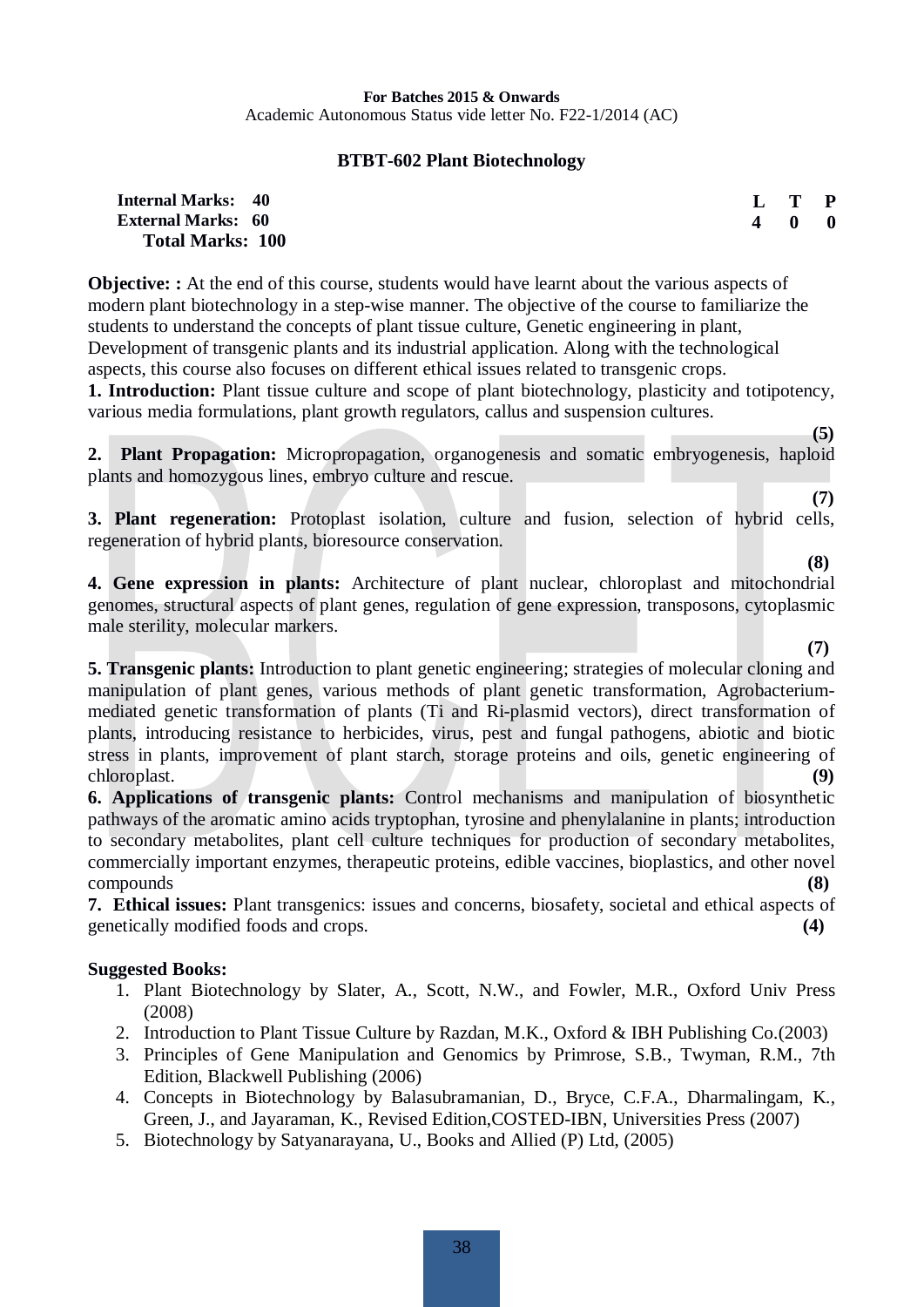39

**For Batches 2015 & Onwards**  Academic Autonomous Status vide letter No. F22-1/2014 (AC)

#### **BTBT 603 Bio analytical Techniques**

#### **Internal Marks: 40 External Marks: 60 Total Marks: 100**

**Objective:** Research in the field of biotechnology and its applications in development of technologies involves various kind of unique techniques. Though these techniques are purely based on the principles of physics and chemistry yet they are specialized for biological applications. The course is aimed to impart conceptual as well as descriptive knowledge about such techniques to the bachelor students pursuing education in the field of biotechnology.

**1. Centrifugation:** Basic principles of sedimentation, centrifugal field and relative centrifugal force, types of centrifuges, ultracentrifugation, safety aspects of centrifuges, types of rotors, differential centrifugation, density gradient centrifugation, preparative and analytical centrifugation.

**2. Microscopy:** Introduction to basic principles of microscopy, light microscopy, basic components of light microscope, compound microscope, contrast in light microscopy, advances in microscopy including confocal microscopy, fluorescent microscopy, stereomicroscope, introduction to basic principles of electron microscopy, preparation of samples, TEM, SEM and AFM.

 **(6) 3. Electrophoresis:** General principle of electrophoresis, support media (agarose and polyacrylamide gels), electrophoresis of proteins by SDS-PAGE, native PAGE, gradient gels, isoelectric focusing, two dimensional PAGE, Western blot analysis, visualization of proteins in gels, electrophoresis of nucleic acids using agarose gel, sequencing gel, denaturing agarose gel, capillary electrophoresis  $(5)$ 

**4. Chromatography:** Principles of chromatography, distribution coefficient, retention time, capacity factor, plate height and resolution, peak broadening and van Deemter plot, TLC and column chromatography, matrix materials, LPLC, HPLC, normal phase and reversed phase chromatography, ion exchange chromatography, gel exclusion chromatography, affinity chromatography, GC.

 **(6) 5. Spectroscopy-I:** Properties of electromagnetic radiations and their interaction with matter, UV and visible light spectroscopy, Beer-Lambert law, spectrofluorimetry, CD spectroscopy, Mass spectrometry, components of mass spectrometer, methods of ionization and mass analysis including MALDI-TOF. **(6)** 

**6. Spectroscopy-II:** IR spectroscopy, Raman spectroscopy, ESR and NMR spectroscopy, X-ray crystallography.

**7. Radioisotope Techniques:** Atomic stability and radiation, types of decay, rate of radioactive decay and half life, units of radioactivity, specific activity, detection methods based on ionization (Geiger-Muller monitor), excitation (solid and liquid scintillation counting), Cerenkov counting, autoradiography, safety aspects of handling radioactive material and radiations, units of exposure such as gray and sievert, precautions associated with radioactivity handling. **(4)** 

#### **Suggested Books:**

- 1. Principles and Techniques of Biochemistry and Molecular Biology, Wilson K. And Walker J., Cambridge University Press (2010) 7th ed.
- 2. Biochemical Method-A Concise guide for students and researchers, Pingoud A., Urbanke C., Hoggett J. and Jeltsch A. Wiley-VCH Publishers (2002)

**(4)** 

**(5)** 

**L T P 3 0 0**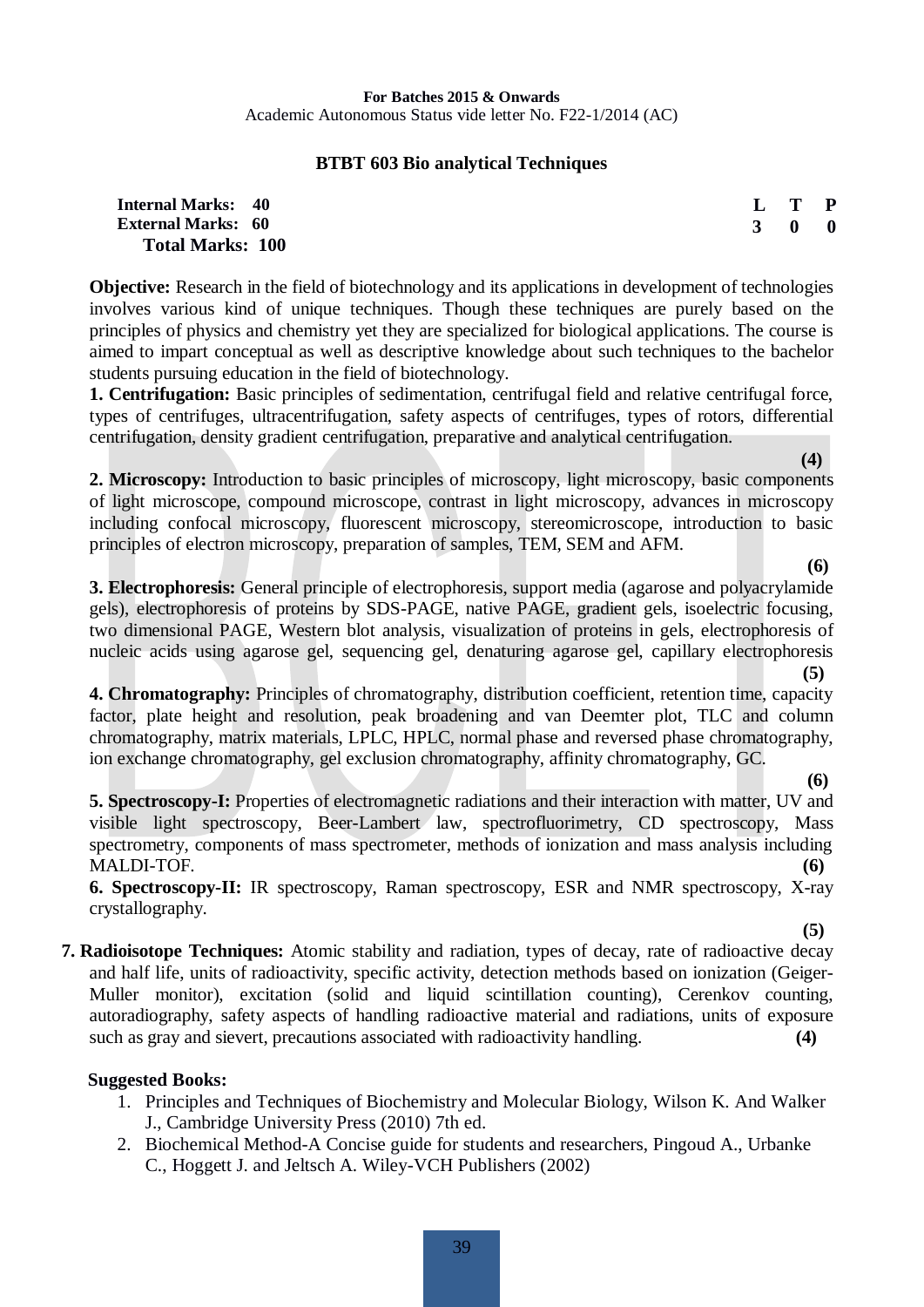Academic Autonomous Status vide letter No. F22-1/2014 (AC)

- 3. Bioseparations: Science and Engineering, Harrison, R.G., Todd, P., Rudge, S.R. and Petrides, B.B. Oxford University Press (2006).
- 4. Microscopy and Microtechniques. Marimuthu, R., MJP Publishers (2011).
- 5. Instrumental Methods of Analysis, Willard H.W., Merritt L.L., Dean J.A. & Settle F.A. 7th ed. (2011) East West Publishers.

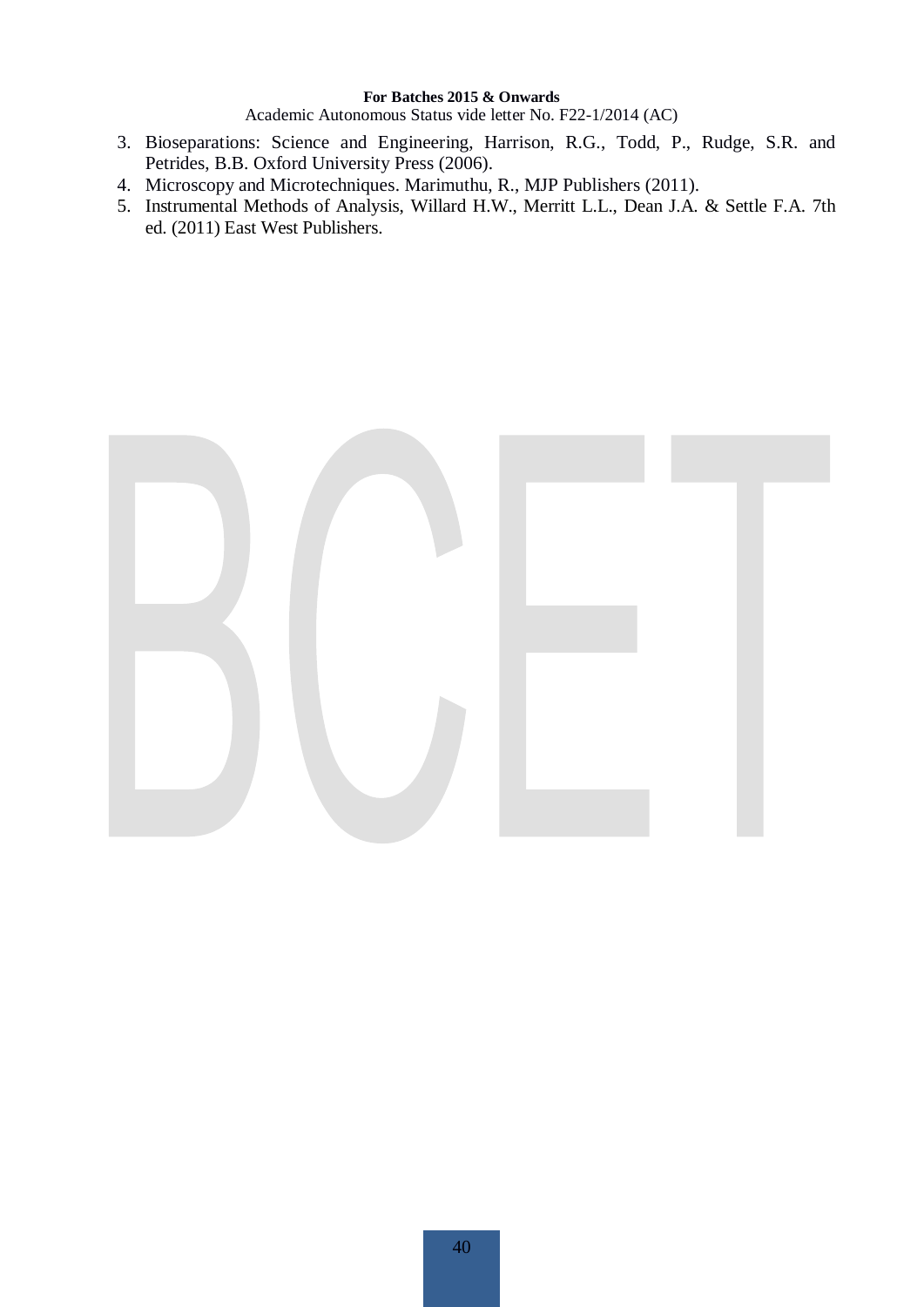#### **BTBT 604 Food Process Technology**

| <b>Internal Marks: 40</b> |     | L T P |                         |
|---------------------------|-----|-------|-------------------------|
| <b>External Marks: 60</b> | 3 O |       | $\overline{\mathbf{0}}$ |
| <b>Total Marks: 100</b>   |     |       |                         |

**Objective:** This course will give in-depth knowledge of various natural sources as food and the formulation, processing, manufacturing and packaging of functional foods for prevention and cure of diseases.

1. Introduction: Current status of food processing industry, Role and significance of microorganisms in foods. Concept of Nutraceuticals. Nutraceuticals bridging the gap between food and drug. Single cell protein, mushroom, yeast/algal proteins.

**2. Antioxidants and Additives :** Concepts of free radicals and antioxidants, Food additives like colours, flavours and vitamins. Humectants, anti-caking agents, pH control agents, thickeners.

 **3. Processing of beverages:** tea, coffee and cocoa, Production of alcoholic beverages. Enzyme catalytic actions in food process waste- whey, molasses, starch substrates and other food waste for bioconversion to useful products. Application of enzymes for production in biochemical and food processing industries. (6)

**4. Processing of grains and vegetables:** rice and rice products. Milling of wheat, corn, barley, oat; Production of wheat products (flour, semolina etc.) Production of starch, modified starch. Production of fruits and vegetable juices, Preparation of jam, jelly, marmalade and tomato products (sauce and ketchup). **(6)**

**5. Meat processing :** Fish byproducts - production of fish meal, fish protein concentrate, fish protein hydrolyzate fish liver oil and fish silage; Production of non-food items from fish processing wastes. Meat processing - curing and smoking; Fermented meat products (sausages and sauces); By-products from meat industries and their utilization. Egg processing and Byproduct Utilization.

 **(6) 6. Fermentation of milk and fermented milk products:** Cheese, yogurt, etc including probiotic dairyproducts. Dairy processing by-products–Fermented, condensed and dried products from whey. Processing of oils and plastic fat. Pyrolysis of fats, toxicity of frying oil. **(6)**

**7. Food preservation techniques & Quality control:** Preservation principle, Stability Food Preservation with Low Temperatures and High Temperatures, Preservation of Foods by Drying, Ionization radiation; Use of preservatives in foods. Miscellaneous Food Preservation Methods, Quality control, food safety standards.

 **(4)** 

 **(5)**

**(3)** 

- **1.** Food Microbiology by Frazier, W.C. and Westhofff, D.C., Tata McGraw Hill.
- **2.** Food Biotechnology: Principles and Practices,by Vinod K. Joshi,I K International Publishing House Pvt. Ltd; First Edition edition 2013
- **3.** Food Biotechnology by Ulf Stahl, Ute E.B. Donalies, Elke Nevoigt,Springer 2008
- **4.** Food Biotechnology by Anthony Pometto, Kalidas Shetty, Gopinadhan Paliyath, Robert E. Levin, Talyor and Francis Group,2005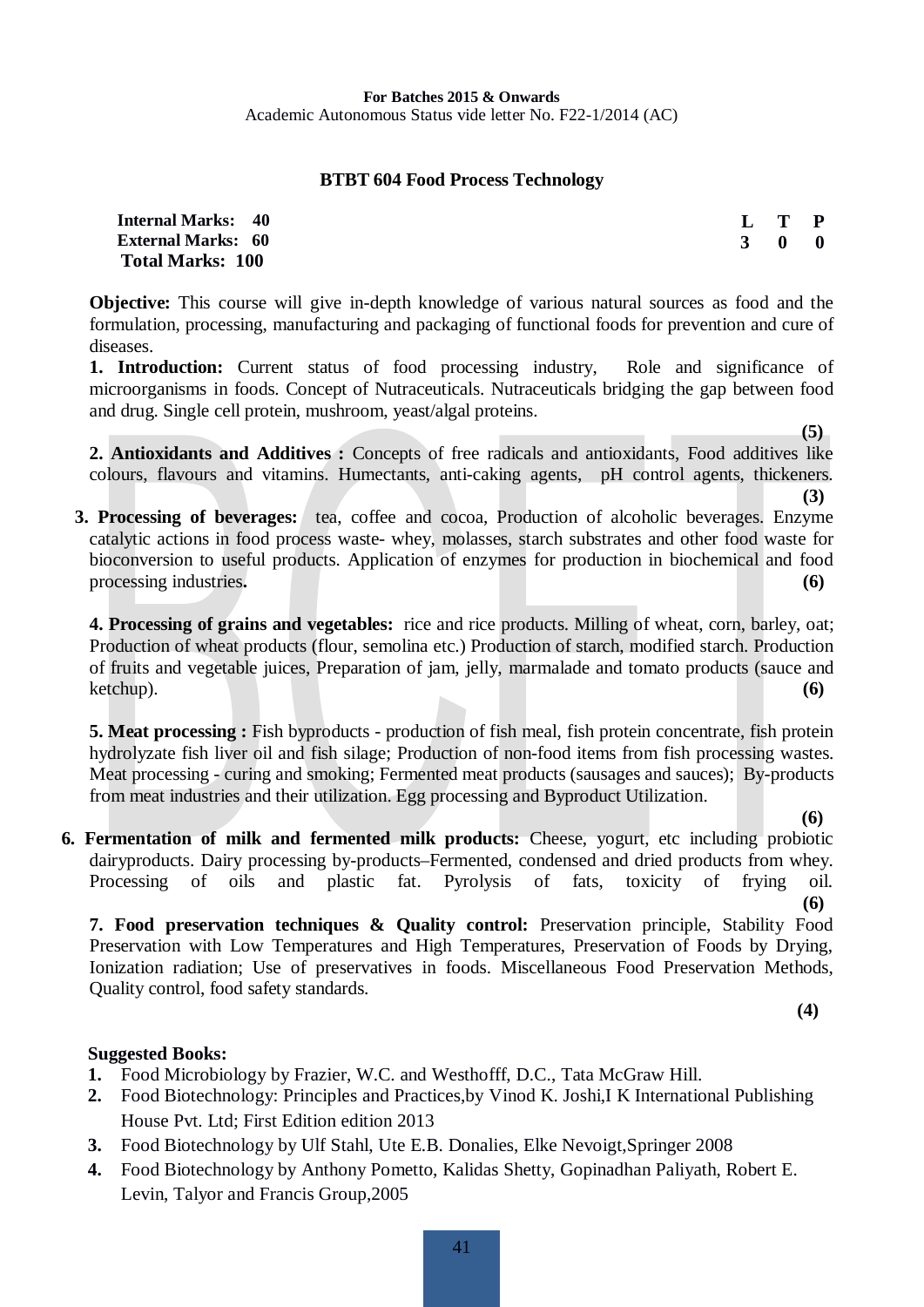#### **BTBT 605 Biotech Lab-IX (Plant Biotechnology Lab)**

| <b>Internal Marks: 30</b> | $L$ T P             |  |
|---------------------------|---------------------|--|
| <b>External Marks: 20</b> | $0 \quad 0 \quad 3$ |  |
| <b>Total Marks: 50</b>    |                     |  |

1. Preparation of stock solutions of MS basal media

2. Collection and surface sterilization of different explants and establishment of plant germplasm under in vitro condition

3. To induce Callus from the explant of Solanum lycopersicum, regeneration and morphogenesis study.

4. To prepare hydrated synthetic seeds from embryo of Brassica juncea seeds in vitro.

5. Protoplast isolation techniques (Mechanical and Enzymatic method).

- 6. Micropropagation, hardening and acclimatization
- 7. Cell suspension culture of Seedlings of *Phaseolus mungo*
- 8. Demonstration on molecular cloning of plant genes
- 9. Direct Organogenesis From Shoot Tip Culture *Bougainvillea*

10. Direct DNA transfer to plants.

#### **BTBT 606 Biotech Lab-X (Bioanalytical Techniques Lab)**

**L T P 0 0 4**

**Internal Marks: 30 External Marks: 20 Total Marks: 50** 

- 1. To analyse amino acids by 2D-Thin layer chromatography.
- 2. To extract and separate biomolecules from plant tissue by coloumn chromatography.
- 3. GC & HPLC (demonstration)
- 4. Staining & size measurement of cells by microscopy.
- 5. To determine the concentration of DNA by UV spectrophotometer.
- 6. To determine the concentration of protein samples by UV spectrophotometer.
- 7. Determine  $\lambda$ max of DNA, protein, bromophenol blue solutions by wavelength scan

8. Comparison of Coomassie brilliant blue and silver staining methods for visualizing protein bands in SDS-PAGE

9. Comparison of ethidium bromide and silver staining methods for visualisation of small DNA fragments analyzed by native PAGE

10. Compare the centrifugation of bacterial culture and ethanol precipitated DNA and calculate relative centrifugal force for the two centrifugations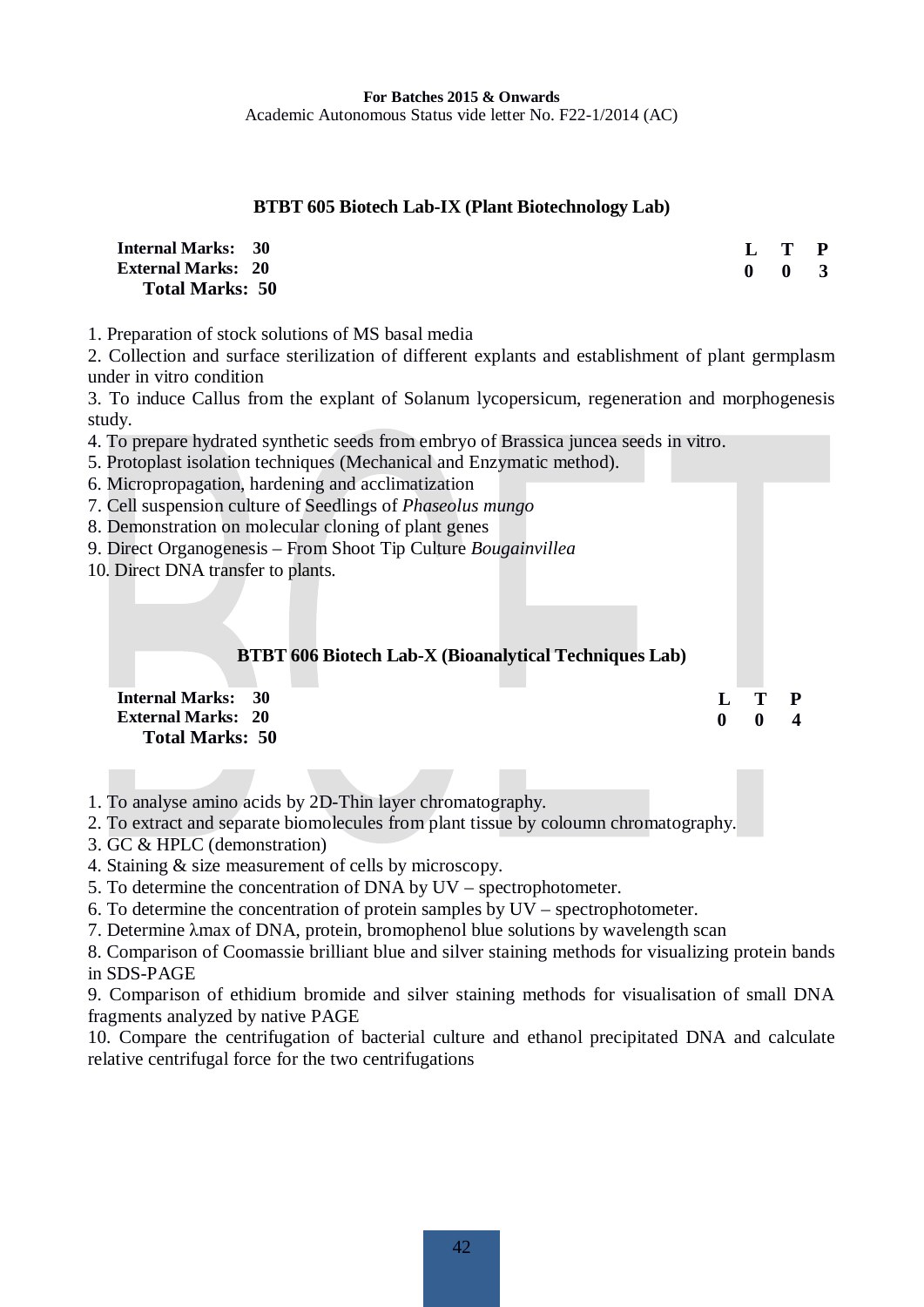#### **BTBT 607 Biotech Lab-XI (Bioprocess Engineering Lab)**

| <b>Internal Marks: 30</b> |              | L T P                   |                         |
|---------------------------|--------------|-------------------------|-------------------------|
| <b>External Marks: 20</b> | $\mathbf{0}$ | $\overline{\mathbf{0}}$ | $\overline{\mathbf{4}}$ |
| <b>Total Marks: 50</b>    |              |                         |                         |

1. Isolation of industrially important microorganisms (amylase producing bacteria from potato field soil) for microbial processes.

2. Determination of thermal death point and thermal death time of microorganisms for design of a sterilizer.

3. Determination of growth curve of a supplied microorganism and also estimation of substrate

- degradation profile to compute specific growth rate and growth yield from the data obtained.
- 4. To study the batch growth kinetics and establish the key kinetic parameters (Monod Parameters).

5. Cultivation of microorganism in batch reactor and continuous reactor.

6. Comparative studies of ethanol production using different substrates (grape juice, sucrose,

glucose) and its qualitative analysis.

- 7. Isolation of antibiotic producer from soil.
- 8. Production and estimation of alkaline protease.
- 9. Sauerkraut fermentation from cabbage

10. Use of alginate for cell immobilisation (*Saccharomyces cerevisiae*) used to enhance ethanol production in industry.

11. To estimate the antibiotic sensitivity of microorganisms using Disk Diffusion Method.

# **BTBT-608 Minor Project L T P 0 0 2 Internal Marks: 30 External Marks: 20 Total Marks: 50**

The problem of the minor project formulated during 6th Semester is to extended and executed in major project by the same group of students. The literature survey, problem formulation, assessment for viability of the project, objectives and methodology of the project shall be decided in 6th semester. The same project problem is to be extended in the major project in 7th/8th semester. The minor project may be carried out by a group of students 2 to 4. The student is to appear in a Viva-Voce Examination.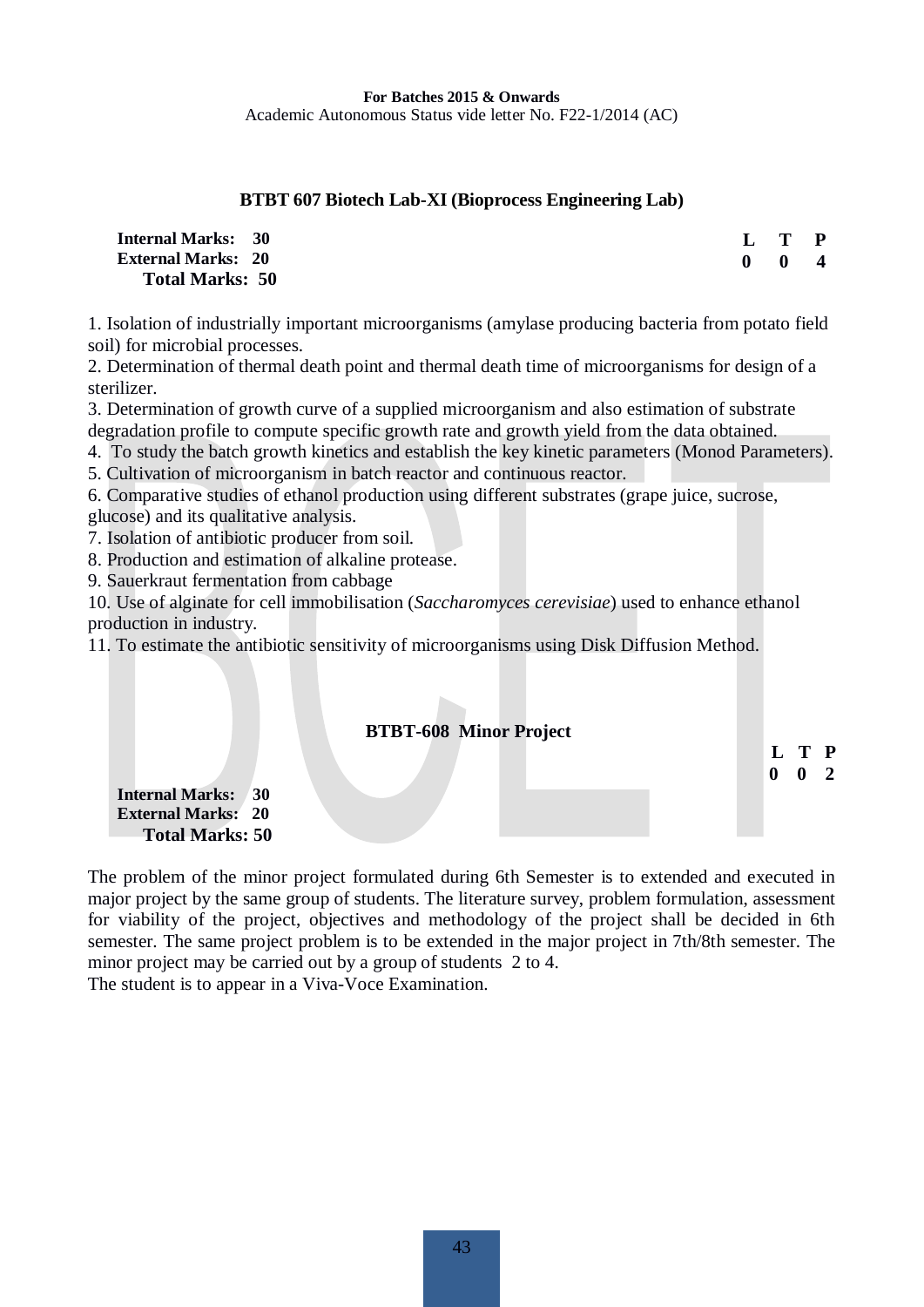#### **Departmental Elective I (5<sup>th</sup> Semester) BTBT-901 Stem Cell Technology**

**Internal Marks: 40 External Marks: 60 Total Marks: 100** 

**L T P 3 0 0**

**Objective:** To impart students knowledge of wide-ranging topics related to stem cells and regenerative biology, including a brief history of the field, research on animal models of regeneration, tissue engineering, social and ethical issues related to stem cell research.

**1. Introduction to Stem Cells:** Principles and properties of stem cells, types of stem cells, comparison of embryonic and adult stem cells. **(3)** 

**2. Stem Cell Niche:** Introduction to stem cell niches in gut epithelium, bone marrow, epidermis, testis and neural tissues **(5)** 

**3. Cell Cycle and Development:** Cell cycle regulators and checkpoints, cell fusion, differentiation of stem cells and their role in self renewal **(7)** 

**4. Epigenetic Control:** DNA-methylation and histone modifications, genomicimprinting, telomerase regulation, X-chromosome inactivation, reprogramming of cells, induced pluripotent stem cells and their therapeutic applications **(7)** 

**5. Types and Regeneration:** Stem cells derived from amniotic fluid, extra embryonic membrane, germ cells, hematopoietic organs, neurons and kidney, cord blood transplantation, donor selection, HLA matching, patient selection, peripheral blood and bone marrow transplantation, bone marrow and cord blood collection procedures and cryopreservation **(6)** 

**6. Experimental Methods:** Isolation and differentiation of human adult stem cells, embryonic stem cells and mouse stem cells, stem cell techniques: fluorescence activated cell sorting (FACS), time lapse video, green fluorescent protein tagging **(5) (5)** 

**7. Applications:** Stem cells applications in cancer, diabetes, heart disease, muscular dystrophy, regeneration of epidermis; stem cell regulations, debate, social and ethical concerns **(3)** 

- 1. Essentials of Stem Cell Biology by Lanza, R., second Edition, 2009 Academic Press
- 2. Stem Cells: From Bench to Bedside by Bongso and Ariff. 2010 World scientific.
- 3. Hematopietic Stem Cell Transplantation by Treleaven, J., first edition 2009
- 4. Molecular Cell Biology by Lodish et al., sixth Ed., W.H. Freeman & Co. 2008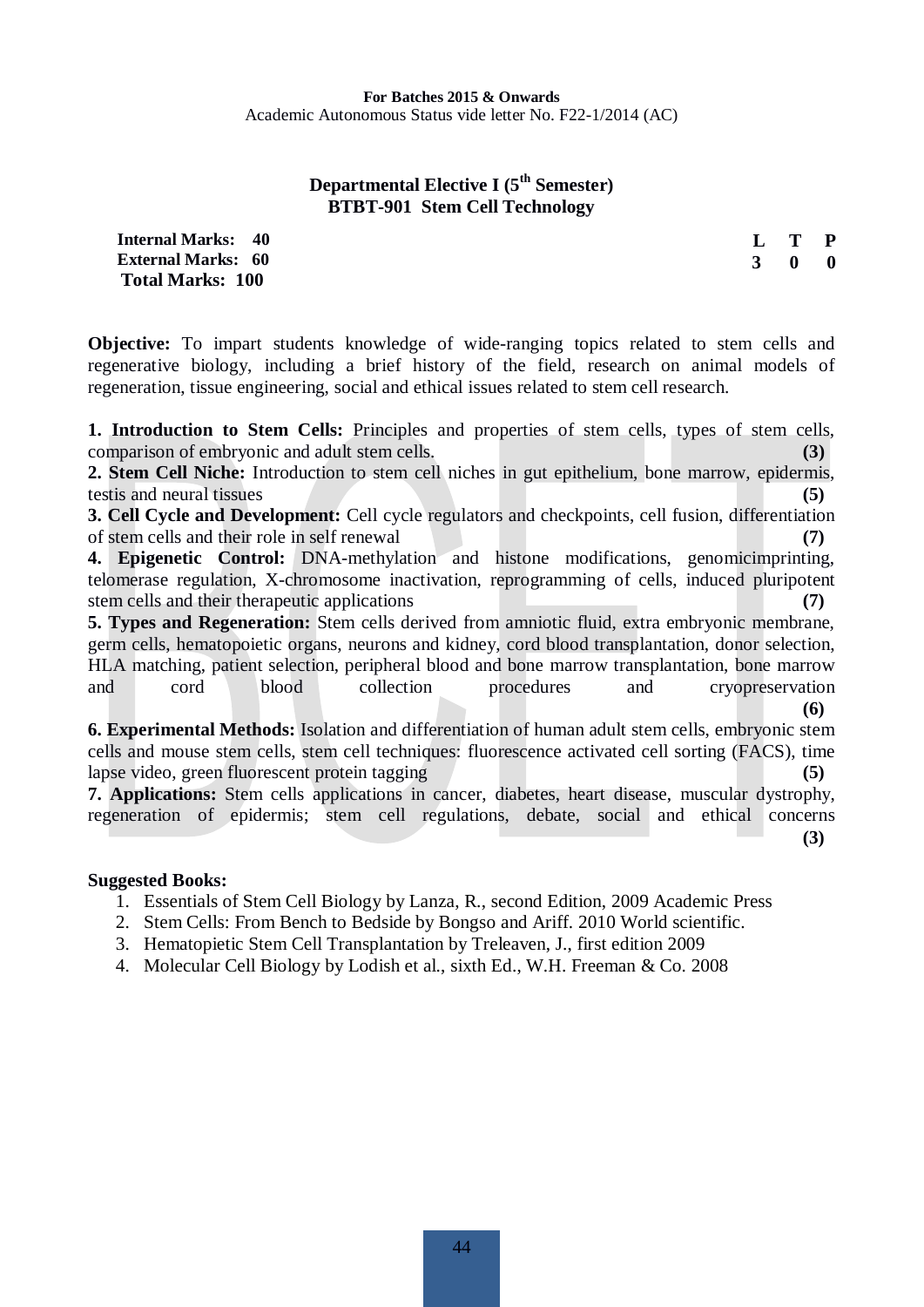#### **Departmental Elective I (5th Semester) BTBT-902 Advances in Drug Design and Pharmacogenomics**

**L T P 3 0 0**

**Internal Marks: 40 External Marks: 60 Total Marks: 100** 

**Objective:** The course will provide an introduction to the application of genetic and genomic methods to the study of drug response and the genetic basis for variation in that response. It will give students a broad perspective on the emergence of Pharmacogenomics as a new field and provide them with insight into the growing importance it will play in clinical therapeutics and future drug design.

 **1. Molecular Modelling in Drug Discovery:** Drug discovery process, Role of bioinformaics in drug design, Methods of computer aided drug design, ligand design methods, drug design approaches, Target identification and validation, lead optimization and validation, Structure and ligand based drug design, modelling of target-small molecule interactions, Molecular simulations. Protein Modelling. **(4) (4)** 

 **2. Quantum Mechanics and Molecular Dynamics simulation methods:**Features of molecular mechanics, force fields; Bond structure and bending angles – electrostatic, van der Waals and non–bonded interactions, hydrogen bonding in molecular mechanics; Application of energy minimization. Molecular Dynamics simulation methods. **(6)**

**3. Molecular Docking and lead optimization:** Types of Molecular Docking, docking algorithms and programs, Structure-based methods to identify lead compounds; de novo ligand design; Applications of 3D Databases Searching and virtual Screening; Strategy for target identification and Validation, lead identification, optimization and validation. Combinatorial chemistry and library design, virtual screening, drug likeness and compound filtering, Absorption, distribution, metabolism, excretion and toxicity (ADMET) property prediction, computer based tools for drug design. **(7) (7) (8) (8) (8) (8) (8) (8) (8) (8) (8) (8) (8) (8) (8) (8) (8) (8) (8) (8) (8) (8) (8) (8) (8) (8) (8) (8) (8) (8) (8)** 

 **4. Pharmacophore and QSAR:** Pharmacophore derivation, 3D pharmacophore prediction and application in drug discovery; QSARs and QSPRs, QSAR Methodology, Various Descriptors used in QSARs: Electronic; Topology; Quantum Chemical based Descriptors. Use of Genetic Algorithms, Neural Networks and Principle Components Analysis in the QSAR equations

**(6)** 

 **5. Pharmacogenomics:** Overview, present status, Pharmacogenomics and Personalized medicine, Pharmacogenomics Case Study: example- Personalized anticoagulant therapy, role of bioinformatics in pharmacogenomics. Basic Principles; Approaches to pharmacogenomics studies; concepts of individualized medicine; how pharmacogenomics aims to improve drug efficacy and toxicity, genetics of drug metabolism **(6)** 

**6. The Pharmacogenetics and Pharmacogenomics knowledge Base:** Systems for the Management of Pharmacogenomic Information, Ethnicity and Pharmacogenomics. Functional Analysis of Gene Variation: Human Genome and Genomic Applications, Genetic Polymorphism of Metabolic Reactions, SNPs, Association Studies in Pharmacogenomics, Study on industries developing pharmacogenomic research. **(7)**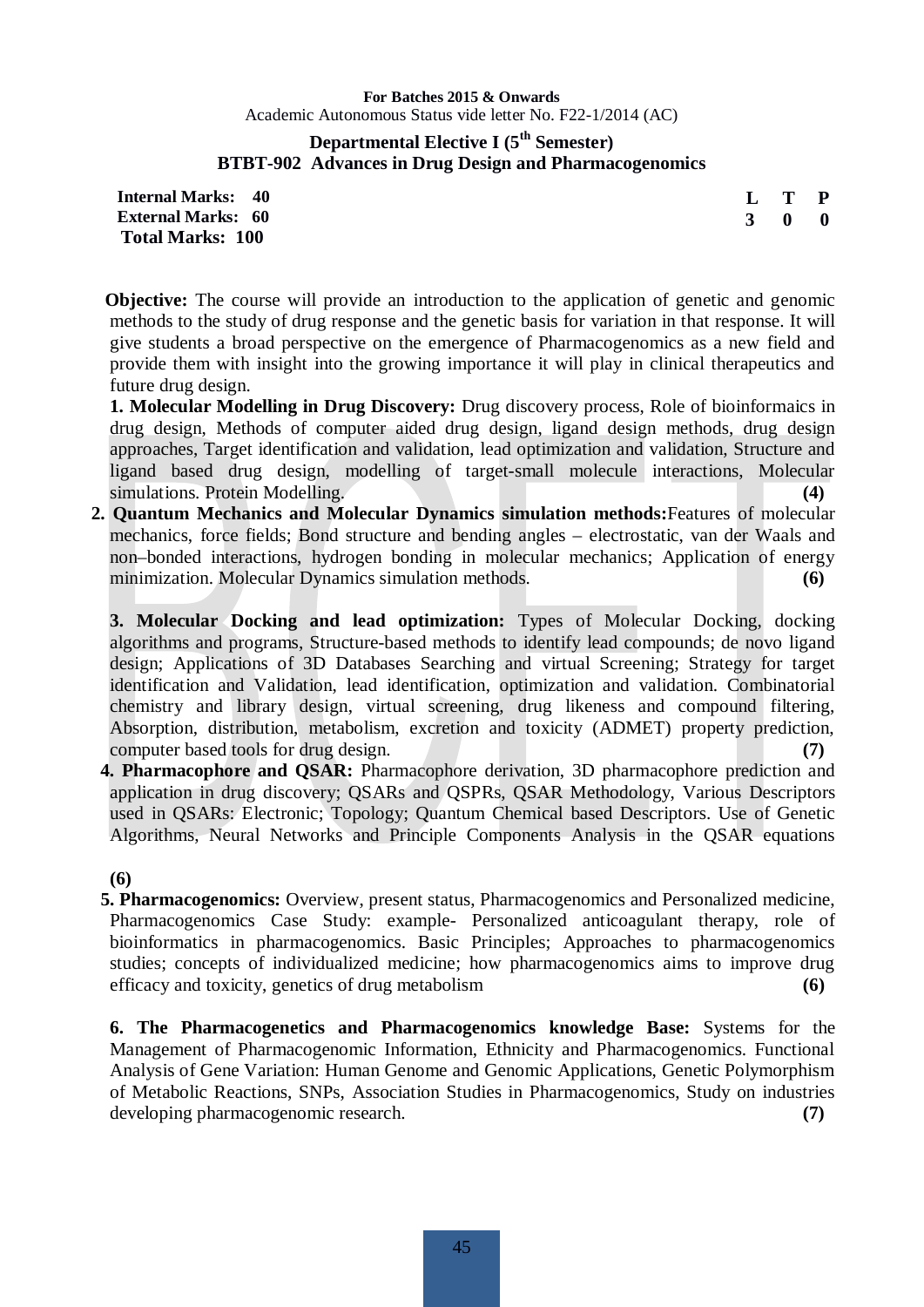Academic Autonomous Status vide letter No. F22-1/2014 (AC)

- 1. Leach, A. R. (2001) "Molecular Modeling Principles and Applications"; Second Edition, Prentice Hall, USA
- 2. Analytical methods in combitorial chemistry by Bing Yan, Bin Zhang, CRC Press, Taylor & Francis group, 2010
- 3. Mount, D. (2004) "Bioinformatics: Sequence and Genome Analysis"; Cold Spring Harbor Laboratory Press, New York.
- 4. Rapley, R. & Harbron, S. (2004) Molecular analysis and Genome discovery; John Willey & Sons, Ltd.

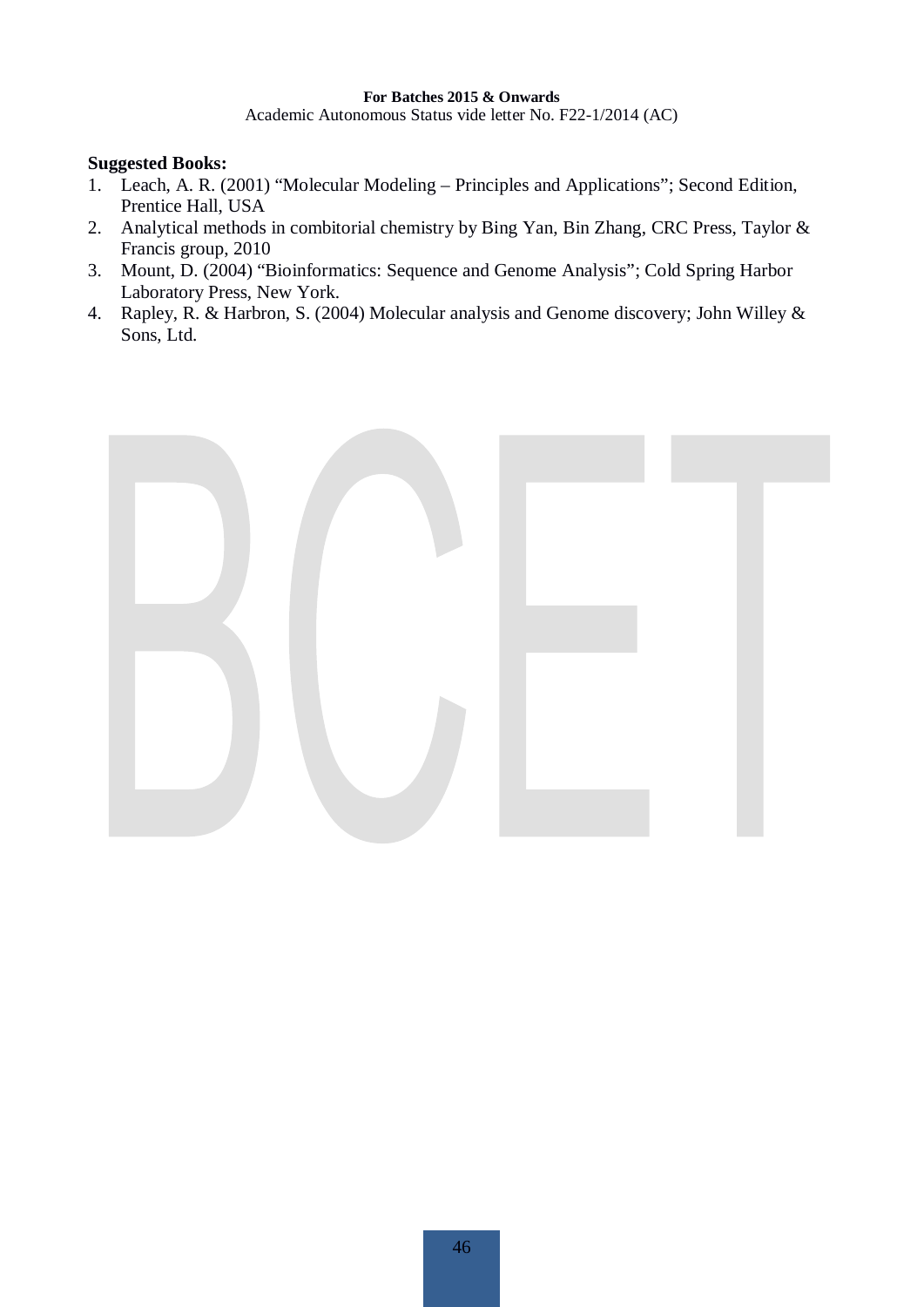#### **Departmental Elective I (5th Semester) BTBT-903 Biological Waste Treatment**

#### **Internal Marks: 40 External Marks: 60 Total Marks: 100**

**Objective:** To provide detailed knowledge and skills in the management, treatment, disposal and recycling options for Biological Waste. Understanding the fundamental principles of existing and emerging technologies for the treatment of waste and recovery of value from waste. Appreciate the increasing importance of waste and resource management in achieving environmental sustainability. Transfer their knowledge and skills and contribute to "best practice" within the stakeholder environment.

**1. Introduction to waste:** Types of wastes, Municipal waste, Industrial waste, Agricultural waste and residues, Hazardous waste, Sources of wastes and Environmental impact of waste, characterization of waste- Liquid waste characterization, solid waste characterization, ultimate analysis and proximate analysis. **(4)**

**2. Municipal Solid Waste Management:** Segregation and recycling and reuse of wastes; Collection, transportation and storage of municipal solid waste; Resource recovery from wastes; waste exchanges; Composting and vermi-composting of wastes. **(5)**

**3. Biomedical Waste Treatment and Disposal:** Categories and Classification of biomedical wastes, Major and minor sources, Hazards, Need for disposal of biomedical waste, Waste minimization, Waste segregation and Labeling, Waste handling, collection, storage and transportation, Treatment and disposal. **(5)** 

**4. Biological Processes:** Role of micro-organisms, microbial metabolism- Respiratory and fermentative, biological treatment processes- Aerobic, Anoxic, Anaerobic and Combined processes.

**(6)** 

**L T P 3 0 0**

**5. Biological Waste Treatment:** Waste treatment and useful byproducts, solid waste treatmentsaccharification - gasification - composting- liquid waste treatment - aerobic, anaerobic methods. **(6)** 

**6.Waste to Energy conversion:** Biomass characterization (proximate and ultimate analysis); Biomass pyrolysis and gasification; Biomethanation and biogas plants; biogas enrichment and conditioning, Biofuels – biodiesel, bioethanol, Biobutanol; Algae and biofuels; Hydrolysis & hydrogenation; Solvent extraction of hydrocarbons; Pellets and brikets of biomass; Biomass based thermal power plants; Biomass as boiler fuel; Biomass fuels and GHG emissions.

**7**. **Legal Requirements:** Municipal solid waste rules; Hazardous waste rules; Biomedical waste rules; E-waste rules; Rules related to recycled plastics, used batteries, fly ash, etc.

**(4)**

**(6)**

- 1. Bio-Medical Waste Management, Sushma Sahai, Published by APH Publishing Corporation, 2009.
- 2. W.W. Eckenfelder, JR AND D.J.O'Connor, "Biological Waste Treatment" Pergamon Press
- 3. Waste Management: A Reference Handbook By Jacqueline Vaughn, ABC-CLIO, Inc.
- 4. George Tchobanoglous, Frank Kreith, Handbook of Solid waste Management, Second Edition, The McGraw-Hill Companies, Inc.
- 5. Ram Chandra, Environmental waste management, CRC Press, Taylor & Francis Group, 2015.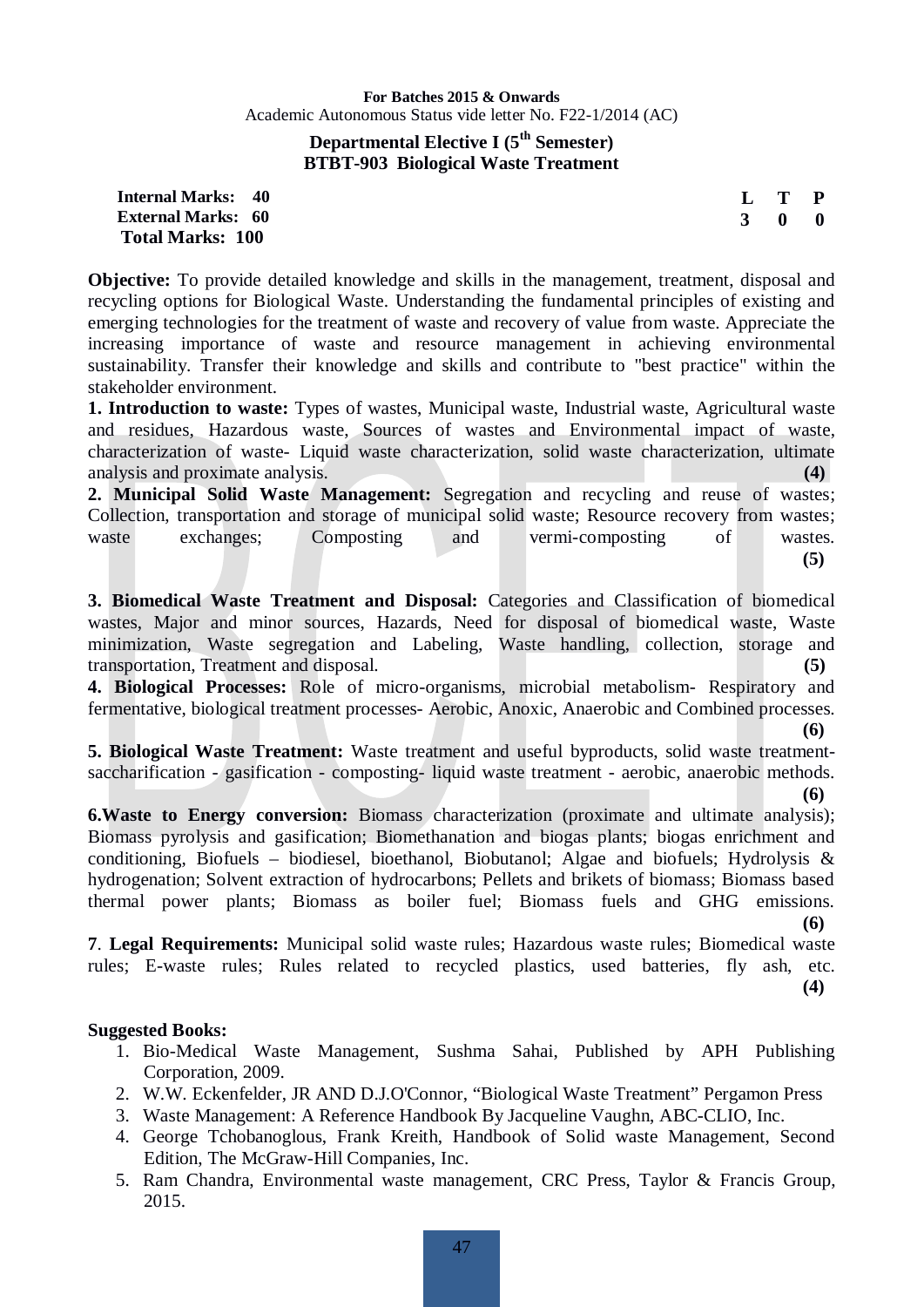#### **Open Elective I (5<sup>th</sup> Semester)**

#### **BTBT-951 Industrial Waste Management**

| <b>Internal Marks: 40</b> |             | L T P |                         |
|---------------------------|-------------|-------|-------------------------|
| <b>External Marks: 60</b> | $3 \quad 0$ |       | $\overline{\mathbf{0}}$ |
| <b>Total Marks: 100</b>   |             |       |                         |

**Objective:** To provide an introduction about the polluting potential of major industries in the country and the methods of controlling the same. To know about the hazardous waste and disposal. To familiarize the methods of pollution prevention in industries, life cycle assessment of products and design for environment.

**1. Introduction**: Types of industries and industrial pollution – Characteristics of industrial wastes, effects of industrial effluents on streams, sewer, land, sewage treatment plants and human health– Environmental legislations related to prevention and control of industrial effluents and hazardous wastes (5)

**2. Pollution From Major Industries:** Sources, Characteristics, waste treatment flow sheets for selected industries such as Textiles, Tanneries, Pharmaceuticals, Electroplating industries, Dairy, Sugar, Paper, distilleries, Steel plants, Refineries, fertilizer, thermal power plants – Wastewater reclamation concepts **(9)** 

**3. Authorities And Regulations:** Environment friendly chemical processes-Properties of environmental contaminants-Regulations for clean environment and implications for industries-International environmental standards-Environmental technology assessment. **(5)**

**4. Source Reduction And Treatment Technologies:** Waste management Approach – Waste Audit – Volume and strength reduction – Material and process modifications – Recycle, reuse and byproduct recovery – Applications--residuals management-Economic recovery and recycling of wastes. Equalization-Neutralization – Removal of suspended and dissolved organic solids – Chemical oxidation – Adsorption - Removal of dissolved inorganics – Combined treatment of industrial and municipal wastes – Residue management – Dewatering – Disposal. **(11)**

**5. Hazardous Waste Management:** Hazardous wastes - Physico chemical treatment solidification - incineration - Secured landfills-Industrial applications of pollution prevention, Life cycle assessment, and technology assessments **(6)**

- 1. Melcalf & Eddy, George Tchobanoglous, Wastewater Engineering: Treatment and Resource Recovery, McGraw-Hill Education; 5 edition (2013)
- 2. James G. Mann and Y.A.Liu, "Industrial Water Reuse and Waste Water Minimization", McGraw Hill, 2009.
- 3. Eckenfelder .W.W, "Industrial Water Pollution Control", McGraw-Hill, 2009.
- 4. M.N.Rao & A.K.Dutta, "Wastewater Treatment", Oxford IBH Publication, 1995.
- 5. Freeman H.M., "Industrial Pollution Prevention Hand Book", McGraw Hill, 2005.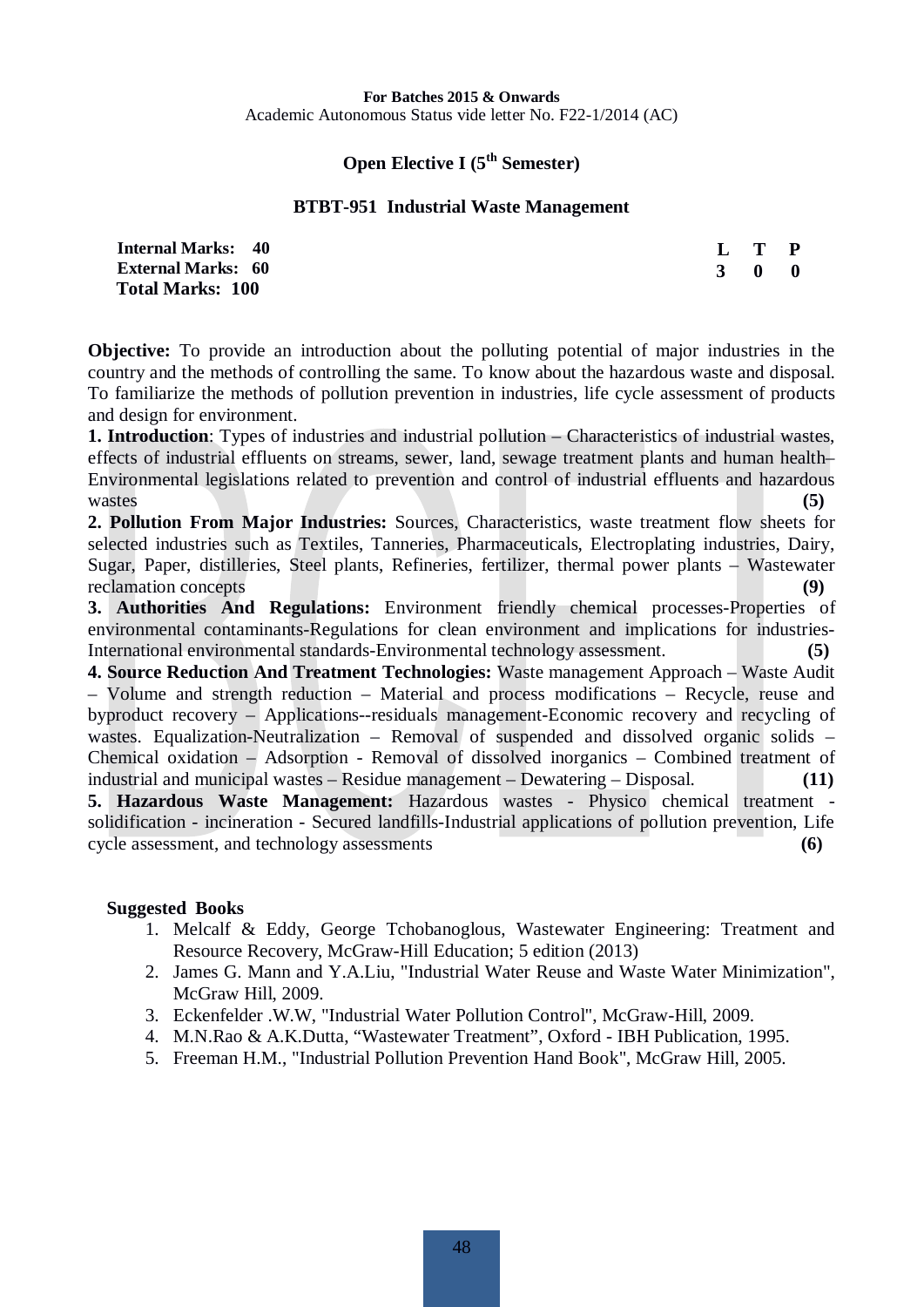#### **Open Elective I** (5<sup>th</sup> Semester) **BTBT-952 Bioinformatics**

| <b>Internal Marks: 40</b> |  |
|---------------------------|--|
| <b>External Marks: 60</b> |  |
| <b>Total Marks: 100</b>   |  |

**L T P 3 0 0**

**Objective:** The objective is to help the students to reach rapidly the frontier of bioinformatics and be able to use the bioinformatics tools to solve the problems in their own research. Also the student should obtain the basic skill required to survive in the industry.

**1. Intoduction:** Biomolecules, Central Dogma of Molecular Biology; Abbreviations and Structures of bases & amino acids, Introduction to bioinformatics, Need for bioinformatics. **(3)** 

**2. Databases**:Nucleotide databases; Protein databases; Family Databases; Sequence retrieval systems; Genome databases, Metabolic Pathway database; Specialized database; Structural database. **(4)** 

**3. Sequence Analysis & Alignment:** Statistical significance of alignment; Sequence assembly Analysis; Global & Local Alignment and their algorithms, Pair-wise and Multiple sequence alignment: Programs and methods for sequence alignment. Dot plots, Dynamic programming algorithms, Heuristics- FASTA, BLAST. **(6)**

**4. Machine learning algorithms :** Dynamic programming- EM/ GEM algorithms-Markov chain Monte carlo methods- simulated annealing genetic algorithm-Neural networks. **(6)**

**5. Phylogeny Evolutionary analysis distances:** clustering methods – rooted and 5unrooted tree representation – distance based methods, Maximum Parsimony method, Maximum Likelihood method, Bootstrapping strategies. Tools for phylogeny analysis – Phylip, Paup. **(6)**

**6. Structural bioinformatics :** Levels of Protein structure, Methods for Prediction of Secondary and Tertiary structures of Proteins, Evaluation of the predicted models; Molecular Mechanics force field, Energy Minimization; Methods for comparison of 3D structures of proteins, Tools for secondary and tertiary structure prediction **(6) (6)** 

**7. Drug designing :** Introduction, Conventional drug design approaches, irrational vs. rational, various steps of drug design process- QSAR, Lipinski rule-pharmacokinetics and dynamics-ADME properties, Examples and uses of computer based drug discovery; pharmacophore and dockingscoring. **(5) (5)** 

- 1. Bioinformatics: Methods and Applications: Genomics, Proteomics and Drug Discovery by Rastogi ,Prentice Hall India Learning Private Limited; 4th Revised edition edition , 2013
- 2. Introduction to Bioinformatics by Teresa Attwood,Pearson Education,2007
- 3. Essential Bioinformatics by Jin Xiong,Cambridge University Press ,2006
- 4. Bioinformatics: A Biological Guide to computing and the Internet by Stuart M and Brown NYU, Mecical Centre, NY USA, 2000.Textbook of Biotechnology, H K Das, Wiley- India (P) Ltd., New Delhi (2005).
- 5. Bioinformatics: Sequence and Genome Analysis by David W. Mount ,Cold Spring Harbor Laboratory Press,U.S.; 2nd Revised edition edition, 2004
- 6. Bionformatics: The Machine learning approach by Pierre Baldi and Soren Brunak,Affiliated East-West Press Pvt. Ltd , 2003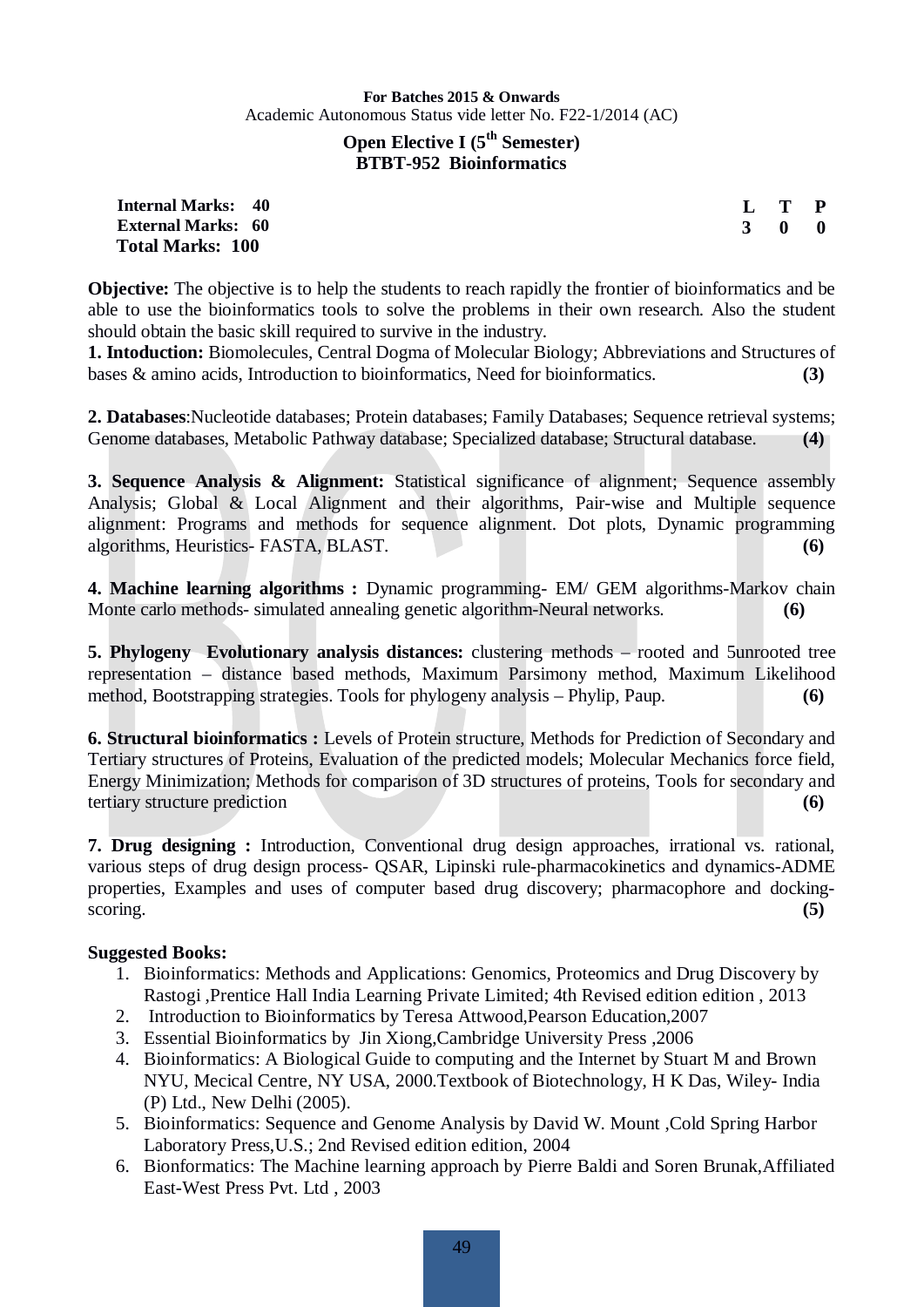#### **Open Elective II** ( $6<sup>th</sup>$  semester) **BTBT 961 Biomedical Instrumentation**

**L T P**

| <b>Internal Marks: 40</b> | L T P               |  |
|---------------------------|---------------------|--|
| <b>External Marks: 60</b> | $3 \quad 0 \quad 0$ |  |
| <b>Total Marks: 100</b>   |                     |  |

**Objective:** The main objective of this course is to introduce student to basic biomedical engineering technology. As a result student can understand and evaluate systems and devices that can measure, test and/or acquire biological information from the human body as well as interpret that information to make diagnosis.

1. Introduction: Introduction to the physiology of cardiac systems, physiology of respiratory systems, physiology of nervous systems **(6)**

**2. Basic Transducer Principles:** Transducer principles and different types of transducers (active & passive transducers), transducers for biomedical applications **(5)** 

**3. Electrodes:** Electrode theory, bio potential electrodes, biochemical transducers. **(4)**

**4. Cardiovascular Measurements:** Electrocardiography, measurement of blood pressure, (indirect measurement), measurement of blood flow & cardiac output (blood flow-magnetic blood flow meter, ultrasonic blood flow meter), plethysmography, cardiac pacemaker, measurement of heart sound.**(7)** 

**5. Measurements in the Respiratory System:** Respiratory mechanism, measurement of gas volumes & flow rate, instrument for measuring the mechanism of breathing, spirometer **(5)** 

**6. Noninvasive Diagnostic Instrumentation:** Temperature measurement-systemic body temperature, skin temperature, principles of ultrasonic measurement properties, principles of ultrasonic measurement basic modes, MRI (Principle and application) **(5)**

**7. The Nervous System:** Electroencephalograph and Electromyography **(4)** 

- 1. Cromwell, Leslie, Fred J. Weibell, and Erich A. Pfeiffer. Biomedical instrumentation and measurements. Prentice Hall, 1980.
- 2. Bronzino, Joseph D. "The Biomedical Engineering Handbook; Biomedical Engineering Fundamentals." 2006.
- 3. Webster, John G. Bioinstrumentation. Wiley, 2004.
- 4. Khandpur, R. S. "Handbook of Biomedical Instrumentation." 2011.
- 5. Enderle, John D. "Bioinstrumentation." Synthesis Lectures on Biomedical Engineering, 2006.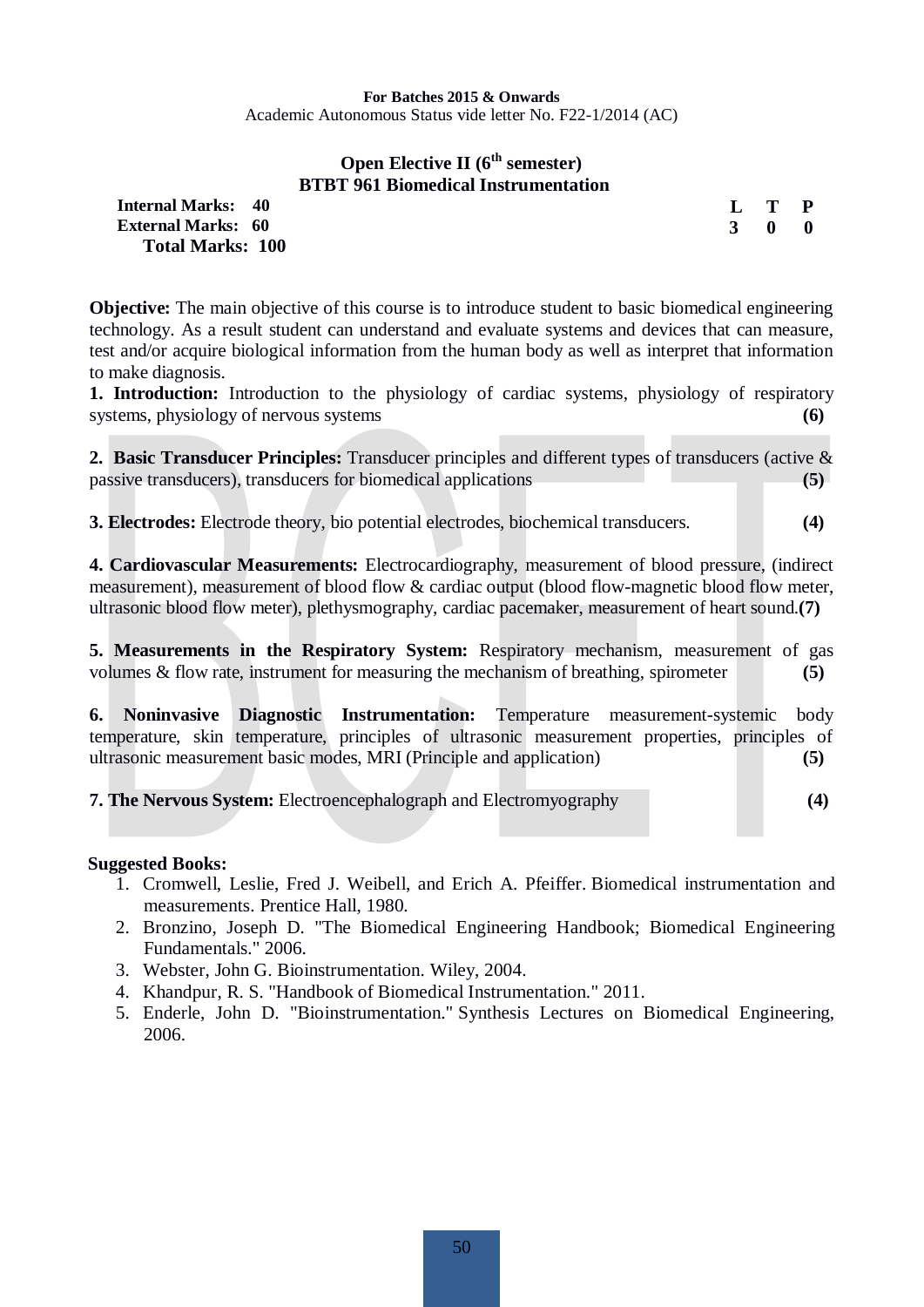#### **Open Elective II** ( $6<sup>th</sup>$  semester) **BTBT 962 Human Disease and Control**

| <b>Internal Marks: 40</b> |  |
|---------------------------|--|
| <b>External Marks: 60</b> |  |
| <b>Total Marks: 100</b>   |  |

| L            | T           | P |
|--------------|-------------|---|
| $\mathbf{R}$ | $\mathbf 0$ | 0 |

**(6)** 

**(4)** 

**Objective:** The objective of this subject is to impart knowledge about various human diseases, their cause, risk factor, clinical features, prevention and treatment.

**1. Introduction:** Human diseases, types of human disease, cause of human disease, preventions and treatment. **(4)** 

**2. Diseases spread by food and water:** Diarrhoel disease, typhoid, parathyphoid fever, Hepatitis A, Hepatitis B (Mode of trasmission, manifestation, risk factors, diagnosis, prevention and treatment).

**3. Diseases spread by animals and insects:** Anthrax,Hantavirus, Legionnaires disease, Leishmaniasis, malaria, rabies, tetanus, west nile fever, prevention and control **(6)** 

**4. Diseases spread by person to person contact:** Diphtheria, Influenza, Pertussis, Mumps,rubella, Haemophilus influenza, Pneumococcal pneumonia, prevention and control **(6)**

**5. Tuberculosis:** Defination, modes of transmission, WHO strategy of TB, risk factors, diagnosis,treatment, Directly observed therapy(DOTS), immunisation, prevention and control.

**6. Diseases spread by sexual contact, blood and body fluids:** Chlamydia, Gonorrhoea, Syphilis, Genital herpes, HIV/AIDS, Social perception of HIV/AIDS ,social action on HIV/AIDS, Hepatitis B, prevention and control (6)

**7. Cancer:** Definitions ,types, symptoms, cause, screening, diagnosis, prevention, Social perception of cancer, social awareness, Vaccines and antibiotics to control and prevent various diseases. **(4)** 

- 1. Diseases , Disorders and Injuries by Marshell Cavendish (2010); Publisher: Cavendish Square Publishing.
- 2. Infectious Diseases by Sherwood L.Gorbach, John G.Bartlelt, Neil R. Blacklow(2003); Publisher: Lippincott Williams and Wilkins.
- 3. Cancer: its causes, symptoms and treatment by ELI G. Jones(2009); Publisher: B.Jain Regular.
- 4. HIV/AIDS by Kathy Furgang (2015); Publisher: Greenwood Publishing group.
- 5. Diseases and Disorders by J Victoria , Laurence and Elizabeth (2007); Publisher: Marshall Cavendish Corp.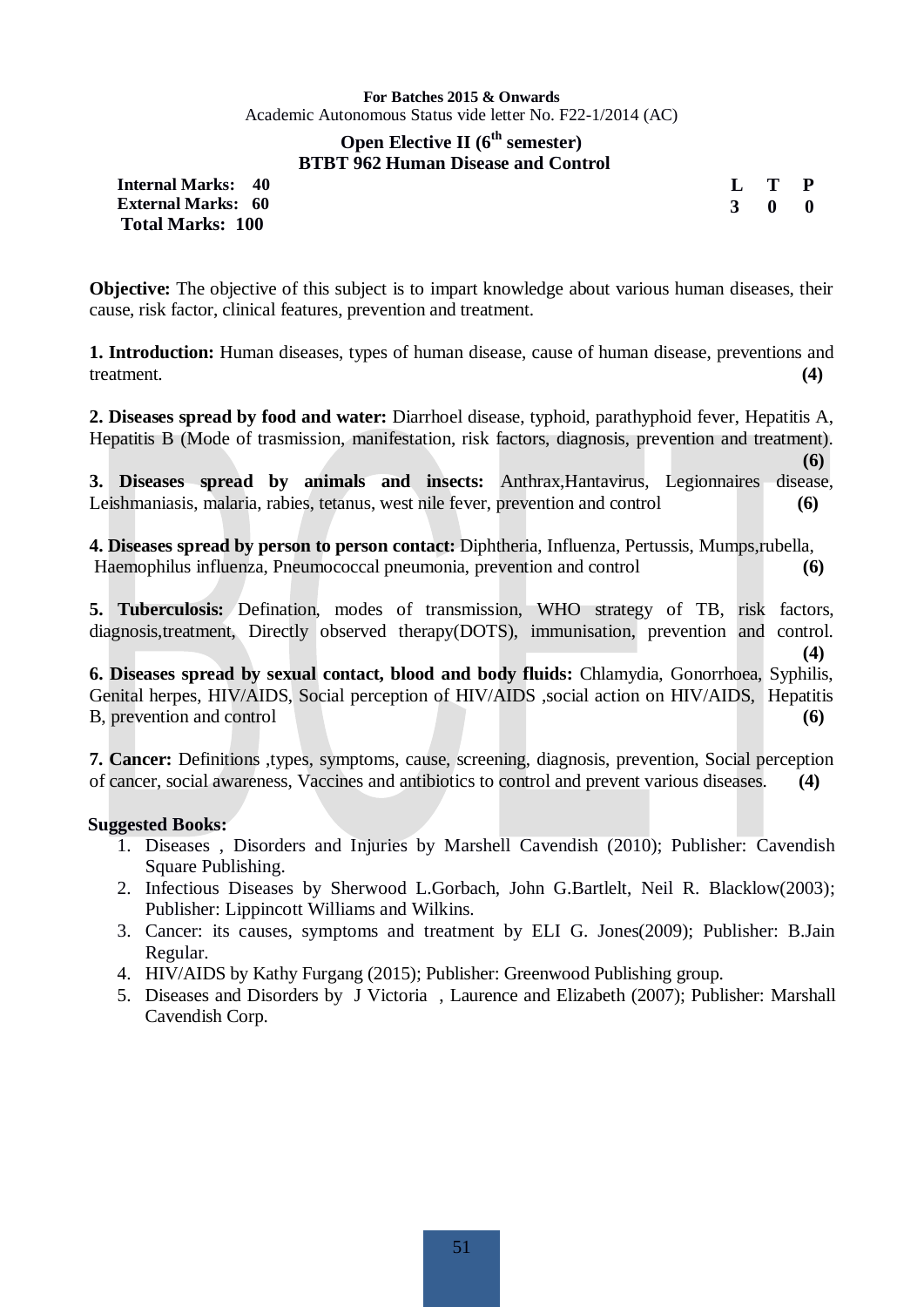**For Batches 2015 & Onwards Academic Autonomous Institute (No. F22-1/2014 (AC)** 

Beant College of Engineering & Technology, Gurdaspur

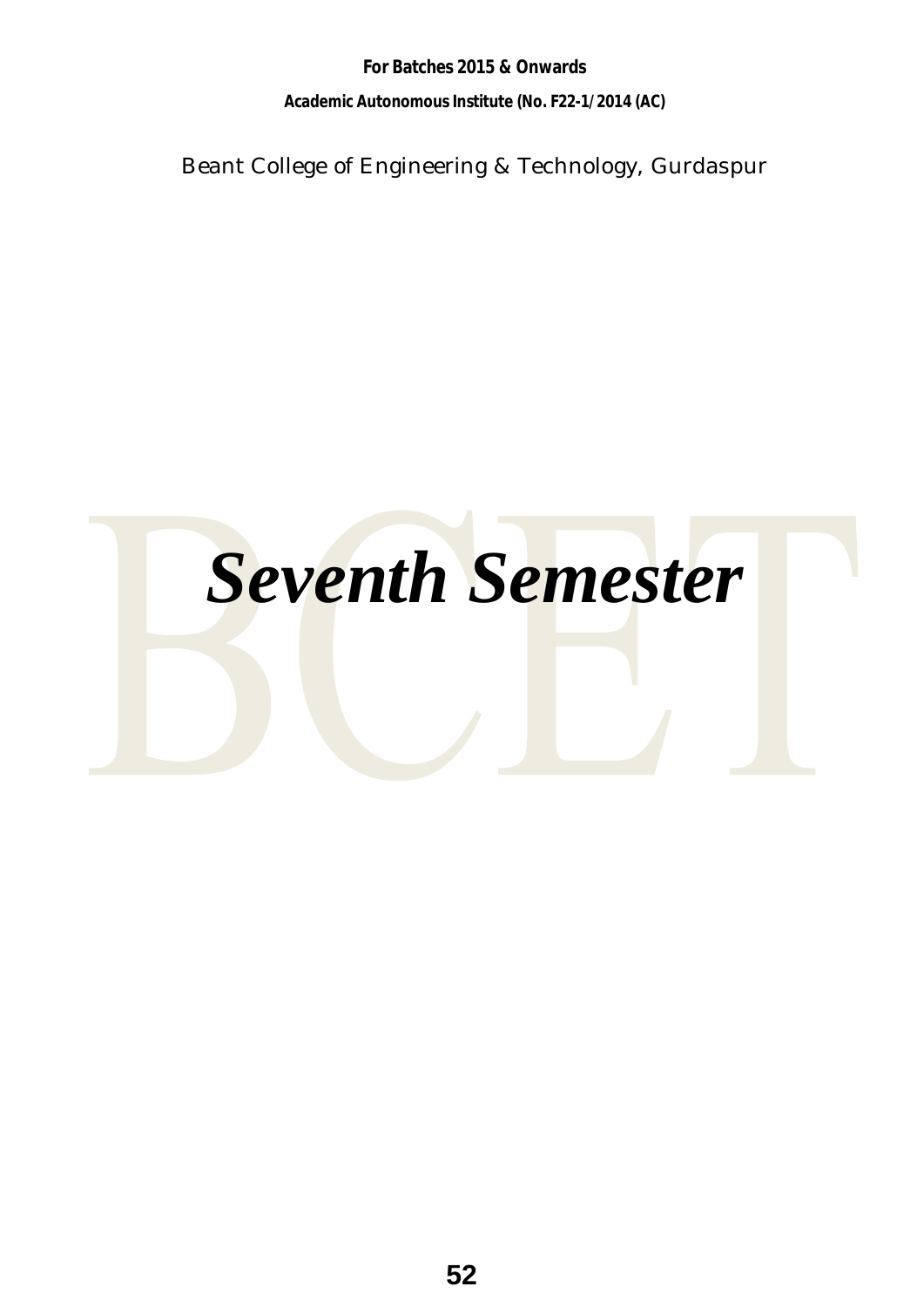#### **Academic Autonomous Institute (No. F22-1/2014 (AC)**

#### **BTBT-701 Enzymology and Enzyme Technology**

| <b>Internal Marks: 40</b> |  | L T P |  |
|---------------------------|--|-------|--|
| <b>External Marks: 60</b> |  | 3 1 0 |  |
| <b>Total Marks: 100</b>   |  |       |  |

**Objective:** The students will learn about enzymes, nomenclature of proteins, enzyme assay, and different hypotheses of enzyme and substrate interactions. They will have understanding of kinetics of enzyme catalyzed reaction and enzyme inhibition reaction along with mechanism. They will also learn different methods of immobilization of enzyme, different types of enzyme reactor and understanding mass transfer effect in enzyme reactor. They will understand techniques used for extraction and purification of different enzymes.

**1. Introduction to Enzyme**: Introduction, scope, nomenclature, mechanism of catalysis, monomeric and oligomeric enzyme, metalloenzymes industrial applications. **(4)** 

**2. Enzymes Specificity and Assay** : Types of specificity, active site, Fischer lock and key hypothesis, Koshland induced-fit hypothesis, hypothesis involving strain or transition-state stabilization, enzyme assay; activity and specific activity, effect of temperature and pH on enzyme activity. **(6)** 

**3. Enzyme Kinetics:** Method used for investigating the kinetics of enzyme-catalysed reactions: initial velocity studies, rapid-reaction techniques , single substrate steady state kinetics: Henri and Michaelis-Menten equation, Briggs-Haldane modification of the Michaelis Menten equation, significance of M-M equation, Lineweaver-Burk plot, Eadie-Hofstee and Hanes plot, Haldane relationship for reversible reactions, Deviation from Hyperbolic enzyme kinetic, Inhibitors and activators, reversible and irreversible enzyme inhibition kinetics, multi-substrate systems, Allosteric enzymes. **(10)** 

**4. Enzyme Reactors:** Reactors for batch/continuous enzymatic processing, choice of reactor type, idealized enzyme reactor systems **(7) (7) (8) (8) (8) (8) (8) (8) (8) (7) (8) (8) (7) (8) (8) (8) (8) (8) (8) (8) (8) (8) (8) (8) (8) (8) (8) (8) (8) (8) (8) (8** 

**5. Immobilization of Enzymes:** Advantages, carriers, adsorption, covalent coupling, cross linking and entrapments, and Effect of immobilization on enzymes. Mass transfer in enzyme reactors, steady state analysis of mass transfer **(10) (10)** 

**6. Extraction and Purification of Enzymes:** Methods of production of enzymes, Extraction of Enzymes-soluble enzymes-membrane bound enzymes-Nature of Extraction medium-Purification of enzymes-Determination of Molecular weight of enzymes. **(6)** 

**7. Challenges and Future trends:** Enzyme catalysis in organic media, catalytic antibodies, non-protein biomolecules as catalysts, biocatalysts from extreme thermophilic and hyperthermophilic archaea and bacteria, Analytical Applications of enzymes **(5)**

#### **Suggested Books**

1. Palmer, Trevor, and P. L. Bonner. Enzymes: Biochemistry, biotechnology, clinical chemistry. Elsevier, 2007.

2. Aehle, Wolfgang, ed. Enzymes in industry: Products and applications. John Wiley & Sons, 2006.

3. Illanes, Andrés, ed. Enzyme biocatalysis: Principles and applications. Springer Science & Business Media, 2008.

4. Nelson, David L., Albert L. Lehninger, and Michael M. Cox. Lehninger Principles of Biochemistry. Macmillan, 2008.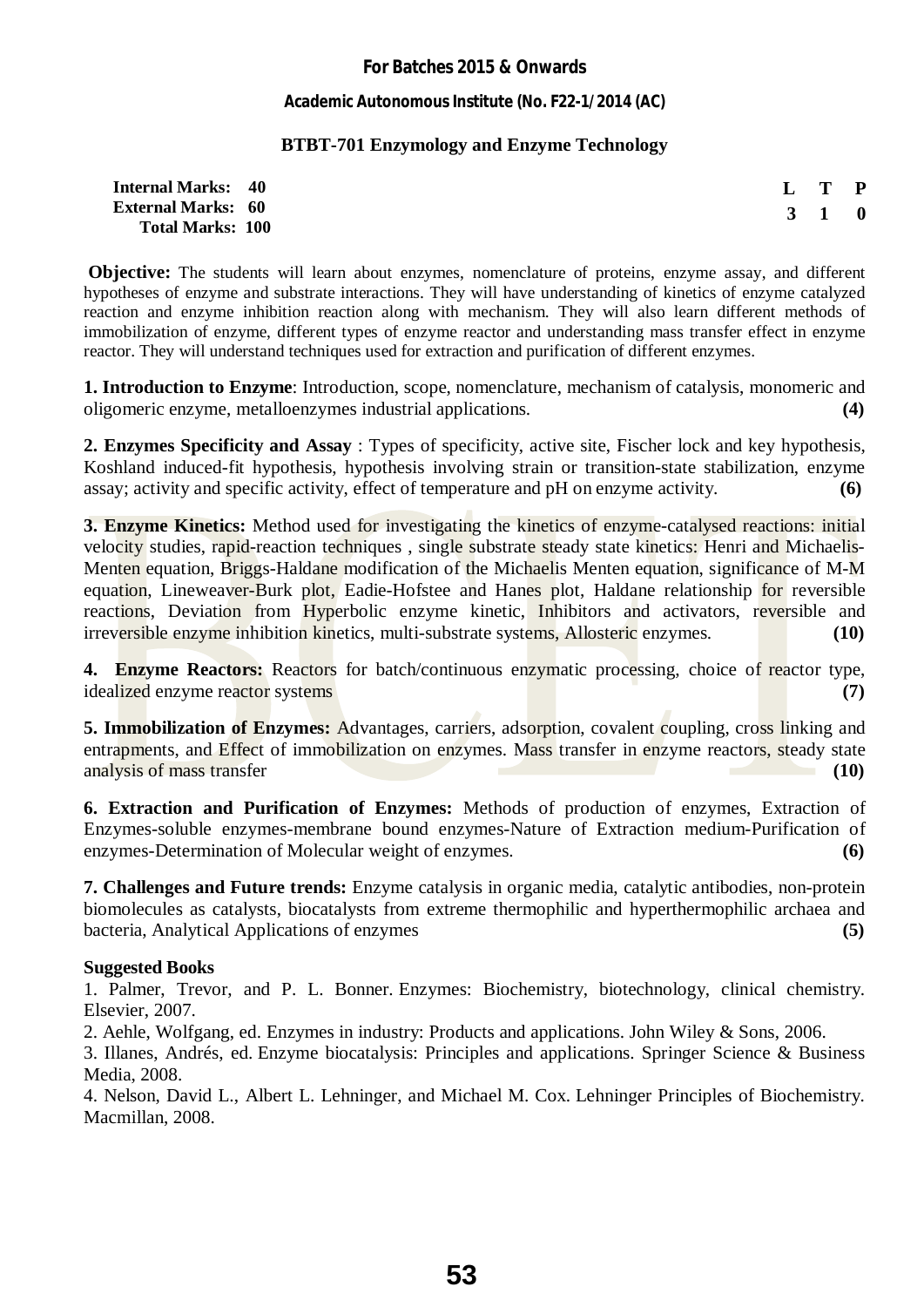#### **Academic Autonomous Institute (No. F22-1/2014 (AC)**

#### **BTBT-702 Downstream Processing**

| <b>Internal Marks: 40</b> |  | L T P               |  |
|---------------------------|--|---------------------|--|
| <b>External Marks: 60</b> |  | $3 \quad 0 \quad 0$ |  |
| <b>Total Marks: 100</b>   |  |                     |  |

**Objective:** The student will learn the principles, instrumentation and application of techniques unique for recovery and purification of metabolic products from upstream process.

**1**. **Introduction to Downstream Processing**: Characterization of biomolecules and fermentation broth. Guidelines for recombinant protein purification **(4) (4) (4) (4) (4) (4) (4) (4) (4) (4) (4) (4) (4) (4) (4) (4) (4) (4) (4) (4) (4) (4) (4) (4) (4) (4) (4) (4) (4)**

**2. Cell Disruption**: Mechanical methods – Homogenization, sonication, chemical methods-enzymes & detergents, factors affecting disruption, Dynomill and French press-principle, batch and continuous operations **(5)**

**3. Mechanical Methods of Separation**: Flocculation and conditioning of broth, sedimentation, filtration and centrifugation- principle, instrumentation, types and applications **(5)**

**4. Solid Liquid Separation**: Protein precipitation and its separation, aqueous two phase extractionprinciple, Instrumentation and application, Adsorption-desorption processes. **(5)**

**5. Concentration and Purification:** Liquid- liquid extraction – theory and practice with emphasis on aqueous two phase extraction. Solid liquid extraction, precipitation techniques using salt and solvent. Separation by ultrafiltration, dialysis, electrophoresis **(6)** (6)

**6. Isolation of proteins/metabolites by chromatographic techniques**: Chromatographic methods of separation based on size, charge, hydrophobic interactions, biological affinity method . **(7)**

**7. Polishing of final products:** Crystallization and Drying, Case studies : Purification of lactic acid, penicillin, microbial lipase and protease, recombinant insulin **(4)** 

#### **Suggested Books**

1. Bioseparations: Downstream Processing for Biotechnology by P.A. Belter et. al. (2011) Publisher: John Wiley and Sons Inc

2. . Bioseparations: Principles and Techniques by B.Sivasankar(2005); Publisher:Prentice Hall India Learning Private Limited

3 Principles of Bioseparation Engineering by Raja Ghosh(2006); Publisher: World Scientific Publishing Company.

4. Downstream Processing by J.P. Hamel, J.B. Hunter and S.K. Sikdar. Publisher Amercian Chemical Society.

5. Protein Downstream Processing by Nikolaos E. Labrou(2014); Publisher: Springer Nature

6. Bioseparatioins, P.A. Belter, E.L. Cussler and W.S. Hu, John Wiley and Sons Inc. Bioseparations: Downstream Processing for Biotechnology, P.A. Belter et al, John Wiley and Sons Inc.

**54**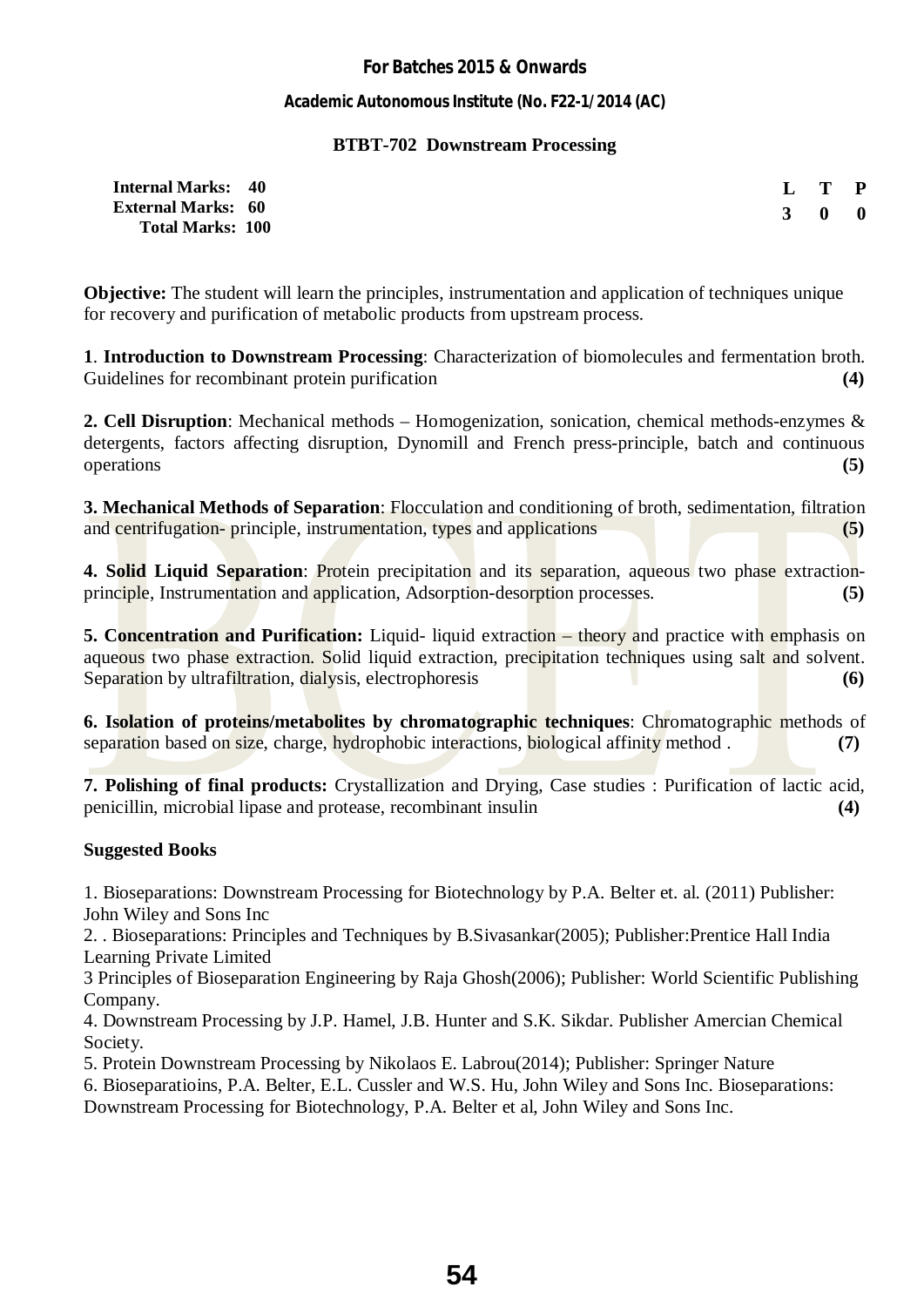#### **Academic Autonomous Institute (No. F22-1/2014 (AC)**

#### **BTBT-703 Genomics and Proteomics**

| <b>Internal Marks: 40</b> | L T P |  |
|---------------------------|-------|--|
| <b>External Marks: 60</b> | 3 0 0 |  |
| <b>Total Marks: 100</b>   |       |  |

**Objective:** This course is designed to give the students an insight into genomics as well as proteomics and their application in various emerging areas of biotechnology.

1. **Genome Mapping:** Introduction to genome mapping, Linkage and physical mapping, DNA Markers, Sequence tags, STS, EST, RFLP, SNP, RAPD, AFLP, radiation hybrid mapping, HAPPY mapping. **(5)**

**2. Genome Sequencing:** Sequencing genomes-high throughput sequencing, clone-by-clone approach, whole genome shot gun approach, the quality of genome sequence, annotation of genomes, human genome project and its significance in modern biology. **(6)** 

**3. Comparative Genomics:** Comparative genomics of bacteria, eukaryotes, organelles and their applications. **(4)** 

**4. Analysis of Transcriptomes:** Introduction to transcriptomics, differential gene expression, SAGE, various DNA microarrays and their applications in functional genomics, Next generation sequencing**. (5)**

**5. Proteomics:** Introduction to proteomics, protein arrays, protein chips and their applications, 2D gel electrophoresis and its application, multi-dimensional liquid chromatography, mass spectrometry and protein identification, role of bioinformatics in proteomics, proteomics databases. **(6) (6)** 

**6. Structural Proteomics:** High throughput solving of protein structures and their result analysis via various techniques (X-ray crystallography, NMR, homology modelling) and protein structure prediction methods, applications of structural proteomics.. (6) **(6)** 

**7. Protein-Protein Interactions:** Concepts, techniques –Yeast two hybrid system, rosetta stone method, Protein engineering, Applications of proteome analysis in drug discovery. **(4)**

#### **Suggested Books**

1. Principles of gene manipulation and genomics by Primrose, S.B. and Twyman, R.M., Blackwell Publishing  $7<sup>th</sup>$  Edition (2006).

2. Introduction to Genomics by Lesk AM, Oxford University Press  $2<sup>nd</sup>$  Edition (2012).

3. Proteomics: from protein sequence to function by Pennington, S.R. and Dunn, M. J., Viva Books (2002)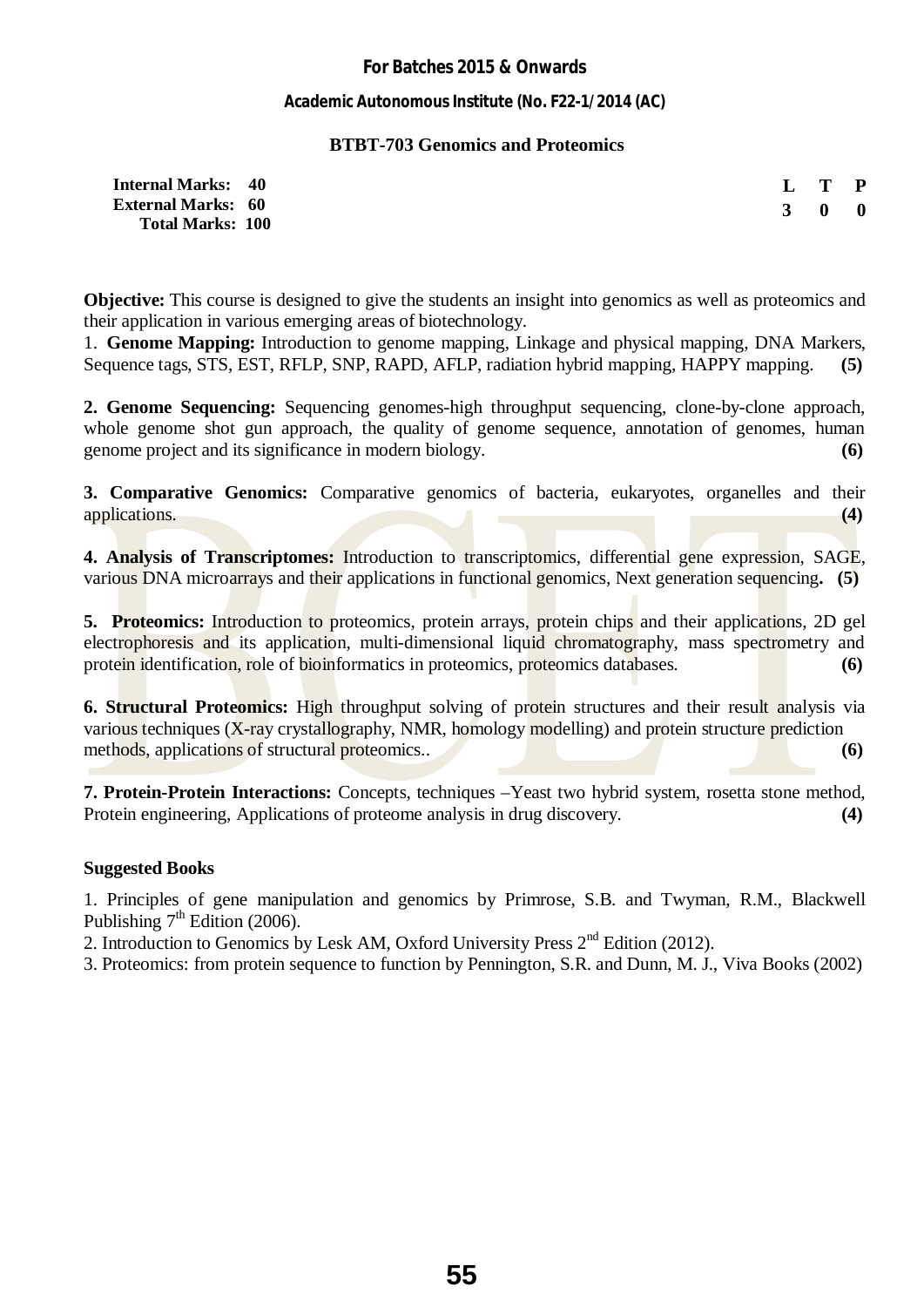#### **Academic Autonomous Institute (No. F22-1/2014 (AC)**

#### **BTBT 704 Biotech Lab-XII (Enzymology and enzyme Technology Lab)**

| <b>Internal Marks: 30</b> |  |                           | L T P |                         |
|---------------------------|--|---------------------------|-------|-------------------------|
| <b>External Marks: 20</b> |  | $\mathbf{0}$ $\mathbf{0}$ |       | $\overline{\mathbf{4}}$ |
| <b>Total Marks: 50</b>    |  |                           |       |                         |

1. Isolation of amylase from bacteria/ protease from pulse/ cellulase from fungi

2. Determination of specificity of amylase or cellulase or protease enzyme.

3. Partial purification of enzyme by ammonium sulphate fractionation

4. To perform enzyme assay to find enzyme activity of amylase or cellulase or protease.

5. Determination of protein content of purified enzyme to get specific activity.

6. Kinetics of enzyme catalaysed reactions: Effect of varying substrate concentration on enzyme activity.

7. Determination of Michaelis-Menten constant  $(K_m)$  and Maximum Velocity ( $V_{max}$ ) using Lineweaver-Burk plot

8 Determination of effect of temperature and pH on enzyme activity

9. Immobilization of enzyme using sodium alginate beads.

10. To Study the microenvironmental effects on immobilised enzyme.

|                                                        |  |  |  | <b>BTBT 705 Biotech Lab-XIII (Genomics and Proteomics Lab)</b> |  |                                                |  |
|--------------------------------------------------------|--|--|--|----------------------------------------------------------------|--|------------------------------------------------|--|
| <b>Internal Marks: 30</b><br><b>External Marks: 20</b> |  |  |  |                                                                |  | $\mathbf{L} \quad \mathbf{T} \quad \mathbf{P}$ |  |
| <b>Total Marks: 50</b>                                 |  |  |  |                                                                |  |                                                |  |

- 1. Comparison of genome attributes of different organisms (such as genome size, GC%, number of chromosomes, number of genes and number of encoded proteins)
- 2. Analyze average number of introns and their sizes (in comparison with exon sizes) in (different phyla of) eukaryotic organisms
- 3. ORF search in prokaryotic genomic DNA sequence to identify genes
- 4. To search for CpG islands in vertebrate genome sequences and investigate if they are present in 5' region of genes
- 5. To study SNPs in genes
- 6. RAPD analysis in search of polymorphism
- 7. To search orthologs and paralogs of genes
- 8. Theoretical determination of molecular mass, isoelectric point, phosphorylation and acetylation sites in proteins
- 9. Multiple sequence alignment of orthologous proteins for phylogenetic analysis
- 10. To simulate optical mapping by in silico digestion of phage DNA with hexamer cutter restriction enzyme
- 11. To search interaction partners of proteins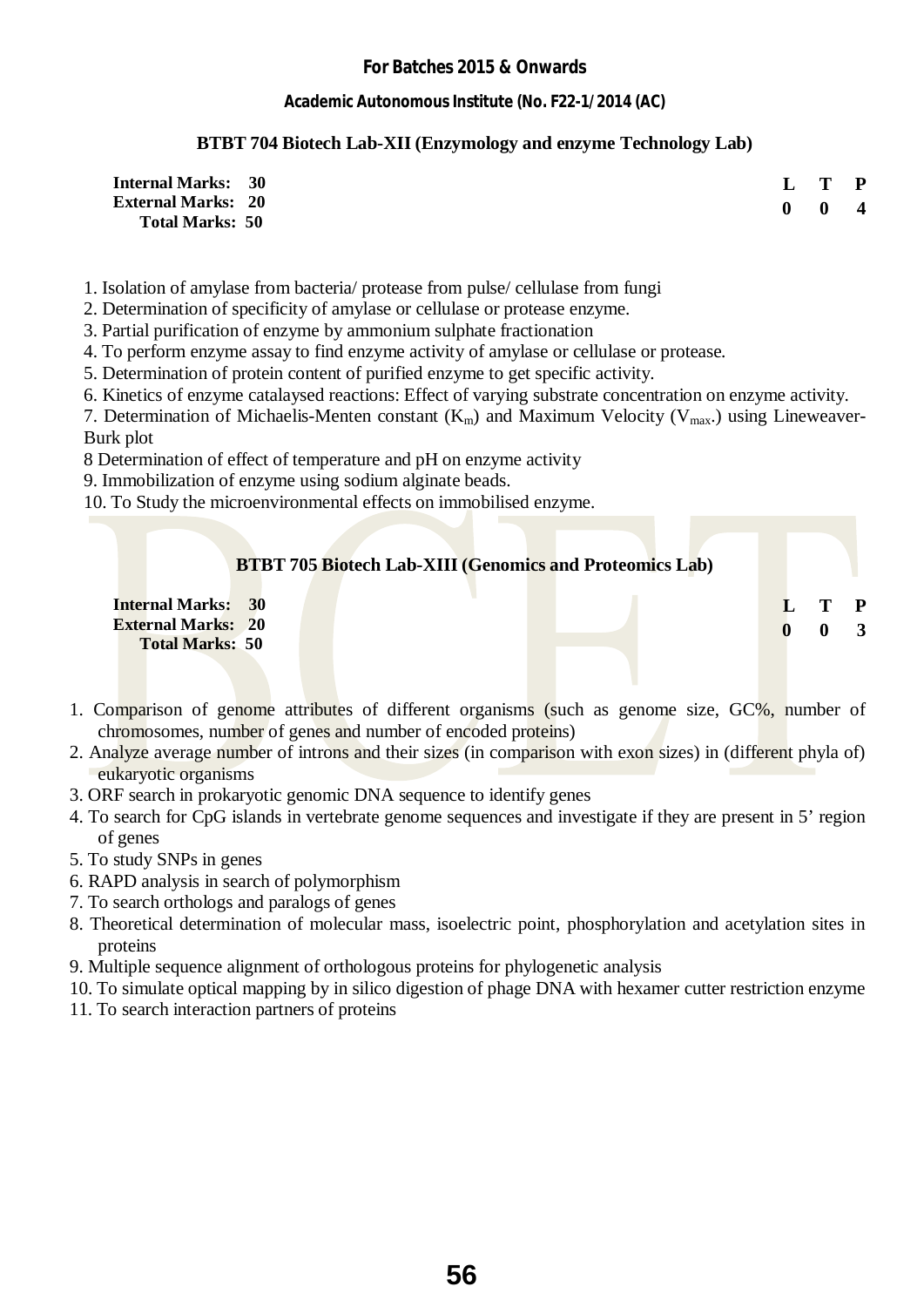**Academic Autonomous Institute (No. F22-1/2014 (AC)** 

#### **BTBT 706 Biotech Lab-XIV (Downstream Processing Lab)**

| <b>Internal Marks: 30</b> |  | L T P        |                          |
|---------------------------|--|--------------|--------------------------|
| <b>External Marks: 20</b> |  | $\mathbf{0}$ | $\overline{\mathcal{A}}$ |
| <b>Total Marks: 50</b>    |  |              |                          |

- 1. To perform Direct filtration and Conventional filtration of waste water.
- 2. To use isoelectric precipitatyion technique for the purification of Casein.
- 3. To extract proteins by using Aqueous two phase separation .
- 4. To use gel filtration chromatography for the purification of proteins .
- 5. To use Ion exchange chromatography for the Purification of Proteins .
- 6. To perform the separation of proteins using Ultrafiltration.
- 7. To perform the separation of proteins using microfiltration.
- 8. To use the chemical methods of cell distruption.
- 9. To use the method of bead mill dor the distruction of cells.
- 10. To perform electrophoresis for the separation of biological sample



The problem of the minor project formulated during 6th Semester is to extended and executed in major project by the same group of students. Each student is required to submit 3 bound type written copies of a project report on a proposed research oriented work :- either theoretical or practical (design of sophisticated process plant, modeling & simulation of sophisticated bioprocess, optimization of sophisticated of biological process, biological process experimentation & data analysis) The object is to test the ability of the student to incorporate his entire knowledge of bio technology principles, to judge his knowledge, originality and capacity for application of laboratory data in designing chemical plants and to determine the level of his proficiency at the end of the course. The student is to appear in a Viva-Voce Examination.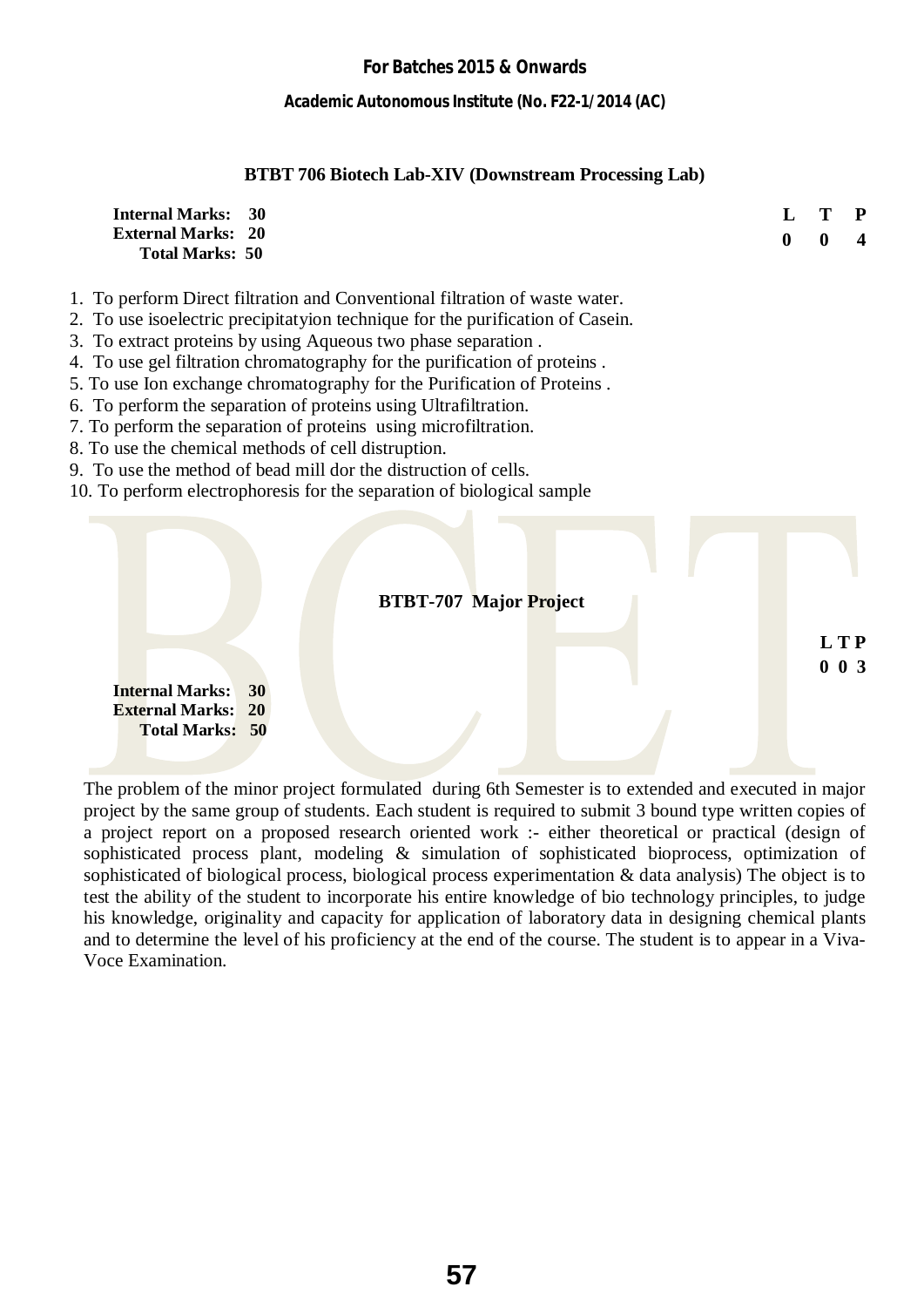**Academic Autonomous Institute (No. F22-1/2014 (AC)** 

#### **Departmental Elective-II (7th/8th semester)**

#### **BTBT 931 Protein Engineering**

| <b>Internal Marks: 40</b> |  | $L$ T P             |  |
|---------------------------|--|---------------------|--|
| <b>External Marks: 60</b> |  | $3 \quad 0 \quad 0$ |  |
| <b>Total Marks: 100</b>   |  |                     |  |

**Objective:** The objective of the course is to introduce to students the theory and practice of a variety of protein engineering methods. To learn specific examples of engineered proteins and their applications. Predict protein structure changes after site directed / random mutagenesis Carry out random mutagenesis and screening of proteins with desirable properties.

**1. Protein Structure:** Introduction to protein engineering, structure and properties of amino acids, primary, secondary, tertiary and quaternary structure of proteins, In-depth study behind protein folding and stability, Ramachandran plots. **(6)**

**2. Analysis of protein structure:** Analysis by CD spectroscopy, NMR, X ray diffraction crystallography, prediction of protein structure using bioinformatic approach, protein folding, protein sequence and structure relationship, predicting the conformation of proteins from sequence data. **(7) (7)** 

**3. Protein Structure Prediction:** Strategies for design of novel proteins-strategies for the design of structure and function, computer methods in protein modeling **(6) (6)** 

**4. Mutagenesis and Expression of Proteins:** Expression of proteins in bacteria, yeast, insect and mammalian cells, mutations and their effects on protein folding, random and site directed mutagenesis and its case studies, directed evolution **(6)**

**5. Engineering the Proteins and Their Application:** Effect of amino acids on structure of proteins, prediction of structure function relations of enzymes and other proteins, protein engineering methodology, application and interpretation, gene shuffling methods such as RACHITT, ITCHY, SCRATCHY (6)

**6. Applications:** Application of protein engineering for stability, producing fusion proteins, engineering therapeutic antibodies and other proteins, engineering molecular probes, enzymes and biosensor engineering **(5)**

- 1. Cleland JL and Craik CS, Protein Engineering: Principles and Practice, WileyLiss. (1996).
- 2. Lutz S and Bornscheuer U T, Protein Engineering Handbook, Wiley-VCH (2009)
- 3. Primrose SB and Twyman RM, Principles of Gene Manipulation and Genomics, Blackwell Publishing (2012).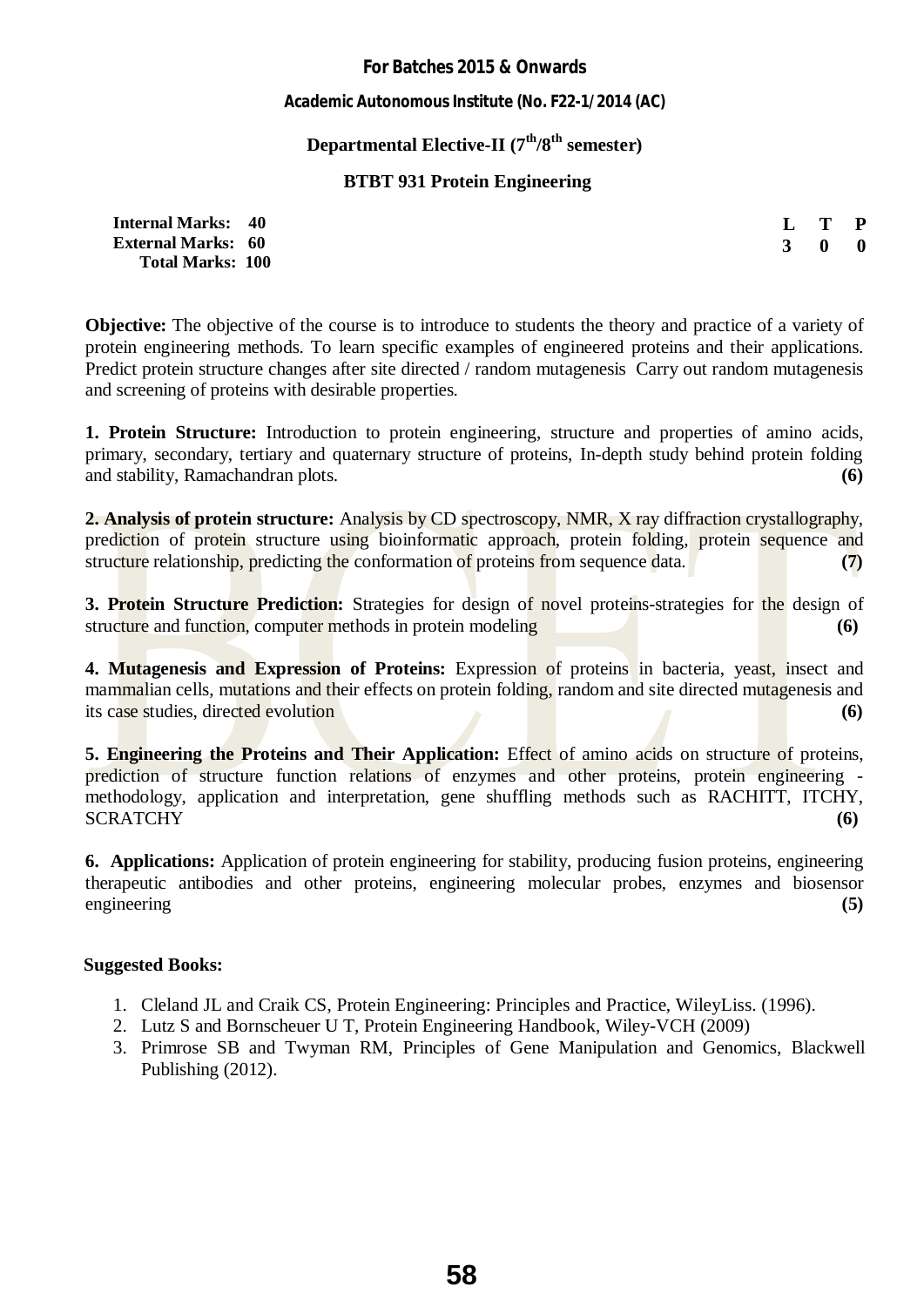**Academic Autonomous Institute (No. F22-1/2014 (AC)** 

### **Departmental Elective-II (7th/8th semester)**

#### **BTBT 932 Molecular Farming**

| <b>Internal Marks:</b>    | 40 |
|---------------------------|----|
| <b>External Marks: 60</b> |    |
| <b>Total Marks: 100</b>   |    |

| L            | T           | P |  |  |
|--------------|-------------|---|--|--|
| $\mathbf{R}$ | $\mathbf 0$ | 0 |  |  |

**Objective:** The main purpose of this subject is to create basic awareness about molecular farming. To create complete knowledge about the recombinant protein production. To create awareness about the production of pharmaceutical proteins in plants.

1. **Introduction And Foreign Protein Expression:** Introduction, foreign protein production systemsplant tissue culture, suspended cultures, hairy root cultures, shoot teratoma cultures. Strategies for improving FP production in tissue culture, expression systems, modifications to existing expression constructs, secretion of foreign proteins, foreign protein stability, stability inside the cells. **(7)**

2. **Novel Sprouting Technology For Recombinant Protein Production:** Biology of sprouting, dicotyledonous seeds, germination, sprout, rubisco synthesis, rubisco promoters, inhibition of endogenous gene expression, expression cassette design, sprouting- equipments, conditions, sterilization, time and temperature, light, inhibition of endogenous gene expression, growth regulators, nitrogen fertilizer, seed production, quality and environmental aspects (7)

3. **Monocot And Plant Viral Expression Systems:** Cereal production crops, Technical aspects, cereal transformation, expression construct design, Prodigene and Maize. Recombinant proteins expressed in Rice, Wheat, Barley. Plant RNA viruses as expression vectors- TMV, PVX, CPMV, AIMV. **(7)**

**4.Chloroplast Derived Antibodies, Biopharmaceuticals And Edible Vaccines:** Introduction, expression of therapeutic and human proteins in plants, transgenic chloroplast system, chloroplast derived human antibodies, biopharmaceuticals, Human Serum Albumin, Human insulin like growth factor-1, Human interferon, Antimicrobial peptides, chloroplast derived vaccine antigens, cholera toxin B subunit, *Bacillus anthracis* protective antigen, *Yersinia pestis* F1-V fusion antigen, *Canine Parvovirus* VP2 protein **(8)** 

**5. Downstream Processing Of Plant Derived Recombinant Therapeutic Proteins:** Similarities and differences in the processing of pharmaceutical proteins from different sources, process scale, individual steps of a Downstream process, Initial processing and extraction, chromatographic purification, regulatory requirements for downstream processing of plant derived products. **(7) (7)** 

- 1. Molecular Farming Plant-made Pharmaceuticals and Technical Proteins, Rainer Fischer and Stefan Schillberg. Wiley.VCH Verlag GmbH and Co. KGaA. 2004.
- 2. Primrose, S.B. and Twyman, R.M., Principles of Gene Manipulation and Genomics, Blackwell Publishing (2006).
- 3. Slater, A., Scott, N.W., and Fowler, M.R., Plant Biotechnology, Second Edition, Oxford University Press (2008).
- 4. Barnum, S.R., Biotechnology-an Introduction, Thompson Brooks/Cole (2007).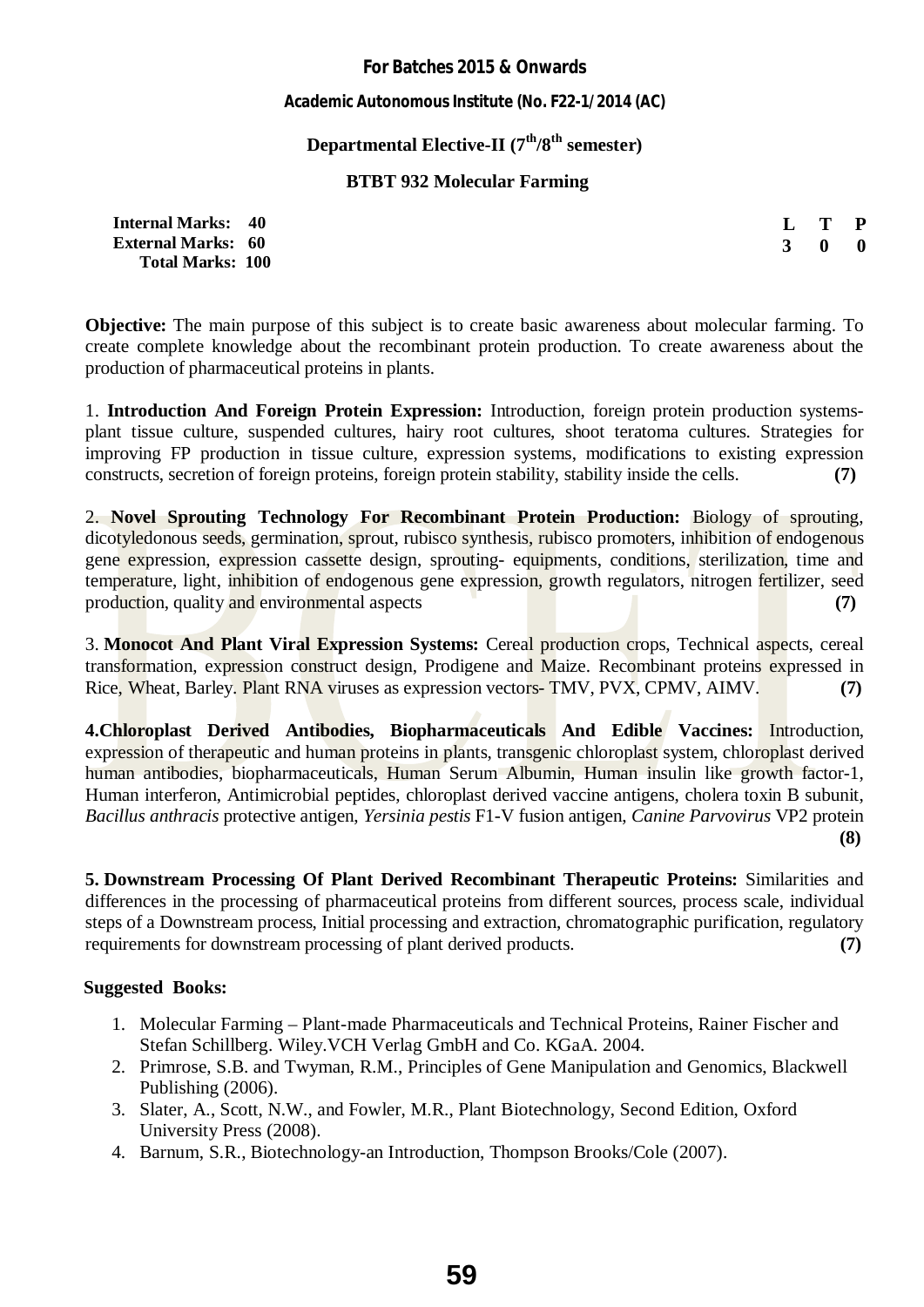**Academic Autonomous Institute (No. F22-1/2014 (AC)** 

### **Departmental Elective-II (7th/8th semester) BTBT 933 Environmental Biotechnology**

**Internal Marks: 40 External Marks: 60 Total Marks: 100** 

**L T P 3 0 0**

**Objective:** The course content aims to make the student understand how biotechnology can help in monitoring or removing the pollutants and developing an understanding of new trends such as biofuels, renewable energy sources, or development of stress-tolerant plants which can minimize the harmful impact of pollutants thereby making the planet earth a better dwelling place.

**1. Introduction:** Environment, Types of Environmental pollution: Air, Water, Land, Radioactive pollution, Measurement of environmental pollution, Microbiology and biochemistry of pollution abatement, Biodegradation methods, Aerobic and anaerobic treatment methods of solid and liquid wastes, Minimum National Standards for Waste Disposal. **(4)** 

**2. Biodegradation of Xenobiotic Compounds:** Xenobiotic compounds–Definition, examples and sources. Biodegradation- Introduction, effect of chemical structure on biodegradation, recalcitrance, co metabolism and biotransformation. Factors affecting biodegradation, microbial degradation of hydrocarbons: long chain aliphatic, aromatic, halogenated, sulfonated compounds, surfactants, pesticides and oil spills **(4) (4) (4) (4) (4) (4) (4) (4) (4) (4) (4) (4) (4) (4) (4) (4) (4) (4) (4) (4) (4) (4) (4) (4) (4) (4) (4) (4) (4) (4) (4) (4) (4) (4) (4** 

**3. Bioremediation, Biorestoration and Biotransformation:** Introduction and types of bioremediation, bioremediation of surface soil and sludge, subsurface material, In situ and Ex-situ technologies, phytoremediation. Biorestoration: reforestation through micropropagation, development of stress tolerant plants, use of mycorrhizae in reforestation, use of microbes for improving soil fertility, reforestation of soils contaminated with heavy metals. Biotransformation: toichiometry, kinetics, and thermodynamics of microbial processes for the transformation of environmental contaminants (5) **(5)** 

**4. Microbiology of waste water treatment**: Aerobic processes-Activated sludge, Oxidation ditches, Trickling filters, Towers, Rotating discs, Rotating drums, Oxidation ponds, Anaerobic processes: Anaerobic digestion, Anaerobic filters, Upflow anaerobic sludge blanket reactor, Treatment schemes for waste waters of dairy, distillery, tannery, sugar and antibiotic industry. **(7)** 

**5. Eco-Friendly Bioproducts from Renewable Sources:** Fundamentals of composting process: composting technologies, composting systems and compost quality, scientific aspects and prospects of biofuel production: methanogenic, acetogenic, and fermentative bacteria, anaerobic and aerobic digestion processes and conditions, bioethanol, biohydrogen and biodiesel; biofertilizers and biopesticides **(6)** 

**6. Biotechnology in Environment Protection:** Current status of biotechnology in environment protection and its future, plasmid borne metabolic activities, bioaugmentation, packaged microorganisms, degradative plasmids, release of genetically engineered organisms in environment **(5)** 

**7. Biodiversity:** Introduction–Definition, species and ecosystem diversity, biogeographical classification of India, value of biodiversity: consumptive use, productive use, social, ethical, aesthetic and option values, biodiversity at global, national and local levels. India as a mega-diversity nation, hot-spots of biodiversity, threats to biodiversity: habitat loss, poaching of wildlife, man-wildlife conflicts, red data book, rare, endangered, vulnerable and endemic species, conservation of biodiversity: In-situ and Ex-situ conservation, germplasm conservation **(5)**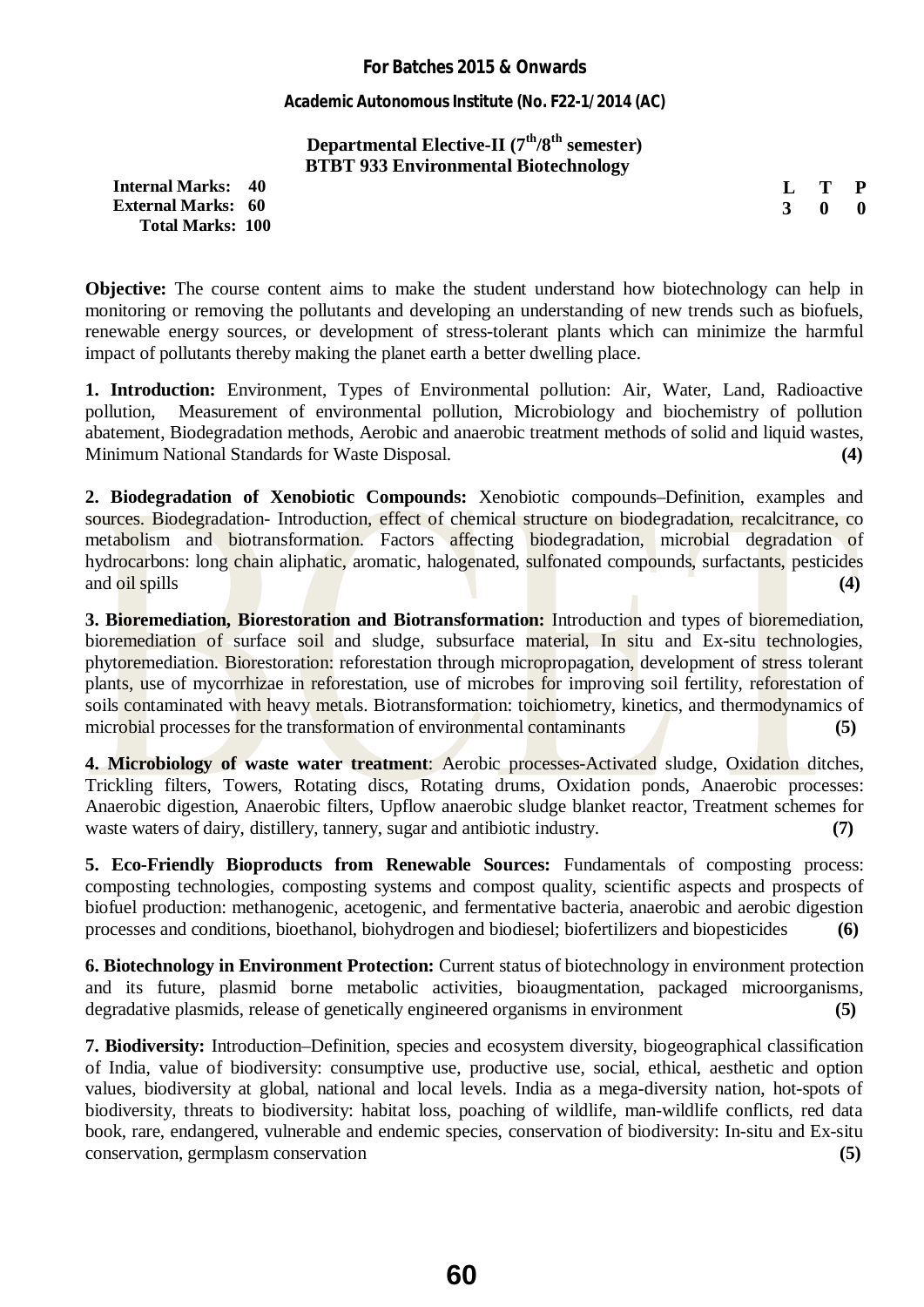**Academic Autonomous Institute (No. F22-1/2014 (AC)** 

- 1. Environmental Processes I-III, J. Winter, 2nd ed., Wiley Publications
- 2. Introduction to Waste Water Treatment- R. S. Ramalho, Academic Press.
- 3. Bharucha Erach, The Biodiversity of India, Mapin Publishing Pvt. Ltd.
- 4. Environmental Biotechnology, B.C. Bhattacharya & Ritu Banerjee, Oxford Press,2007.
- 5. Environmental Biotech, Pradipta Krimar, I.K. International Pvt. Ltd., 2006.
- 6. Environmental Microbiology & Biotechnology, D.P. Singh, S.K. Dwivedi, New Age International Publishers, 2004.
- 7. Biodegradation and Bioremediation 1999 (2nd editon). Martin Alexander, Elsevier Science & Technology.
- 8. Environmental Biotechnology by Bruce Rittmann and Perry McCarty

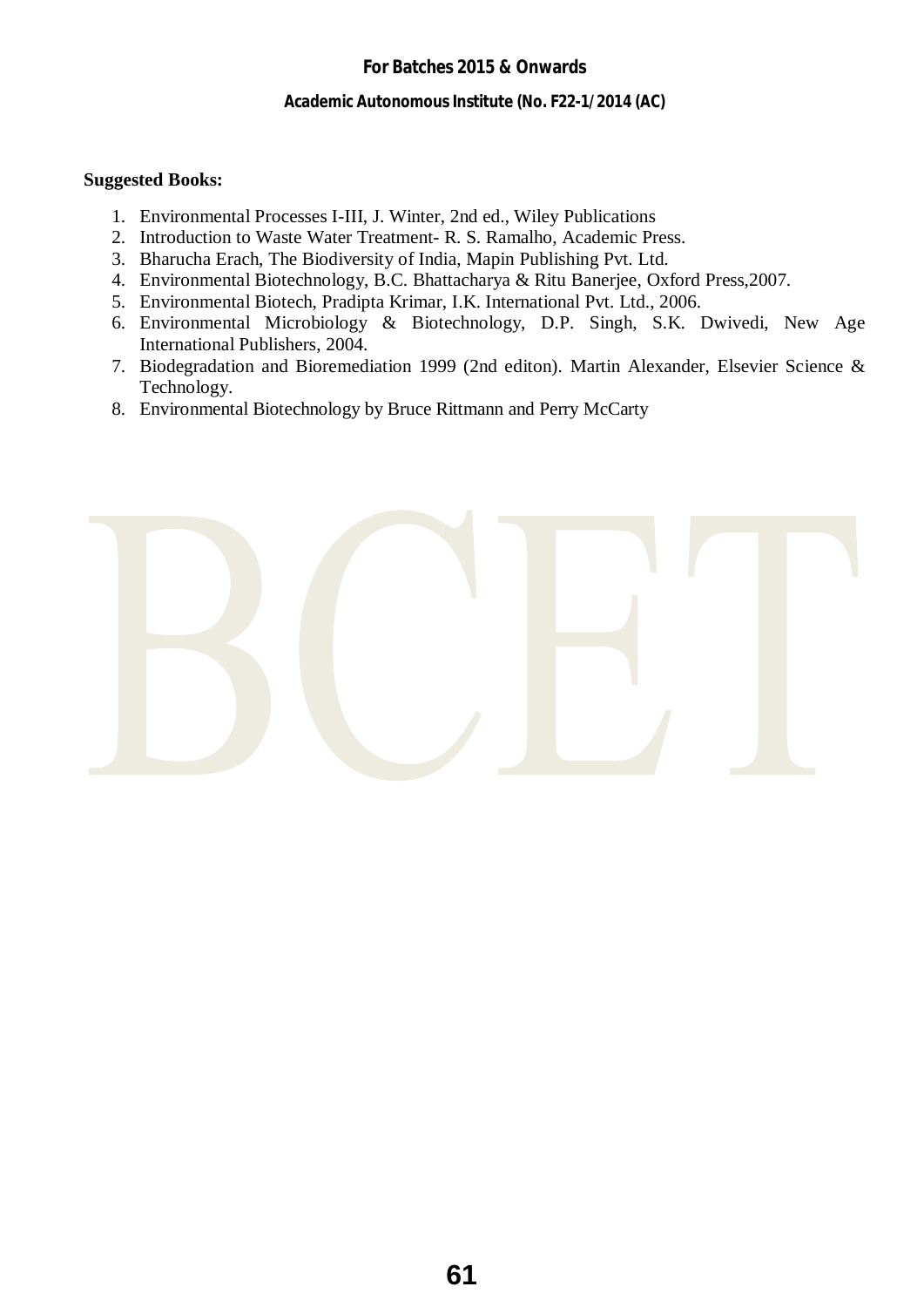**Academic Autonomous Institute (No. F22-1/2014 (AC)** 

#### **Departmental Elective III (7th/8th semester) BTBT-934 Pharmaceutical Biotechnology**

**Internal Marks: 40 External Marks: 60 Total Marks: 100**  **L T P 3 0 0**

**Objective**: To acquire knowledge of steps of new drug discovery, development and approval process and drug manufacturing and its quality control in pharmaceutical industry.

**1. Introduction:** The business and the future of Biopharmaceuticals. Drug regulation and control. Scope and applications of biotechnology in pharmacy. Development of drugs and pharmaceutical industry– organic therapeutic agents uses and economics, biotechnologically derived therapeutics–approved and under development. **(5)** 

**2. Drug discovery:** Strategies for new drug discovery,rational drug design, lead compound, combinatorial approaches, molecular modeling of drugs, pre-clinical and clinical trials. Approval processes for new drugs. **(6) (6) (6) (6) (6) (6) (6) (6) (6) (6) (6) (6) (6) (6) (6) (6) (6) (6) (6) (6) (6) (6) (6) (6) (6) (6) (6) (6) (6) (6) (6) (6) (6)** 

**3. Drug pharmacokinetics & pharmacodynamics**: Routes of drug administration, membrane transport of drugs, absorption, distribution, metabolism and excretion of drugs. Factors modifying drug action, mechanism of drug action on human beings, receptor theory of drug action, pharmacogenomics, adverse effects of drugs and toxicology. **(7) (7)** 

**4**. **Pharmaceutical manufacturing**: Drug dosage forms and their classification. Sterile dosage formsparenterals and biologics, novel dosage forms and targeted drug delivery systems. Current good manufacturing practices and issues. Packaging material and packing techniques. **(6) (6)** 

**5. Biotechnology derived pharmaceuticals**. Production of pharmaceuticals by genetically engineered cells-hormones, interferons, vaccines. Vacccines-classification, preparation, standardization, analysis and final storage. Methods involved in the production of different vaccines (BCG, DPT). Monoclonal antibodies, DNA vaccine, gene therapy, proteomics in drug development. Blood products and therapeutic enzymes. Regulatory issues in biotechnology products. **(7)** 

**6. Pharmaceutical Testing, Analysis and Control** : Analysis of medicines using physical, chemical and biological methods, Quality assurance and control, Stability of pharmaceutical products, Bioavailability and bioequivalence testing, Quality control and testing as per Indian/US Pharmacopoeia.

#### **(4)**

#### **Suggested Books:**

1. Walsh G, Pharmaceutical Biotechnology: Concepts and Applications, John Wiley and Sons (2007)

2. Groves MJ, Pharmaceutical Biotechnology, Second Edition, Taylor & Francis (2006)

3. Allen LV, Popovich NJ and Ansel HC, Ansel's Pharmaceutical Dosage Forms and Drug Delivery Systems, Lippincot Williams and Wilkins (2005)

4. Gennaro, A.R., Remington: The Science and Practice of Pharmacy. Lippincott Williams and Wilkins (2005).

5. Tripathi, K.D., Essentials of Medical Pharmacology, Jaypee Brothers Medical Publishers (2008)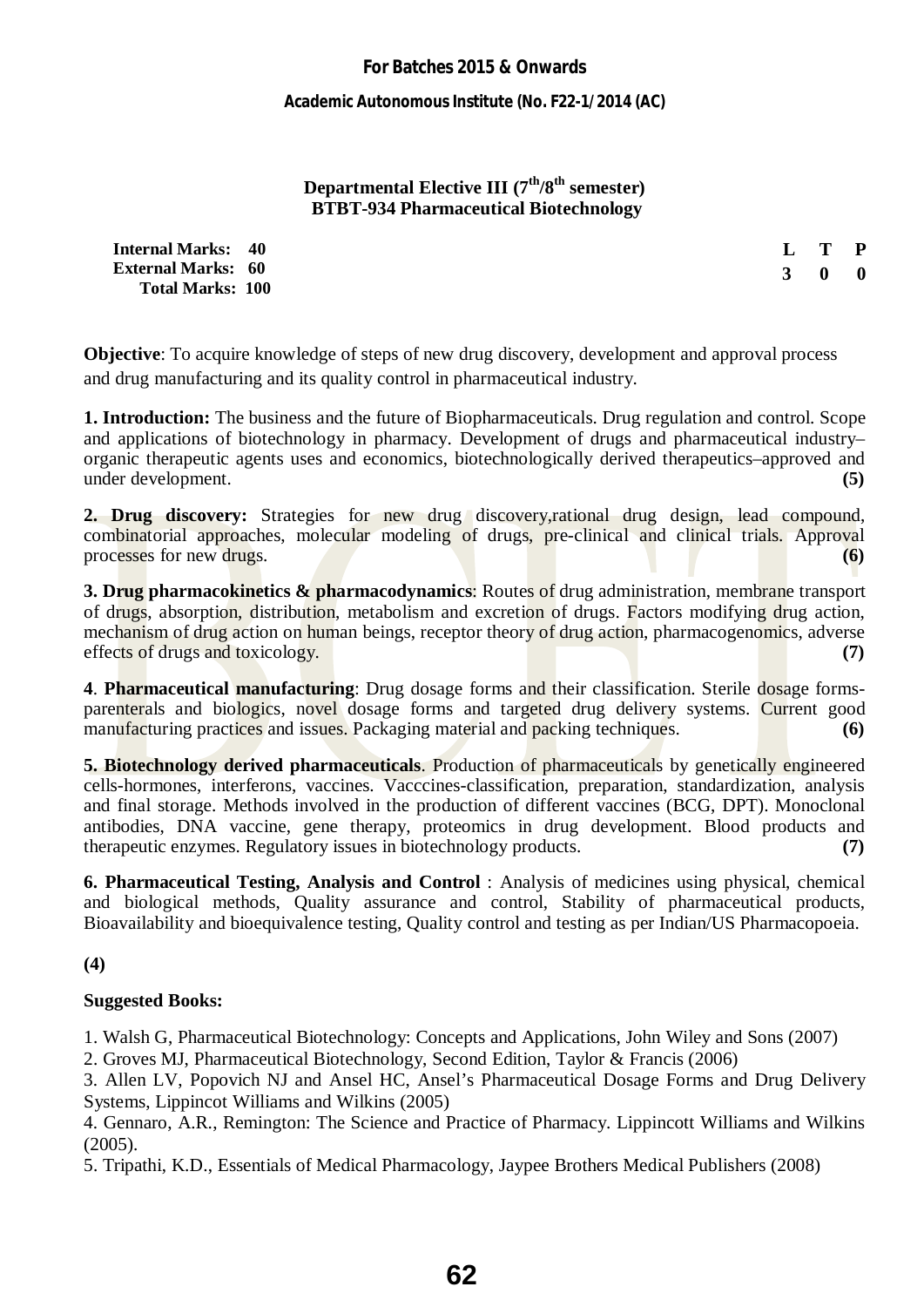**Academic Autonomous Institute (No. F22-1/2014 (AC)** 

#### **Departmental Elective III (7th/8th semester) BTBT-935 Agricultural Biotechnology**

**Internal Marks: 40 External Marks: 60 Total Marks: 100**  **L T P 3 0 0**

**Objective:** The objective of the course is to familiarize the students with basic concept, advanced research areas and Industrial application of Agriculture Biotechnology. At the end of the course, the students will have sufficient scientific understanding of Agriculture Biotechnology and apply this knowledge to research and industrial related activities to increase the productivity.

**1. Introduction:** Introduction and importance of agriculture in national economy. Basic techniques and tools in plant tissue culture, Establishment of callus, suspension cultures, organogenesis and embryogenesis, Meristem tip culture, Hardening of plants, Techniques of anther, embryo and ovule culture. Protoplast isolation, culture and fusion. Artificial seed (synthetic seed) and its importance **(6)** 

**2. Methods of Crop Improvement:** Conventional methods for crop improvement (Pedigree breeding, Heterosis breeding, Mutation breeding). Tissue culture in crop improvement, Micropropagation for virus-free plants, Somaclonal variation, Somatic hybridization, Haploids in plant breeding, Recombinant DNA technology, Genetic Engineering of Crop Plants, Methods of plant transformation, Transgenic Plants, Molecular Markers, QTL Mapping. **(10) (10)** 

**3. Microbes in Agriculture and Food:** Applied Microbiology in the future of mankind, moving frontiers of applied microbiology, microbial enzymes and their applications in food processing and agrochemical industries, agro-waste utilization, biodegradable polymers and their applications, microbial polysaccharides; Production and utilization of essential amino-acids, chemicals from microalgae. **(7)**

**4. Secondary Metabolite Production:** Production of Secondary Metabolites, Production of foreign compounds in transgenic plant, Achievements and recent developments of genetic engineering in agriculture. Microbial Biopesticides, Biofungicides, Herbicides, and Agricultural antibiotic. **(7)**

**5. Ethical Issues, Acceptance and Developments in India:** Ethical Aspects and Public Acceptance, Animal farming. Important rural development programmes in India; organizational set up agricultural research, education and extension in India. **(5) (5)** 

#### **Suggested Books:**

- 1. Agricultural Biotechnology by Arie Altman. Marcel Dekker, Inc. (2001).
- 2. Biotechnology by B.D.Singh, Kalyani Publication.
- 3. Agriculture Biotechnology-Hemant Rawat, Oxford Book Company
- 4. M J Chrispeels, Plants, Genes and Crop Biotechnology, Jones and Bartlett Publishers, Inc., 2nd Sub Edition, 2002.

5. B Shmaefsky, Biotechnology on the Farm and in the Factory: Agricultural and Industrial Applications (Biotechnology in the 21stCentury), Chelsea House Publications, 2005.

6. Plant Biotechnology and Agriculture: Prospects for the 21st Century, Altman, Arie (EDT)/ Hasegawa, Paul Michael (EDT) Elsevier Science Publishing Co Inc 2011-12-13, San Diego, 2011**.**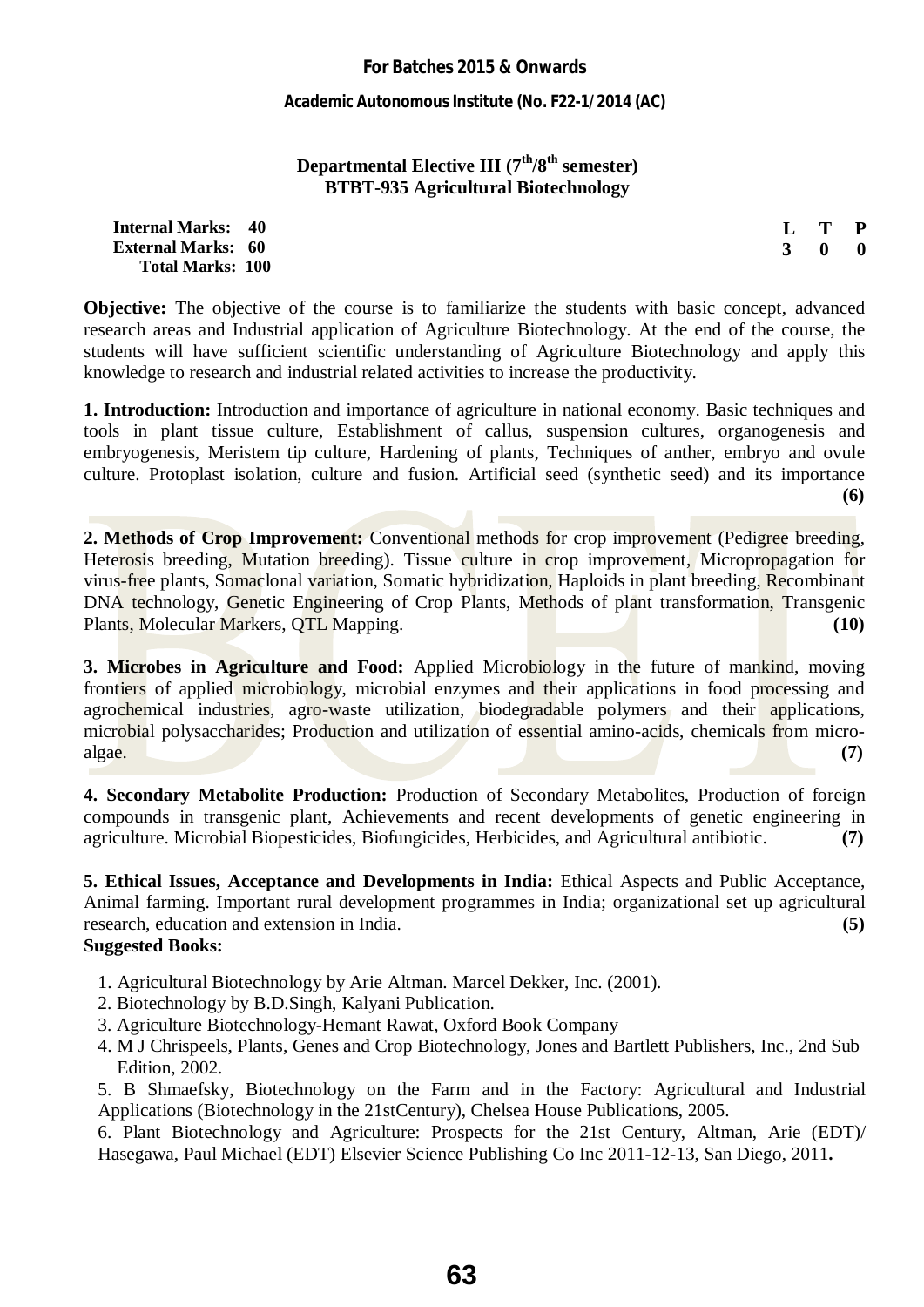**Academic Autonomous Institute (No. F22-1/2014 (AC)** 

#### **Departmental Elective III (7th/8th semester) BTBT-936 Computational Biology**

| <b>Internal Marks:</b>    | 40 |
|---------------------------|----|
| <b>External Marks: 60</b> |    |
| <b>Total Marks: 100</b>   |    |

**Objective:** The students will be able to develop software for predicting structure of protein, DNA and RNA and doing analysis of genetic and signaling pathways. They will also learn how to design drug computationally.

**L T P 3 0 0**

**1. Biomolecular Structure Dynamics:** Computational methods for pathways and systems biology, databases of metabolic pathways, Kyoto Encyclopedia of Genes and Genomes (KEGG), analysis of pathways, Glycolysis, signaling pathways, genetic pathways **(4)** 

**2. Gene Prediction:** Computational gene mapping and gene hunting, genetic mapping, physical mapping, sequencing similarity search, gene prediction, mutational analysis, introduction to restriction mapping and map assembly, gene prediction methods, gene prediction tools, gene expression **(5)**

**3. Gene Mapping:** DNA double digest problem, multiple solutions to double digest problem, alternating cycles in colored graphs, physical maps and alternating Eulerian cycles, transformations in Eulerian cycles, partial digest problem, probed partial digest problem, homometric sets. Gene mapping, mapping with unique and non-unique probes, optical mapping, interval graphs, mapping with restriction fragment fingerprints, Lander-Waterman statistics, screening clone libraries, radiation hybrid mapping **(7)**

**4. Computer Aided Drug Design:** Computer aided drug design, methods of computer aided drug design, ligand design methods, docking algorithms and programs, drug design approaches, absorption, distribution, metabolism, and excretion (ADME) property prediction, computer based tools for drug design **(5)** 

**5. Soft Computation:** Hidden Markov Model (HMM), Neural networks, machine learning, support vector machines, fuzzy logic, Evolutionary computing and genetic algorithms –application to data mining and bioinformatics, machine learning tools (MATLAB) **(5) (5)** 

**6. Structure Databases**: PDB and MMDB, structure file formats, visualizing information, advance structure modeling, Internal and external co-ordinate system and cylindrical polar co-ordinate system, potential energy calculations using semiempirical potential energy function, Electrostatic energy surface generation, three dimensional structure using dynamic programming methods, Molecular mechanics and dynamics **(6)** 

**7. RNA Secondary Structure and Perl Language:** RNA secondary structure – combinatories, minimum free –energy structures, consensus folding, Unusual DNA structures, Perl language and Perl Programming **(4)** 

#### **Suggested Books**

1. Computation Biology and Bioinformatics: Gene regulation by Ka- Chun Wong (2016). CRC Press, Taylor and Francis group, Science Publisher book, ISBN 9781498724975.

2. Bioinformatics Algorithm: An elective learning Approach,  $2<sup>nd</sup>$  Edition, Vol. 1 by Phillip Compeau and Pavel Pevzner (2016). Active Learning Publishers, ISBN 10: 0990374610

3. Algebraic Stastics for Computational Biology edited by Lior Patcher and Bernd Sturmfels (2005), Cambridge Publishers ISBN: 10- 0521857007.

4. Computaional Molecular Biology: An Algorithm approach by P.A. Pevzner (2000). Publisher MIT Press, London, U.K, ISBN: 00- 032461